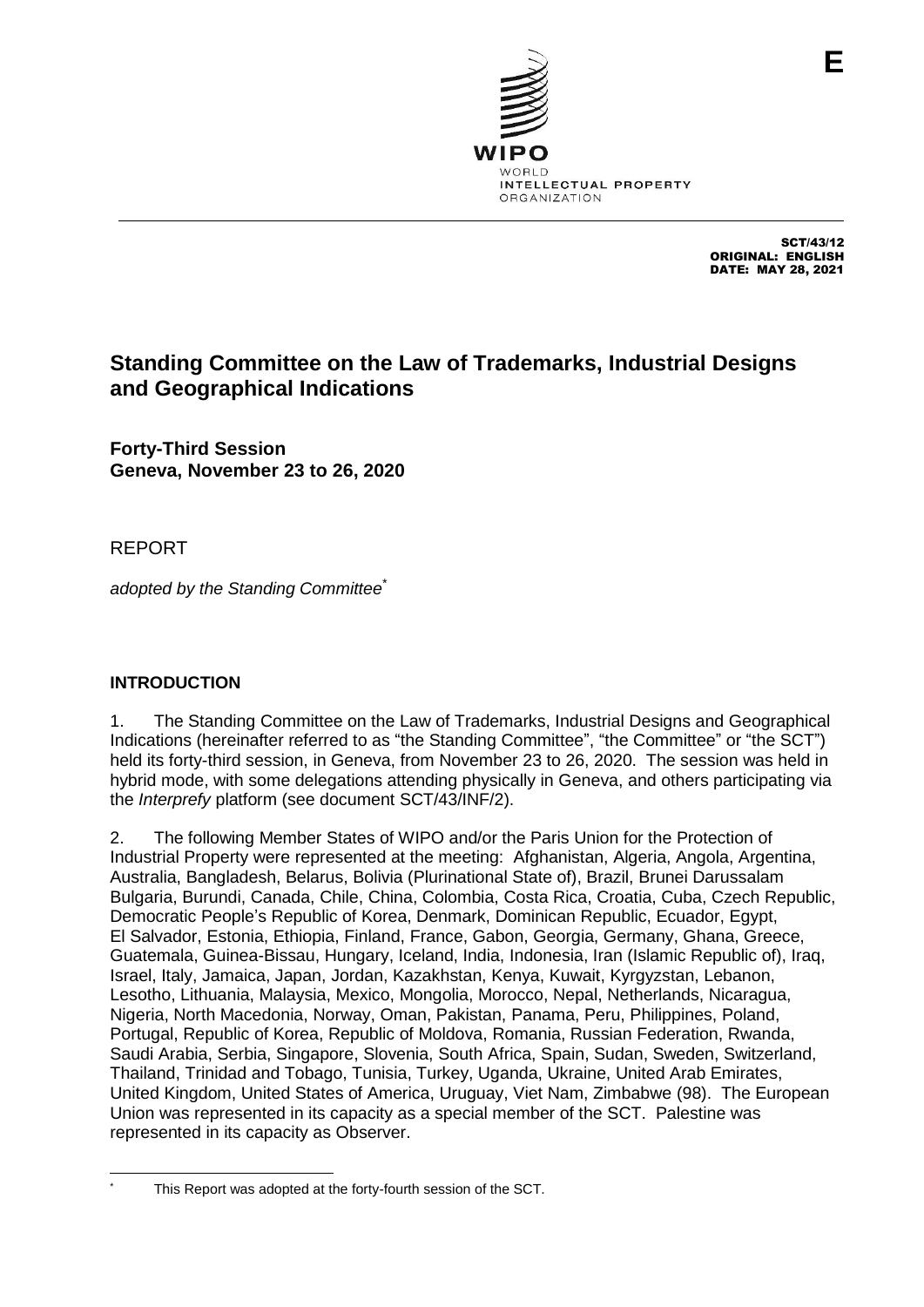3. The following intergovernmental organizations took part in the meeting in an observer capacity: African Intellectual Property Organization (OAPI), Benelux Organization for Intellectual Property (BOIP) (2).

4. Representatives of the following non-governmental organizations took part in the meeting in an observer capacity: American Bar Association (ABA), *Association française des indications géographiques (AFIGIA),* Centre for International Intellectual Property Studies (CEIPI), Consortium for Common Food Names (CCFN), European Brands Association (AIM), European Communities Trade Mark Association (ECTA), European Law Students' Association (ELSA International), Health and Environment Program (HEP), Intellectual Property Latin American School (ELAPI), Inter-American Association of Industrial Property (ASIPI), International Association for the Protections of Intellectual Property (AIPPI), International Chamber of Commerce (ICC), International Federation of Intellectual Property Attorneys (FICPI), International Wine Law Association (AIDV), Japan Patent Attorneys Association (JPAA), MARQUES – The Association of European Trade Mark Owners, Organization for an International Geographical Indications Network (oriGIn) (17).

5. The list of participants (document SCT/43/INF/3) is contained in Annex I to this document.

6. The Secretariat noted the interventions made and recorded them.

## **AGENDA ITEM 1: OPENING OF THE SESSION**

7. Mr. Daren Tang, Director General of the World Intellectual Property Organization (WIPO), opened the forty-third session of the Standing Committee on the Law of Trademarks, Industrial Designs and Geographical Indications (SCT) and welcomed the participants.

8. Mr. Marcus Höpperger (WIPO) acted as Secretary to the SCT.

## **AGENDA ITEM 2: ELECTION OF A CHAIR AND TWO VICE-CHAIRS**

9. Mr. Alfredo Carlos Rendón Algara (Mexico) was elected Chair. Mr. Willie Mushayi (Zimbabwe) and Mr. Jan Techert (Germany) were elected Vice-Chairs.

## **AGENDA ITEM 3: ADOPTION OF THE AGENDA**

10. The SCT adopted the draft Agenda (document SCT/43/1 Prov. 4).

## **AGENDA ITEM 4: ADOPTION OF THE DRAFT REPORT OF THE FORTY-SECOND SESSION**

11. The SCT adopted the draft Report of the forty-second session (document SCT/42/9 Prov.).

## *General Statements*

12. The Delegation of the Russian Federation, speaking on behalf of the Group of Central Asia, Caucasus and Eastern European Countries (CACEEC), thanked the Secretariat for the organization of the SCT session and emphasized the great interest attached by the Group to the agenda items pertaining to the session. With respect to the protection of graphical user interface (GUI), icon, typeface and type font designs, after having thanked the Secretariat for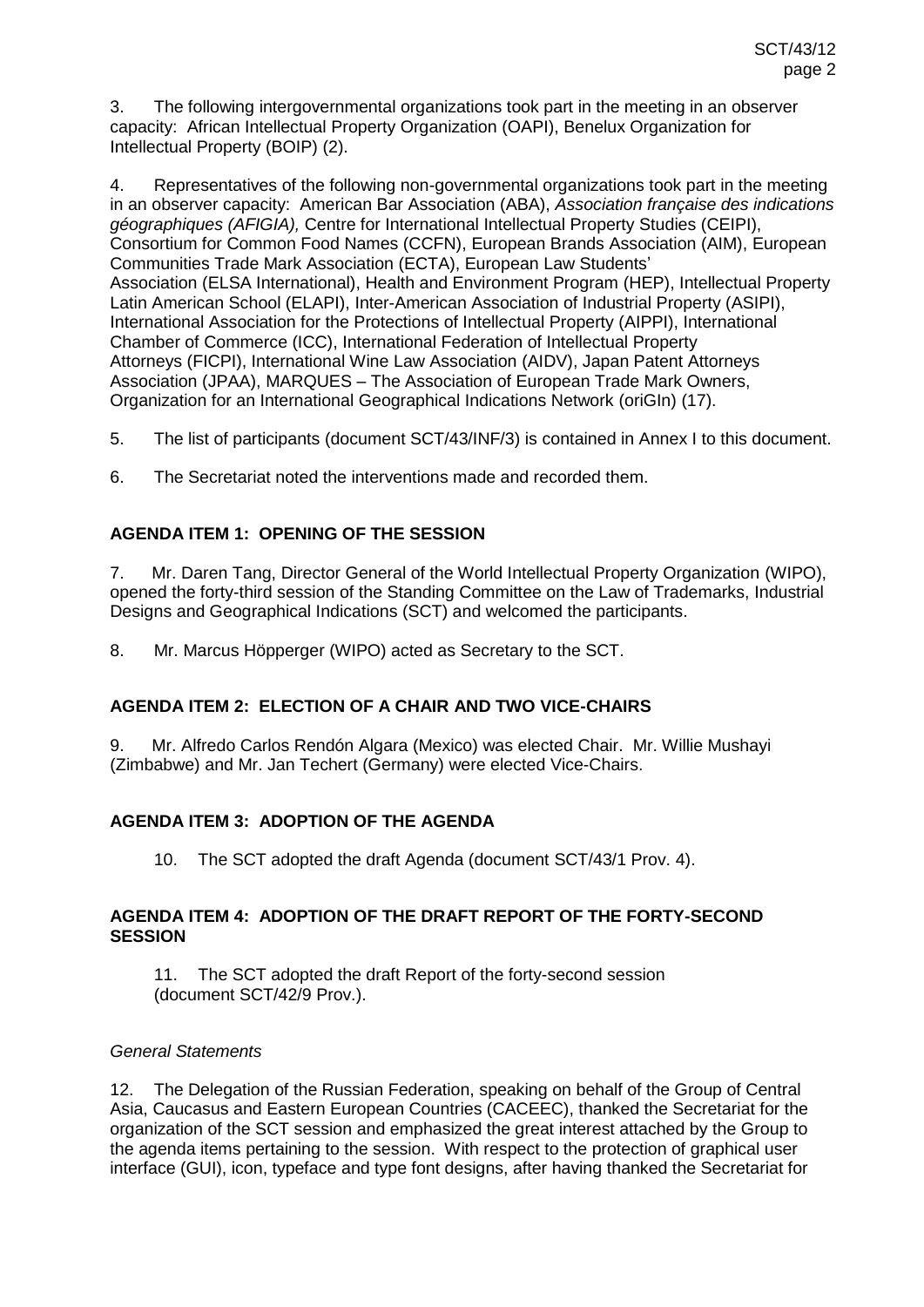the preparation of the documents and Member States for their inputs, the Group highlighted the importance of exchanging experiences on the matter, since GUIs were becoming more popular thanks to technical developments. For that reason, the Group stressed the need to continue working on the issue. Turning to the protection of country names and nation brands, after having thanked Member States for their proposals on the issue, the Group highlighted the importance of finding a balanced approach to the question, which would respect everyone's interests. Finally, as the Group was also interested in the discussions concerning trademarks and domain names, as well as in the issue of geographical indications, the Delegation thanked the Secretariat for the organization of Information Sessions on Geographical Indications, which would provide a useful overview of national and regional protections. The Delegation concluded by expressing the Group's readiness to work in a constructive way and to take the floor on all agenda items during the session.

13. The Delegation of China thanked the Secretariat for the preparation of the Committee's session and the documents. Observing that trademarks, industrial designs and geographical indications had been playing an important role for long, the Delegation expressed its appreciation for the important achievements accomplished by the Committee in those fields. While stating that it continued to pay attention to, and support, the Committee's work, the Delegation announced that it would actively participate in the discussions on the various agenda items during the session. In its view, under the Chair's leadership and through the joint efforts of all members, the current session would achieve new outcomes. With respect to the Design Law Treaty (DLT), the Delegation called upon all members to adopt a cooperative attitude, to demonstrate further flexibility and to fully understand and consider all parties' concerns in view of achieving substantive results at the WIPO Conference. The Delegation expressed the hope to discuss further divergent provisions on the DLT in view of reaching more convergence. With respect to the protection of GUI, icon, typeface and type font designs, while thanking the Secretariat for its efforts, the Delegation noted that the topic had gained new attention from all parties and expressed its willingness to participate in the discussions to share its experience. At the same time, the Delegation encouraged members to take part in those discussions to gain a more in-depth understanding of the developments in the area and to lay a solid foundation for further work on the topic. The Delegation also informed the Committee that it continued to pay attention to the update on the Digital Access Service (DAS) for priority documents. Then, turning to trademark-related topics, the Delegation considered that the discussions on country names and well-known marks would contribute to a better understanding of the practices in various countries. Finally, with respect to geographical indications, the Delegation pointed out that it supported countries' efforts in relation to the respect of national conditions. The Delegation indicated that it looked forward to further exchanges during the session, expressing the view that the Information Session on Geographical Indications would further strengthen SCT members' understanding in the field.

14. The Delegation of Zimbabwe, speaking on behalf of the African Group, expressed the Group's confidence in making positive progress during the Committee's deliberations, under the Chair's leadership, and extended the Group's appreciation to the Secretariat and the conference services for their strenuous efforts in the preparation of documents and conference facilities in the current difficult conditions. Recalling that it attached great importance to the Committee's work on trademarks, industrial designs and geographical indications, the Group reiterated its desire to conclude the discussions on the DLT, which should be balanced and include the concerns and interests of all Member States. However, the Group regretted the lack of substantive discussions on the convening of a diplomatic conference on the DLT, due to the COVID-19 pandemic. The Group looked forward to the analysis of the returns to the Questionnaire on Graphical User Interface (GUI), Icon and Typeface/Type Font Designs, as well as to the revised proposal for a Joint Recommendation put forward by the Delegations of Japan and the United States of America. Although it welcomed discussions on the matter, the Group expressed the view that those processes were not meant to culminate in any normative, soft or binding law. In the Group's view, the Committee should continue to conduct information-sharing discussions in an open and inclusive manner. The Group also welcomed, and looked forward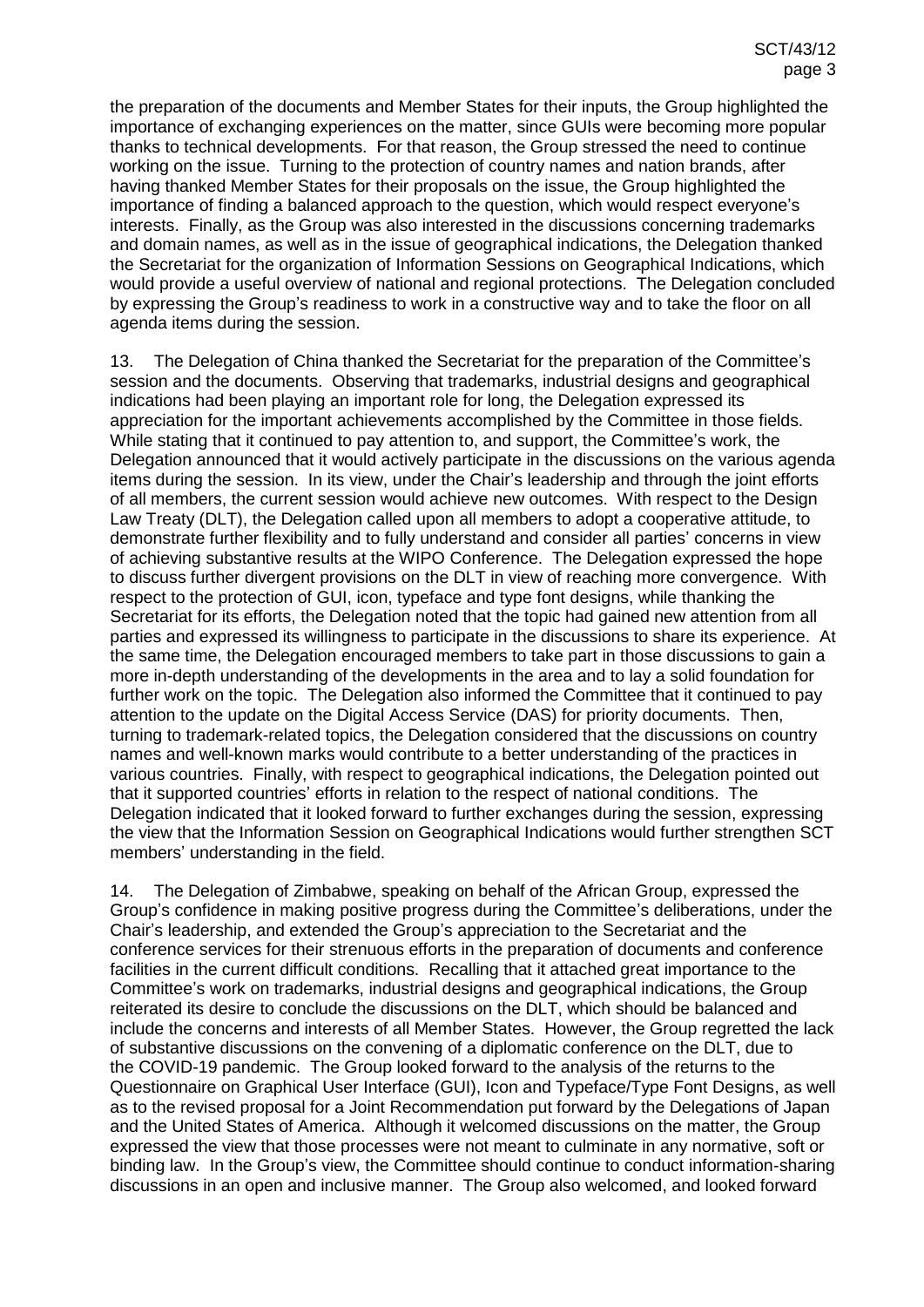to, the discussions on the Questionnaire on the Temporary Protection Provided to Industrial Designs at Certain International Exhibitions under Article 11 of the Paris Convention for the Protection of Industrial Property. Turning to the trademark area, the Group reaffirmed its strong support for all proposals and discussions on the protection of country names and geographical names of national significance against registration or use as word marks by private persons, as well as on the protection of country names and geographical names of national significance in the Domain Name System (DNS). In the Group's view, country names should neither be monopolized by private persons, nor be used in a misleading manner in connection with products and services not originating in the country concerned. Lastly, while looking forward to the Information Session on Geographical Indications, the Delegation announced the Group's willingness to participate actively, constructively, and in good faith in view of reaching successful Committee's deliberations.

15. The Delegation of Panama, speaking on behalf of the Group of Latin American and Caribbean Countries (GRULAC), considered that, under the Chair's experience and guidance, the Committee would be able to have productive discussions during the current SCT session, held in very peculiar times due to the COVID-19 pandemic. After having thanked the Secretariat for the preparation of the session and the documents, the Delegation reiterated the Group's interest in continuing to work constructively in all the discussions of the Committee during the session. With regard to industrial designs, recalling the Group's interest in having a decision on the convening of a diplomatic conference on the DLT, as soon as the conditions would permit it, the Group invited all delegations to reflect, in the meantime, on the way to address the issue to reach an agreement that would benefit all. The Group said that it would listen carefully to the discussions related to the Compilation of the Returns to the Questionnaire on Graphical User Interface (GUI), Icon and Typeface/Type Font Designs and to the Questionnaire on the Temporary Protection Provided to Industrial Designs at Certain International Exhibitions under Article 11 of the Paris Convention for the Protection of Industrial Property. With regard to trademarks, the Delegation stressed the importance attached by the Group to the protection of country names, as they provided a valuable opportunity for national branding schemes that could bring value through the use of trademarks, especially in developing countries. Observing the lack of consistent protection for country names at the international level, the Group reiterated its commitment to continue discussing the protection of country names, based on the revised proposal by the Delegation of Jamaica, as contained in document SCT/43/9, and on the proposal concerning the protection of country names and geographical names of national significance in the DNS, submitted by the Delegations of Brazil, Georgia, Iceland, Indonesia, Jamaica, Liechtenstein, Malaysia, Mexico, Monaco, Peru, Senegal, Switzerland and United Arab Emirates, as contained in document SCT/41/6 Rev. In that respect, the Group reiterated its concern about the domain name "Amazon", a term recognized as part of the culture, identity and heritage of the Amazon region, which had affected the cultural and linguistic heritage of each of the eight Amazonian countries. The Group called on Member States to take into account the interests and the impact on the patrimonial and cultural aspects of other Member States, when granting domain names. That also applied to decisions involving country and regional names. Noting with interest the proposal by the Delegations of Ecuador and Peru to conduct a survey on nation-brand protection in Member States, the Group took note of the responses to the questionnaire. Announcing that it would participate in a constructive manner in the discussions on geographical indications, the Group expressed its commitment to work hand-in-hand with the Chair and the other Member States in the development of the Committee's agenda.

16. The Delegation of the United Kingdom, speaking on behalf of Group B, stated that Group B looked forward to working together, under the Chair's leadership, and expressed its gratitude to the Secretariat for its hard work in organizing the SCT session, considering the challenges in light of the COVID-19 pandemic. Thanking Member States for their commitment to making the session a success, the Group observed that the continued adaptability of all involved, including the Member States, was essential to ensure the continuation of the important intergovernmental work of WIPO in those unprecedented times. Although it would follow a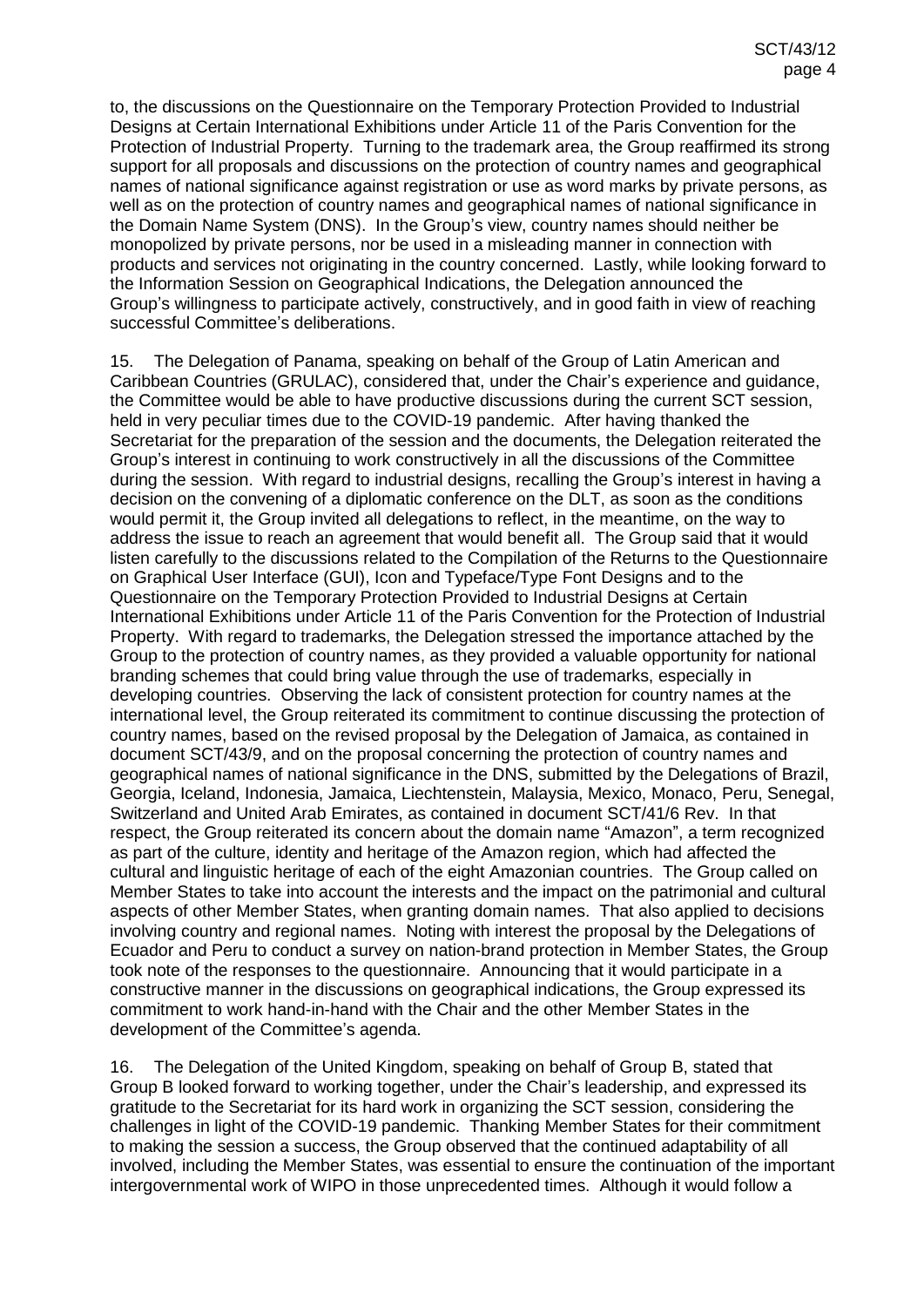truncated schedule, the Committee had a very full agenda reflecting the delegations' ambition to make good progress on the SCT work at the session. The Group showed appreciation to the Secretariat for the compilation and analysis of the returns to three questionnaires on the session's agenda, namely the Questionnaire on Graphical User Interface (GUI), Icon and Typeface/Type Font Designs, the Questionnaire on Temporary Protection Provided to Industrial Designs at Certain International Exhibitions under Article 11 of the Paris Convention for the Protection of Industrial Property and the Questionnaire on Nation-Brand Protection in Member States. In addition, the Group expressed its gratitude to the Member States and Intergovernmental Intellectual Property Organizations for having completed those questionnaires. Considering that developing an evidence base was essential to understand the issues discussed within the Committee, the Group observed that questionnaires were a good way to gather evidence to support the SCT work, as they gave an excellent overview of the approaches in various jurisdictions. The Delegation added that information sessions were also an effective way of sharing perspectives. In that respect, the Group thanked the Secretariat for the organization of the Information Sessions on Geographical Indications and on the Temporary Protection Provided to Industrial Designs under Article 11 of the Paris Convention, which would assist in enhancing the Committee's understanding of the topics at stake. While thanking all delegations for their proposals pertaining to the Committee's work, the Group looked forward to productive discussions on those proposals. Finally, reiterating its commitment to work constructively to pursue the Committee's objectives, the Group said that it remained strongly supportive of the SCT as an important forum to discuss issues, facilitate exchange of views and provide guidance on the progressive development of international intellectual property law on trademarks, industrial designs and geographical indications.

17. The Delegation of Bangladesh, speaking on behalf of the Asia and the Pacific Group, expressed confidence in the Chair's ability and skills to guide the SCT session towards a successful conclusion and expressed its appreciation for the Secretariat's work. In the area of industrial designs, after having thanked the Secretariat for the update of the Compilation of the Returns to the Questionnaire on Graphical User Interface (GUI), Icon and Typeface/Type Font Designs, as reflected in document SCT/41/2 Rev., the Group noted that the document now included further or revised replies by delegations. While appreciating Member States' inputs to the questionnaire, the Group expressed the hope that document SCT/43/2, containing an analysis of the returns to that questionnaire, would help the Committee in its further deliberations. Turning to the area of trademarks, the Group highlighted the importance of providing sufficient protection for country names, to prevent undue registration or usage as trademarks. Expressing support for the revised proposal by the Delegation of Jamaica on the matter, the Group looked forward to an appropriate action in that respect. Welcoming the revised proposals tabled by the Delegations of Georgia, Iceland, Indonesia, Jamaica, Liechtenstein, Malaysia, Mexico, Monaco, Peru, Senegal, Switzerland and the United Arab Emirates Concerning the Protection of Country Names and Geographical Names of National Significance, the Group announced that it would continue to engage constructively on those issues. The Group added that it looked forward to the discussions on the proposal submitted by the Delegations of Ecuador and Peru to Conduct a Survey on Nation-Brand Protection in Member States, as well as on the proposal submitted by the Delegations of Japan and the United States of America for a Joint Recommendation on Industrial Design Protection for Designs for Graphical User Interfaces. The Group concluded by stating that it looked forward to constructive discussions and productive deliberations in the session of the SCT.

18. The Delegation of Bolivia (Plurinational State of), thanking the Secretariat for the preparation of the documents and the organization of the SCT session, endorsed the statement made by the Delegation of Panama on behalf of GRULAC. As part of the Amazon Cooperation Treaty Organization (ACTO), the Delegation expressed its deep concern regarding the assignment of the domain name "Amazon" by the Internet Corporation for Assigned Names and Numbers (ICANN). In the Delegation's viewpoint, the registry agreement, concluded in December 2019, had not taken into consideration the legitimate interests of the eight Amazonian countries, affecting their cultural and linguistic heritage and compromising the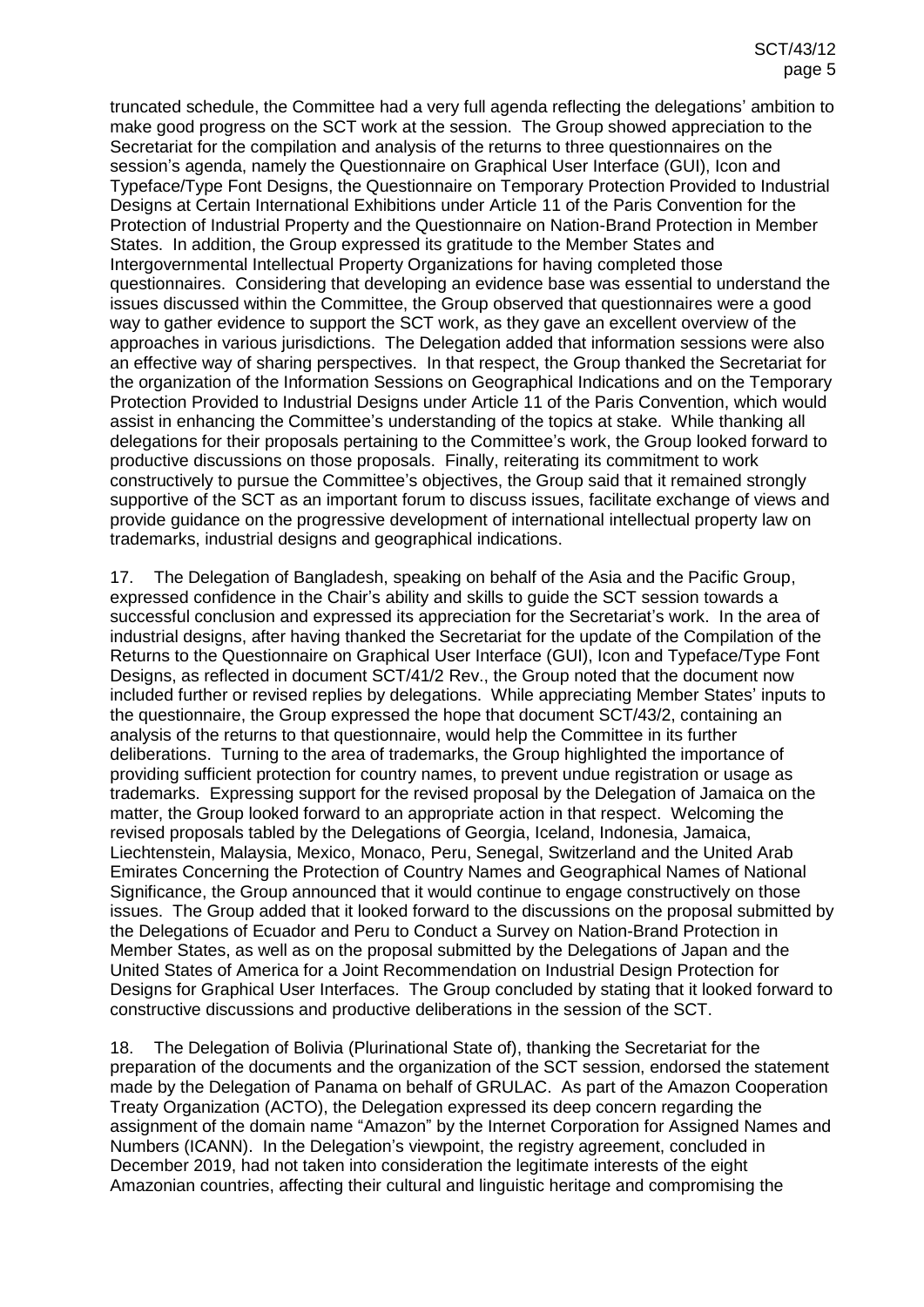continued well-being of the societies living in the Amazon region, by limiting future possibilities regarding recognition, competitiveness and sustainable development. As it considered that decision as an illegal and unjust expropriation of the culture, tradition, history and image of the Amazon region, the Delegation called on Member States not to allow similar situations to occur in relation to other cities or regions in other countries.

19. The Delegation of Nigeria, aligning itself with the statement delivered by the Delegation of Zimbabwe on behalf of the African Group, expressed its confidence in the Chair's leadership to make concrete progress in the Committee's deliberations. The Delegation also extended its appreciation to the Secretariat and the conference services for the efforts put into the preparation of the documents and conference facilities for the Committee's work in the current challenging times. With respect to industrial designs, as it attached great importance to the SCT work, the Delegation reiterated its desire to conclude discussions on a DLT, which would be just, fair and balanced and would reflect a disclosure requirement on traditional knowledge, traditional cultural expressions and genetic resources, including technical assistance issues. However, the Delegation had taken note that, due to the global pandemic, no substantive discussions could take place on a possible diplomatic conference on the DLT. Aligning itself with the African Group's position on the Analysis of the Returns to the Questionnaire on Graphical User Interface (GUI), Icon and Typeface/Type Font Designs, as well as the revised proposal for a Joint Recommendation by the Delegations of Japan and the United States of America, the Delegation welcomed discussions on those matters, but underlined, at the same time, that those processes were not meant to culminate in any normative or binding law. In its viewpoint, the Committee should continue conducting information-sharing discussions and sessions in an open and inclusive manner. The Delegation also welcomed future discussions on the temporary protection provided to industrial designs at certain international exhibitions under Article 11 of the Paris Convention for the Protection of Industrial Property. With respect to trademarks, the Delegation reaffirmed its strong support for all proposals and discussions on the protection of country names and geographical names of national significance against registration, appropriation or use as word marks by private persons, as well as on the protection of country names and geographical names of national significance in the DNS. In the Delegation's opinion, country names should neither be monopolized by private persons, nor be misappropriated or used in a misleading manner, in connection with products and services not originating in the country concerned and without due permission or authorization. Finally, looking forward to the two information sessions, the Delegation concluded by stating that it would constructively engage in related discussions and that it stood ready to participate actively, constructively and in good faith in all discussions towards a successful outcome of the Committee's work.

20. The Delegation of Trinidad and Tobago, lending its support to the statement made by the Delegation of Panama, on behalf of GRULAC, joined others in applauding the tireless work of the SCT. Turning to key domestic developments relevant to the SCT work, the Delegation announced that, in 2020, its Trade Marks Act No. 8 of 2015 and concomitant Regulations had been proclaimed, reflecting the most modern global developments in trademark legislation. Furthermore, the previous month, Trinidad and Tobago had deposited its instrument of accession to the Protocol Relating to the Madrid Agreement Concerning the International Registration of Marks (Madrid Protocol), which would become operational in the country on January 12, 2021. In the field of industrial designs, the Delegation reported that its Intellectual Property Office was assiduously working on the finalization of the draft legislation related to the accession, in 2021, to the Geneva Act (1999) of the Hague Agreement Concerning the International Registration of Industrial Designs. Referring to the DLT, the Delegation fully supported the statement of GRULAC regarding a decision on the convening of a diplomatic conference on the DLT, when circumstances would permit it. Turning to GUI design, icon, typeface/type font designs, the Delegation indicated that it would listen carefully to the discussions on the matter. In the field of trademarks, the Delegation shared the views expressed by the Delegation of Panama, on behalf of GRULAC, on the commitment to continue the discussion on the revised proposal put forward by the Delegation of Jamaica, as contained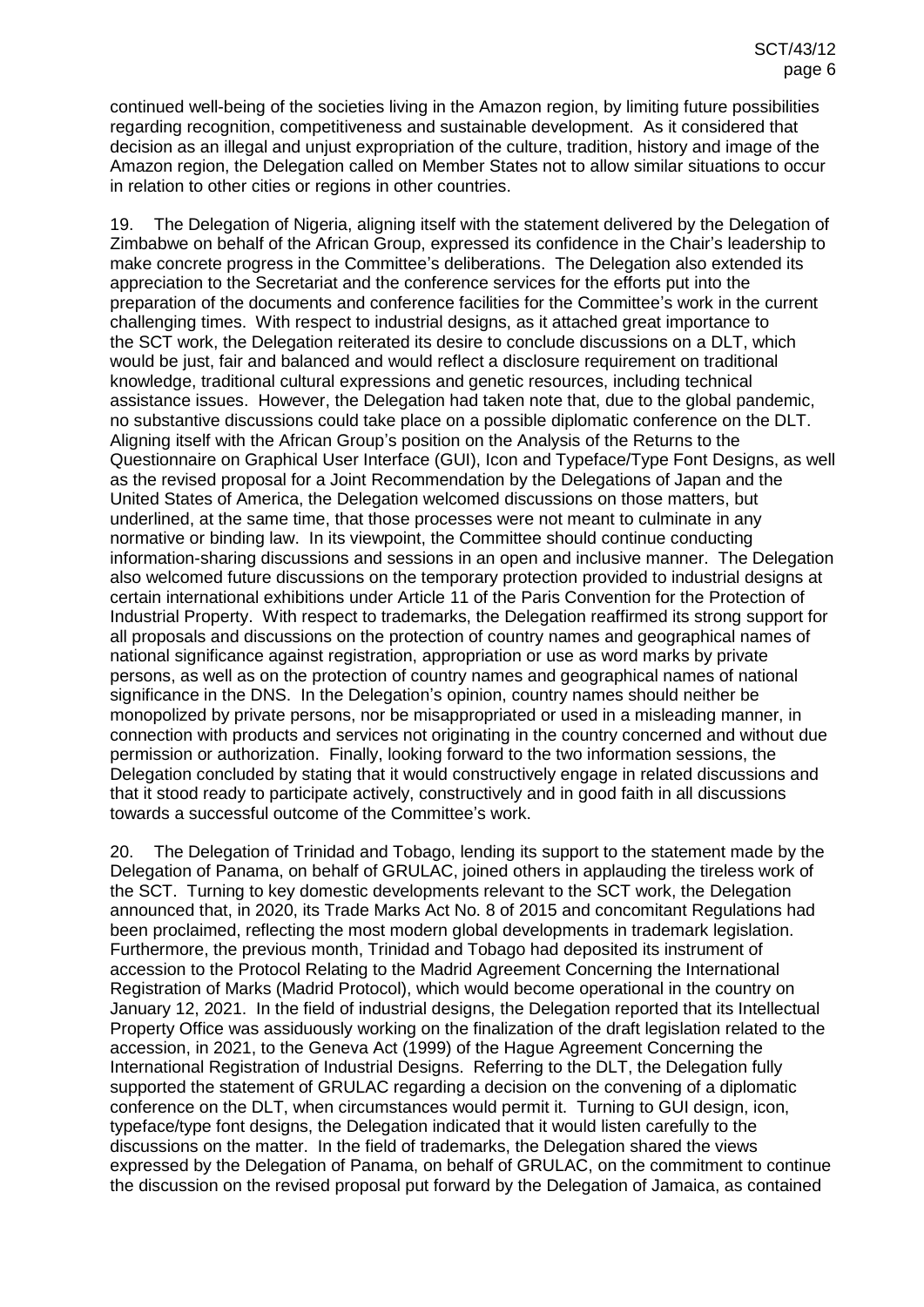in document SCT/43/9, as well as the discussion on document SCT/41/6 Rev. Concerning the Protection of Country Names and Geographical Names of National Significance in the DNS. In that respect, the Delegation indicated that it anticipated a balanced approach to those issues. Looking forward to future Committee's work, which sought to support and guide Member States along their developmental paths, the Delegation concluded by expressing its continued gratitude to WIPO for its assistance in respect of its domestic legislative agenda.

## **AGENDA ITEM 5: INDUSTRIAL DESIGNS**

*Analysis of the Returns to the Questionnaire on Graphical User Interface (GUI), Icon and Typeface/Type Font Designs (documents SCT/41/2 Rev. and SCT/43/2)*

21. Discussions were based on document SCT/41/2 Rev (Compilation of the Returns to the Questionnaire on Graphical User Interface (GUI), Icon and Typeface/Type Font Designs) and document SCT/43/2 (Analysis of the Returns to the Questionnaire on Graphical User Interface (GUI), Icon and Typeface/Type Font Designs).

22. The Delegation of the Russian Federation, speaking on behalf of CACEEC, welcomed the exchange of experiences on the registration of GUIs as industrial designs, pointing out that the documents contained a large quantity of material showing the different practices in Member States. Expressing its interest in GUI, icon, typeface/type font designs, the Delegation underlined the fact that a legal definition of the term "GUI" was currently lacking. At the same time, the Delegation noticed that GUIs were broadly used. While noting that information on graphical elements of GUIs was provided in national standards, the Group considered that rules on the visual representation of GUIs needed to be elaborated. Pointing out to the specificities of GUIs, which associated visual elements with other elements, the Delegation highlighted the complexity of the legal governance of GUIs. For that reason, the Delegation considered that it would be useful to pursue the examination of the question, with a view to gaining a better understanding thereof. Reporting that, in countries belonging to the Group, the representation was mostly in two dimensions, the Delegation expressed the view that, with the development of new technologies, three-dimensional designs could go forward. In conclusion, the Delegation expressed the Group's interest in researches on the topic.

23. The Delegation of the United Kingdom, speaking on behalf of Group B, thanked the Secretariat for the preparation of documents SCT/41/2 Rev. and SCT/43/2 and all parties for their replies to the Questionnaire on Graphical User Interface (GUI), Icon and Typeface/Type Font Designs. In the Delegation's view, the topic was particularly relevant and important since the use of GUIs in the modern economy continued to develop and to evolve. The Group observed that, with the pandemic resulting in an increased use of virtual platforms and applications relying on GUIs to differentiate themselves in the market and to be user-friendly, an analysis of that issue was even timelier. The pandemic could further encourage innovative breakthroughs in the area from virtual communication technologies, such as Zoom and Webex, to e-health platforms, resulting in more GUI innovators seeking protection to be able to make their efforts helpful to the public. Underlining the usefulness of the replies' analysis carried out by the Secretariat, the Group took note of the trends, as set out in paragraph 105 of document SCT/43/2.

24. The Delegation of Chile, thanking the Secretariat for the preparation of documents SCT/41/2 Rev. and SCT/43/2, pointed out that the analysis of the returns to the questionnaire showed a diversity in the ways of dealing with GUI, icon, typeface/type font designs. In addition, the analysis was a very useful tool in evaluating the question at issue within Member States. Noting the limited number of replies from Member States, the Delegation considered that getting a broader view of the situation in SCT members would be useful and, therefore, proposed keeping the questionnaire open to collect additional replies.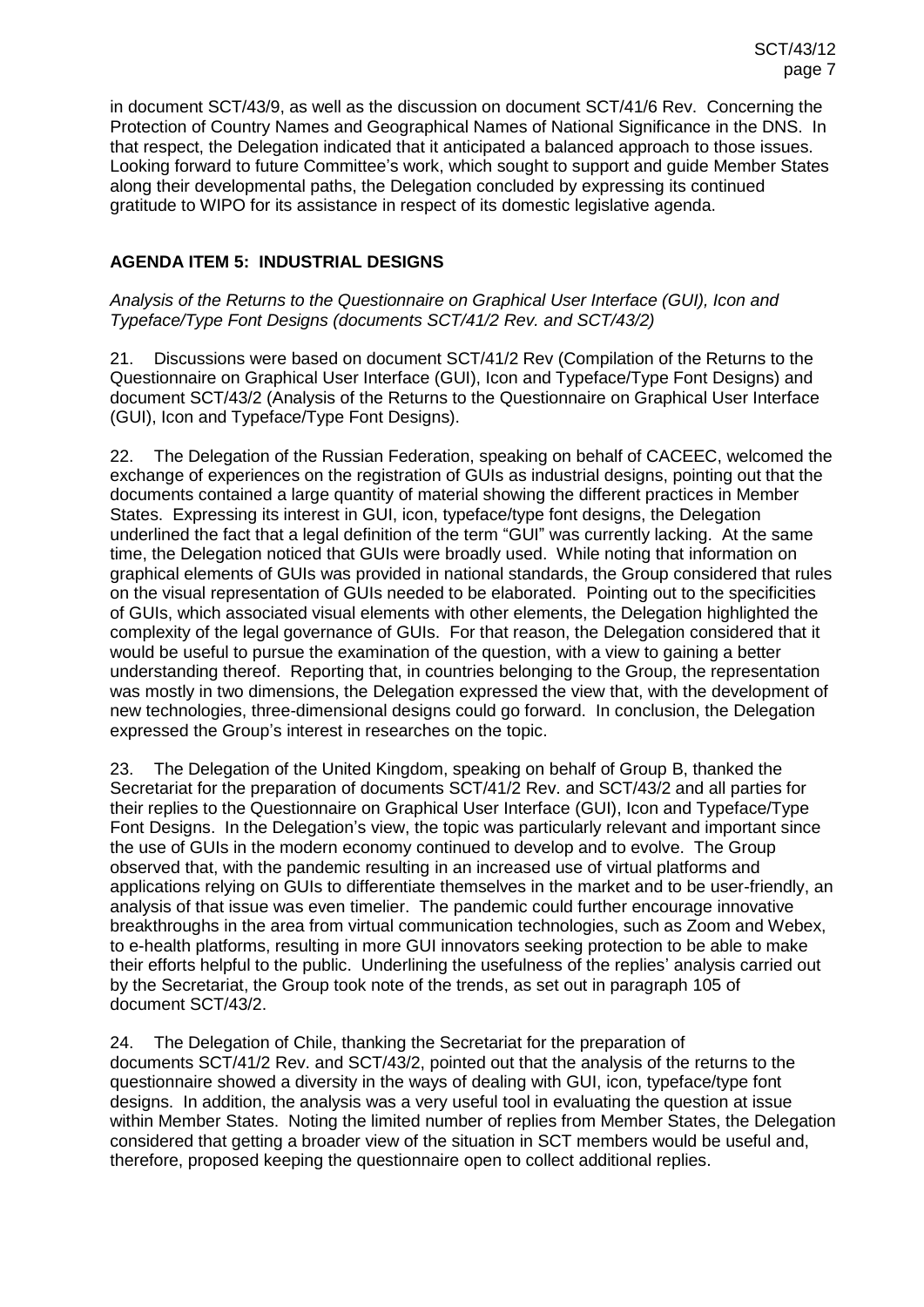25. The Delegation of China, after having thanked the Secretariat for the tremendous efforts allocated to the questionnaire and Member States for their returns, underlined the usefulness of the questionnaire to understand the diverse practices in different Member States. The Delegation added that the questionnaire enabled all SCT members to be aware of, and understand, the latest developments and problems in the area, to learn from each other and seek new ideas to address those challenging developments. As it considered that the questionnaire would lay a solid foundation for future work in the area, the Delegation said that it looked forward to sharing its experience and to hearing from other Member States on the topic.

26. The Delegation of the European Union, speaking on behalf of the European Union and its member states, recalled that, at the last SCT session, it had welcomed the decision to leave open the Questionnaire on Graphical User Interface (GUI), Icon and Typeface/Type Font Designs to collect additional responses with a view to expanding further the volume of information available. After having thanked SCT members for their further contributions and the Secretariat for the preparation of the analysis of the returns to the questionnaire, as contained in document SCT/43/2, the Delegation indicated that the analysis provided a very valuable summary and lent its support to the conclusions reflected in paragraph 105 of document SCT/43/2. Referring to paragraph 102 of the document, the Delegation observed that the indication of the percentage of offices that accepted documents for priority claim purposes in paper format only, as indicated in the first bullet point (98 per cent) was not in line with the corresponding indication underneath (31 per cent). Reiterating that it saw in all the responses a wealth of information, which would prove useful in further debates on GUI, icon and typeface/type font designs within the Committee, the Delegation expressed its full support for document SCT/43/2 to be used as reference for further work on selected pertinent issues for such designs.

27. The Delegation of Japan, expressing its gratitude to the Secretariat for its hard work in preparing the session and the documents and to Member States and Intergovernmental Organizations for their valuable replies, reported that, in Japan, the revision of the Design Act, aiming at expanding the scope of protectable GUI designs, had entered into force on April 1, 2020. The revised Design Act regarded GUI designs *per se* as protectable subject matter. In other words, in Japan, GUI designs not recorded or displayed on an article, provided via a network, or projected onto a road or a wall, were all considered as protectable industrial designs under the revised Design Act. The Delegation informed the Committee that, under the revised Design Act, the Japan Patent Office (JPO) had established registration for such GUI designs for the first time in November 2020. While observing that the analysis of the returns to the questionnaire had shed light on significant differences in the ways of protecting GUI designs in the respective jurisdictions, the Delegation hoped that discussions on the protection of GUI designs would deepen further at the Committee, with a view to ensuring international consistency of the protection of those designs, for the benefit of the users of the design system.

28. The Chair concluded that the Secretariat was requested to re-open the Questionnaire on Graphical User Interface (GUI), Icon and Typeface/Type Font Designs until January 29, 2021, for further replies by delegations.

## *Revised Proposal by the Delegations of Japan and the United States of America (document SCT/43/10)*

29. Discussions were based on document SCT/43/10.

30. The Delegation of the United States of America, expressing its confidence in the Chair's ability to guide the SCT work, in the current virtual format too, thanked the Secretariat for the rapid translation of the revised proposal for consideration at the session of the SCT, particularly under those challenging conditions. The Delegation recalled that, over several past SCT sessions, the Committee had studied industrial designs in the context of new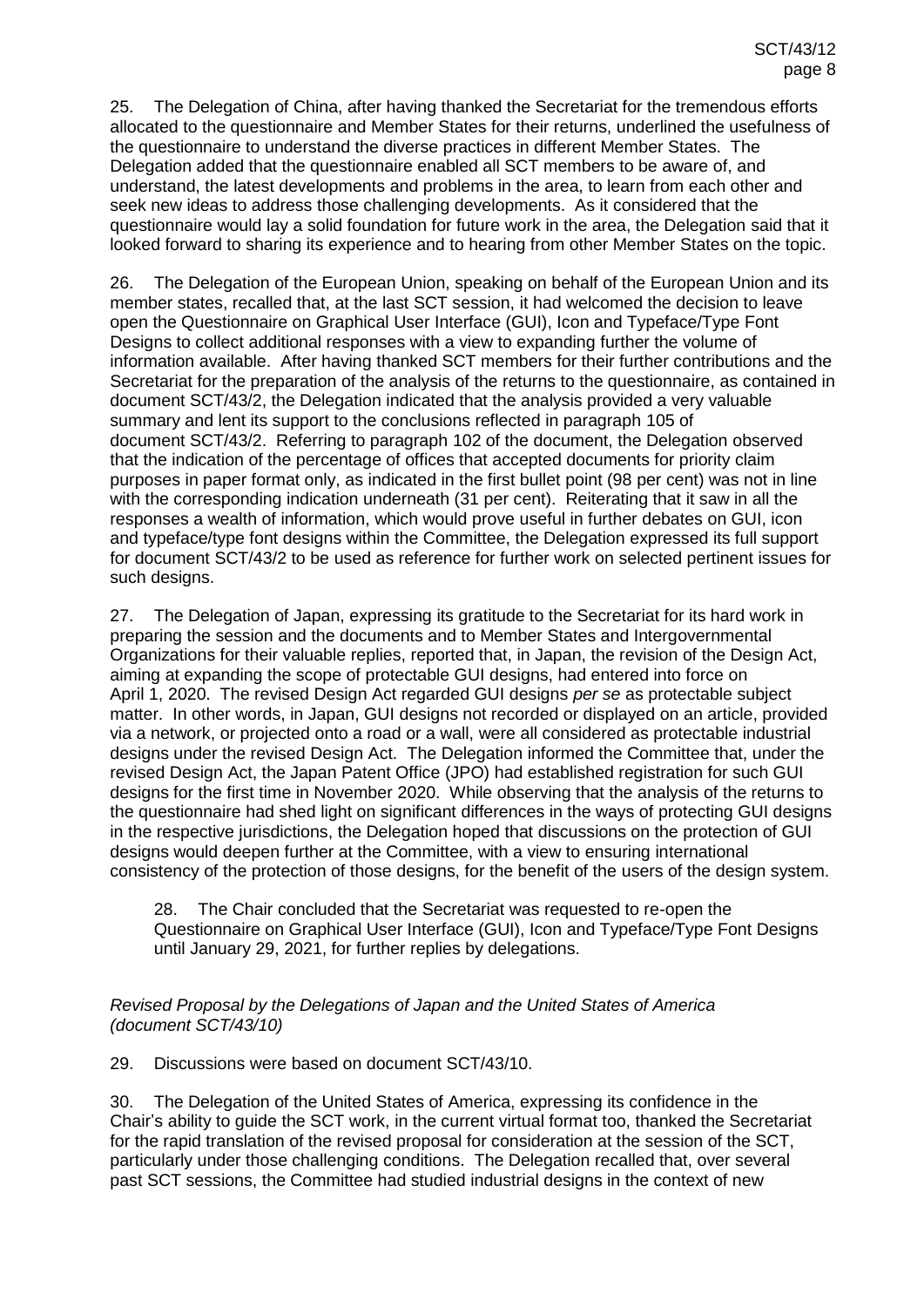technological environments in relation to GUI designs, which seemed to be more and more used by all SCT members in the virtual world. In the Delegation's viewpoint, the revised proposal for a Joint Recommendation, as reflected in document SCT/43/10, would be of assistance to users and intellectual property offices across the globe since it aimed at providing guidance for jurisdictions looking to adopt commonly used or best practices in relation to those designs. Although the current version of the proposal was substantially similar to the previous one, contained in document SCT/42/6, the Delegation drew the Committee's attention to the updates, which addressed comments made during the forty-second session of the SCT: firstly, the revised proposal further emphasized the non-obligatory nature of the Joint Recommendation; secondly, it highlighted, in the footnotes, the correlating questions and responses from SCT questionnaires relating to the subject matter, such as document SCT/37/2 Rev.; thirdly, it incorporated suggestions on drafting language made by other delegations. The Delegation further pointed out that two new recommendations, Recommendations Nos. 6 and 7, had been added and that, consequently, other recommendations had been renumbered, where appropriate. Although not reflected in the document yet, the Delegation said that it understood that the Delegation of Israel intended to become a co-proponent of the revised proposal, along with Japan and the United States of America, and invited the Delegation of Israel to confirm and elaborate on that matter. Finally, while thanking the Delegation of Japan for its continued collaboration and support as a co-proponent and developer of the proposal, the Delegation looked forward to listening to comments and views from SCT members on the revised proposal.

31. The Delegation of Israel thanked the Secretariat, not only for the preparation of the documents for the session, but also for ensuring the continuity of the work during those challenging times. Referring to the statement made by the Delegation of the United States of America, the Delegation confirmed that it wished to become a co-sponsor of the Revised Proposal for a Joint Recommendation on Industrial Design Protection for Graphical User Interface (GUI) Designs, as contained in document SCT/43/10. In addition, the Delegation thanked the Delegations of Japan and the United States of America for the fruitful dialogue following the suggestions and observations made during the forty-second session of the Committee, which had led to the accommodation of certain substantive issues in the revised proposal. In the Delegation's viewpoint, the ongoing exchange of information between Member States on the topic and the development of common practices, as proposed in the document under consideration, would be useful tools for all Member States to elaborate their approaches to the protection of GUIs as designs. The Delegation concluded by encouraging offices to adopt an advanced approach to emerging technologies.

32. The Delegation of the Russian Federation, speaking on behalf of CACEEC, thanked the Delegations of Japan and the United States of America for the revised proposed Joint Recommendation, contained in document SCT/43/10. The Delegation expressed the Group's support for the initiative aiming at generalizing effective regional and national practices for the protection of GUI designs. As the revised proposal had been published a few days before the session, the Delegation suggested deferring discussions until the next SCT session, to enable members to study it in details.

33. The Delegation of the United Kingdom, speaking on behalf of Group B, thanked the Delegations of Japan and the United States of America for their proposal setting out a Joint Recommendation on Industrial Design Protection for Graphical User Interface (GUI) Designs. In addition, the Delegation expressed its appreciation to those delegations for the proposals update, which emphasized the non-obligatory nature of the recommendations and included two new recommendations allowing the use of a verbal description to supplement drawings for GUIs and providing for electronic filing systems and databases for registered design rights for GUI designs. In the Delegation's viewpoint, the revised proposal was wide ranging, covering a series of issues, from definitions to enforcement. Although there were different approaches with regard to formalities and the scope of protection, the Delegation observed that the analysis of the returns to the questionnaire had highlighted that most jurisdictions granted protection to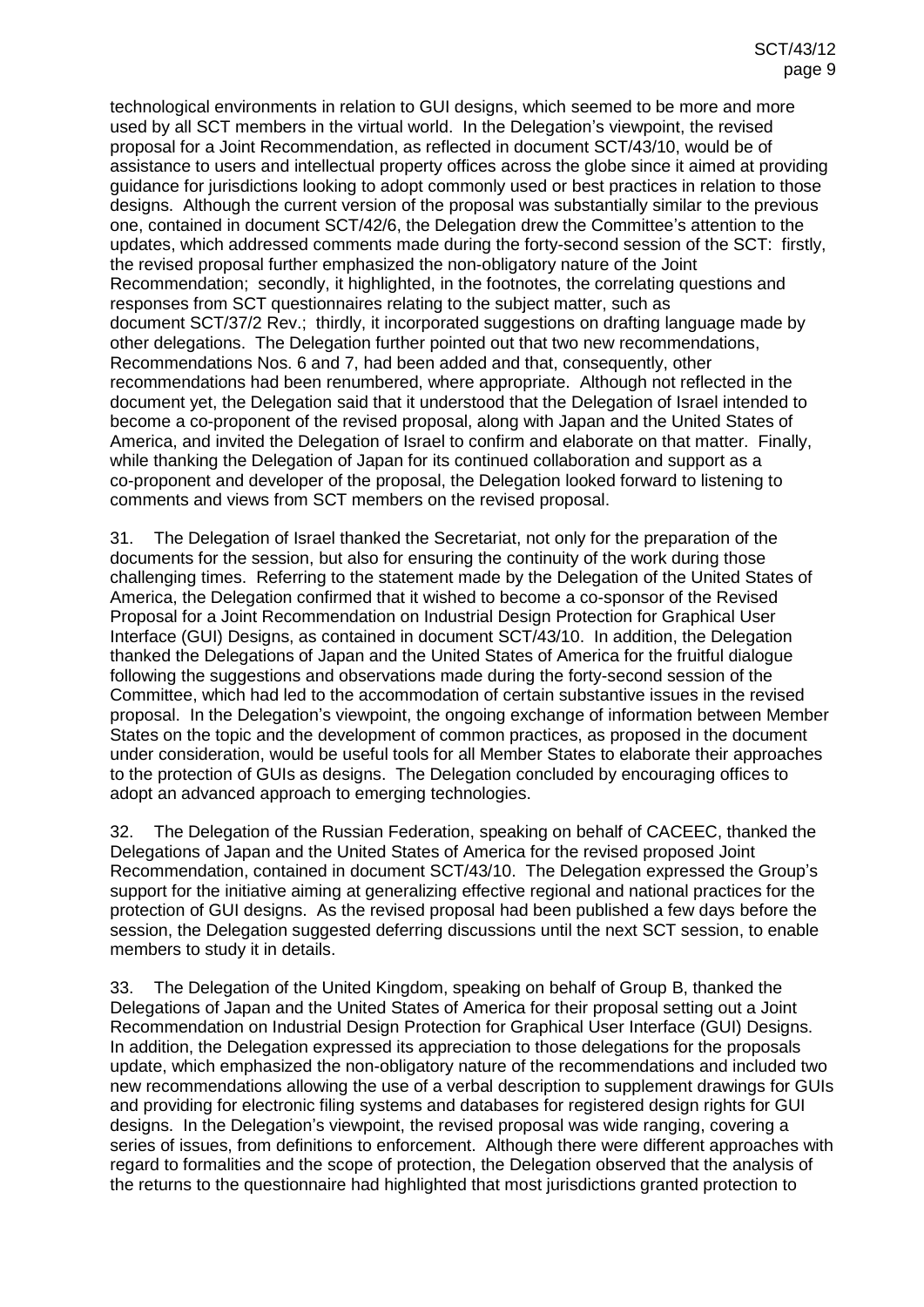GUIs through industrial design registrations or patents. The Delegation considered that non-binding recommendations, such as those proposed by the Delegations of Japan and the United States of America, would provide a useful framework on the protection of GUIs to ensure that designers across the globe were supported in that evolving field.

34. The Delegation of the European Union, speaking on behalf of the European Union and its member states, while thanking the Delegations of Japan and the United States of America for the recently released new version of their proposal, regretted the lack of time to study and discuss internally document SCT/43/10. For that reason, the Delegation informed the Committee that its opinion would be delivered on the basis of the former version of the proposal, contained in document SCT/42/6. With respect to GUI, icon and typeface/type font designs, the Delegation shared the common understanding that existing divergences should be directly addressed and that further work on those issues could pave the way for a more harmonized approach. As regards future work on the topic, the Delegation recalled that, at the previous SCT session, it had noted with much interest the proposal submitted by the Delegations of Japan and the United States of America, as reflected in document SCT/42/6. Welcoming that new initiative, the Delegation endorsed the aim of adopting the Joint Recommendation as a practical way forward to achieve a more harmonized approach in relation to industrial design protection for GUI designs. While reiterating its support for the rationale to provide for, at least, a common baseline for GUIs protection, the Delegation considered that the recommendations should leave it open for legislations to provide for a protection for GUIs more tailored or more advanced than such a baseline. In other words, the recommendations should only establish a common floor but not a ceiling. For the Delegation, such a concept was relevant in particular in the context of the two following recommendations: Recommendation No. 6, according to which GUI design applications should be examined under the same criteria as other types of design applications, and Recommendation No. 8, according to which rights granted to GUI designs should not differ from rights granted to designs for other products. In the Delegation's viewpoint, the recommendations should not inhibit or prevent members from providing a specialized protection for GUIs. Lending its support to the observation made by the Delegation of Spain at the previous SCT session about the importance of addressing divergences as to formal requirements, the Delegation welcomed the fact that Recommendation No. 3 already covered some formal requirements with respect to formats of representation. Pointing out that the required minimum and maximum numbers of views for industrial design applications for GUI designs should permit an accurate design representation, the Delegation added that formal aspects were relevant, not only for the appropriate representation of GUIs, notably with respect to animations, but also for the interoperability of jurisdictions by means of priority claims. Referring to questions contained in the questionnaire on the methods of representations and the applicable formal requirements, the Delegation wondered whether the recommendations could cover those aspects as well. Finally, the Delegation sought clarification as to Recommendations Nos. 2 and 4. Firstly, with regard to Recommendation No. 2, the Delegation said that the wording "*how the GUI was installed on a product*" was not clear and its interpretation was uncertain. While that was mentioned as a criteria irrespective of which design protection should be afforded to GUIs, the Delegation understood that the other two such criteria – namely "*operating status of the underlying electronic device*" and "*the amount of time the design is visually available*" – were related merely to the transitional display of a GUI. The Delegation wondered, in particular, whether the wording referred to the concept of protection for the underlying software that did not extend to the graphic display produced by it, and *vice versa*. Secondly, with regard to Recommendation No. 4, it was not clear whether the provision allowed for a party to require a product indication where such indication did not affect the scope of protection afforded to the GUI design, as was the case in the European Union design system. Thirdly, while it concurred with the overarching idea of having an independent design protection for GUIs, pursuant to Recommendations Nos. 2 and 4, the Delegation pointed out that aspects such as the amount of time the design was visually available or the use in multiple screen display environments could play a crucial role in the examination of the material requirements for design protection. The visibility of a design, and the way it was used and presented in different display environments, could be important in determining whether the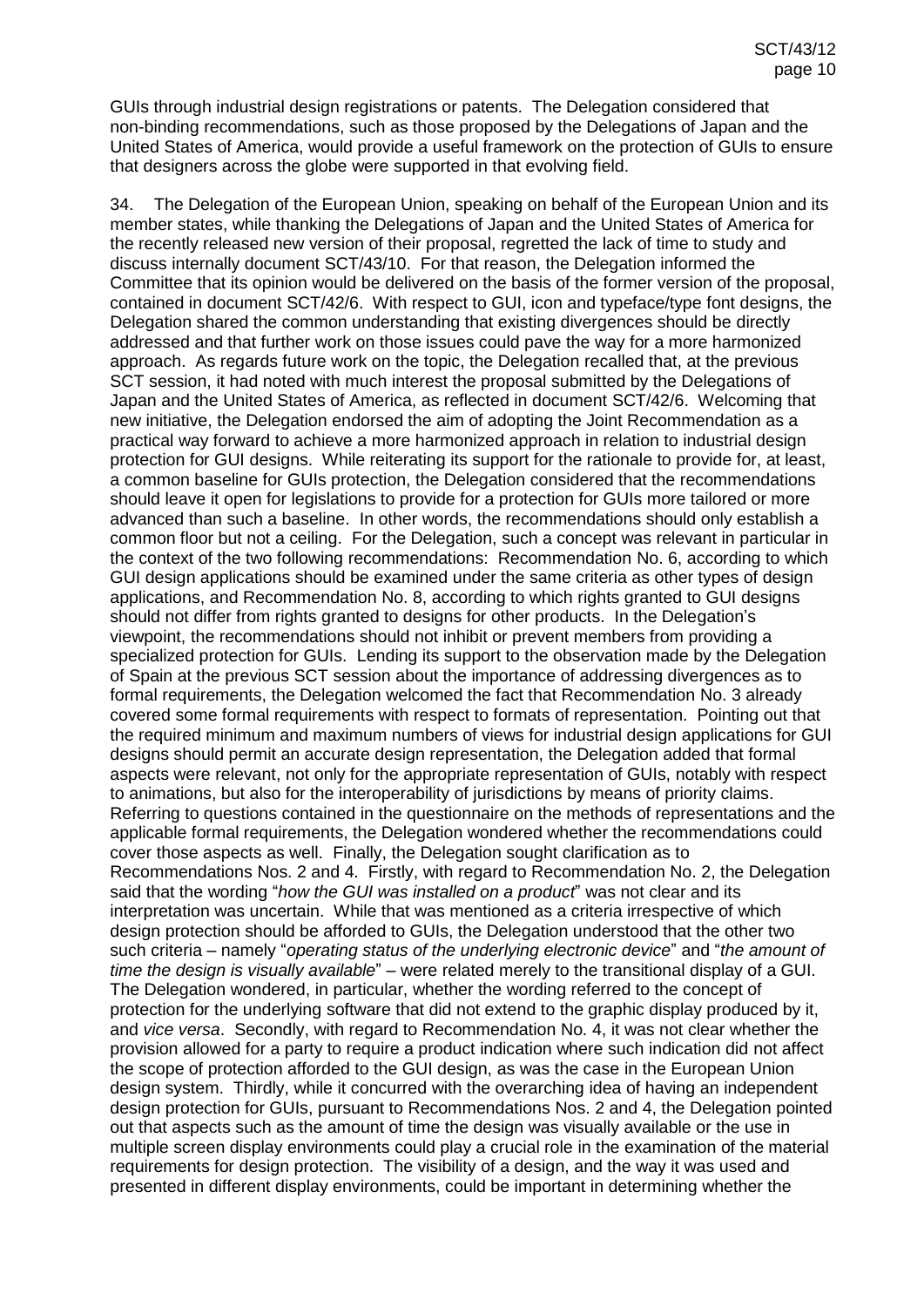design was new or had individual character, as well as for assessing infringement. For that reason, the Delegation believed that a clarification on that point could also be helpful. Looking forward to continuing discussions on the revised proposal, the Delegation announced that it stood ready to work together with the proponents and other delegations to foster a more harmonized approach.

35. The Delegation of Japan, thanking the Delegation of the United States of America for having revised the draft Joint Recommendation, welcomed the participation of the Delegation of Israel as a co-sponsor of the proposal. Due to the negative impact of the COVID-19 pandemic, making close contact with others had been restricted. As a result, with the advancement of digitalization, the Delegation of Japan was of the view that the utilization of GUI designs would continue to expand and that the importance of international protection for those designs would grow. Pointing out that document SCT/43/10 had been prepared based on the discussions on GUI designs held at the previous SCT session, the Delegation indicated that the revision aimed at clarifying the non-obligatory and non-normative nature of the recommendations. The Delegation added that new Recommendations Nos. 6 and 7 would be useful because they would add to the clarity of GUI designs by allowing the requirement of a description and would establish a framework for searches through electronic databases. Reiterating the view that those recommendations would be beneficial to users of the design system worldwide, the Delegation announced its willingness to contribute, in cooperation with the Delegations of Israel and the United States of America, to the advancement of the discussions towards a Joint Recommendation on Industrial Design Protection for Graphical User Interface (GUI) Designs.

36. The Delegation of China, thanking the Delegations of Japan and the United States of America for their proposed Joint Recommendation, observed that the protection of GUIs was a trendy topic in the field of industrial designs and that users were calling for greater protection of those designs. In the Delegation's viewpoint, studying and discussing the strengthening of GUIs protection would deepen the understanding of various Member States on the issue. The Delegation was therefore keen to learn from others' experience to improve the design regime. Referring to its domestic legislation, the Delegation reported that its examination guide had been amended in 2014 and in September 2019 to further protect GUIs and address the need of GUIs' users. Adding that its patent law had also been modified to extend the duration of protection for GUIs to 15 years, the Delegation indicated that the newly amended patent law would come into force on June 1, 2021. The Delegation announced its willingness to share its domestic practices and legislation and to listen to advice provided by other countries, in order to learn from their useful experiences. With regard to the proposed Joint Recommendation, the Delegation expressed the view that countries' domestic regimes had to be considered within the SCT and stressed the need to listen to various parties' suggestions.

37. The Delegation of Chile, thanking the Delegations of Israel, Japan and the United States of America for the revised proposal, indicated that its capital was currently reviewing the new version of the proposal. The Delegation concurred with the statement made by the Delegation of the Russian Federation on behalf of CACEEC, concerning the need to continue the discussions on the matter at the next SCT session, taking into account the short time given to review the revised proposal. Finally, the Delegation expressed the hope that the dialogue would allow SCT members to find the best way to address the issue.

38. The Delegation of the United Kingdom, speaking in its national capacity, looked forward to working with the Chair throughout the session to progress the important work of the Committee. While thanking the Delegations of Japan and the United States of America for their proposal and the Secretariat for the preparation of the compilation of the returns to the questionnaire, the Delegation recognized the increasing importance of GUIs in the ever-expanding digital economy and noted that creators of those designs were spread across the globe serving global markets. As design law was not fully harmonized internationally, the Delegation believed that reaching a decision on agreed minimum standards of protection for GUIs would be beneficial. Therefore, the Delegation welcomed the proposal put forward by the Delegations of Japan and the United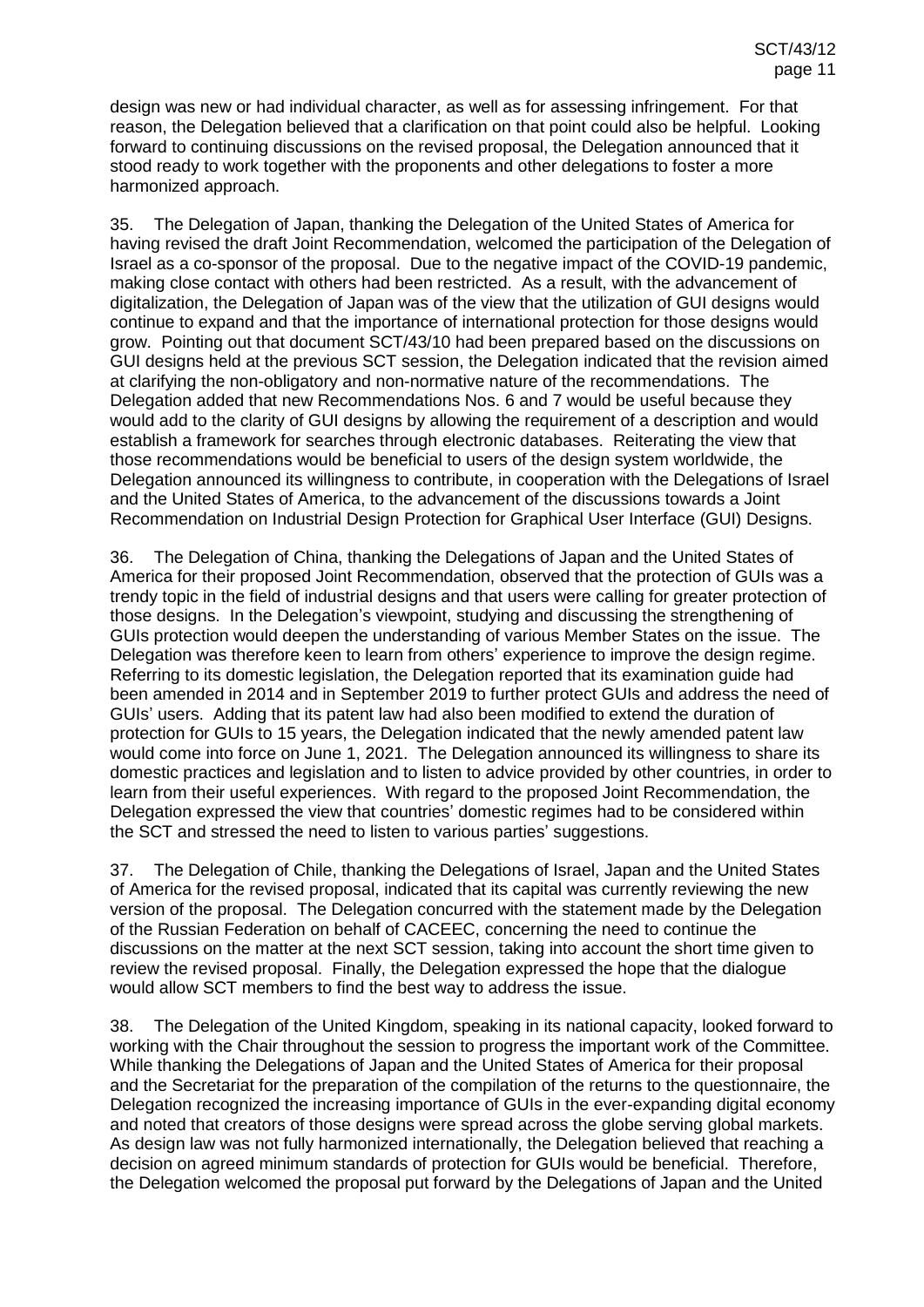States of America, now co-sponsored by the Delegation of Israel. While looking forward to a constructive discussion on the recommendations contained in document SCT/43/10 and to making progress towards an agreement on that important area, the Delegation believed that the design system in the United States of America already largely met the minimum standards set out in the recommendations. The Delegation pointed out that its national law did not allow for mixed formats of representations. Referring to Recommendation No. 3, the Delegation sought clarification as to the scope of the terms "*other electronic or digital means of visual representation*". In that respect, the Delegation reported that, in its country, online applications by those means were currently accepted. However, moving images as representations for design applications were not accepted, so that GUIs or animated sequences needed to be represented by screenshots or a sequence of still images. Referring to the analysis of the returns to the questionnaire, contained in document SCT/41/2 Rev, the Delegation noted that most respondents had indicated that they did not accept moving images. The Delegation welcomed clarification on that point and looked forward to hearing views of other delegations on the issue. Then, turning to Recommendation No. 9, the Delegation reported that its Office was able to provide applicants with a digital version of paper-certified priority documents, but not with a digital-only service.

39. The Delegation of Australia, expressing confidence in the Chair's leadership to undertake positive and constructive discussions during the session, thanked the Secretariat for the organization of the session and the Delegations of Israel, Japan and the United States of America for the preparation of their revised proposal. While observing that the preamble was helpful to indicate the intention of the draft Joint Recommendation, the Delegation considered the latter very informative and appreciated the useful framework that it provided. Reporting that, in the context of the ongoing holistic review of its national design system, its Office was notably considering ways to better accommodate newer types of designs, such as GUIs, in the design system, the Delegation expressed its interest in discussing manners in which the Joint Recommendation could support designers to protect their new technologies.

40. The Delegation of the United States of America, after having expressed gratitude to the delegations for their remarks on the revised proposal and to the co-sponsors for their comments, addressed the questions raised by the Delegations of the European Union and the United Kingdom. Firstly, underlining the non-obligatory nature of the draft Joint Recommendation, the Delegation considered that the revised proposal contained recommended practices, which were theoretically neither a floor nor a ceiling. Secondly, referring to the questions on Recommendations Nos. 2 and 4, the Delegation highlighted that the recommendations aimed at ensuring that applicants focused their protection on the design itself, without being required to incorporate various limitations of particular products covered by, or used on or in, the GUI design. As such, the design claimed in one application would be able to cover a single protected GUI design on different electronic devices made by different manufacturers with different shapes, particularities or electronic features. Thirdly, with regard to Recommendation No. 4, the Delegation believed that the recommendation, as currently drafted, would allow for a product indication practice, as the one applicable in European Union member states, where multiple designs could be protected with a common product indication as long as they belonged to a common or related class. Similarly, as it appreciated that many European Union member states did not restrict the particular device or computer that a GUI was housed on for protection, the Delegation said that it saw many ways in which the practice, mentioned by the Delegation of the European Union, would be blessed by those recommendations. Finally, turning to the comment made by the Delegation of the United Kingdom, the Delegation observed that both countries had similar practices with respect to transitional or moving GUI designs. Indeed, in the United States of America, those designs were also protected by submitting a sequence of individual screenshots showing the transitional elements. Therefore, the Delegation was of the view that the draft Joint Recommendation covered the concern raised by the Delegation of the United Kingdom.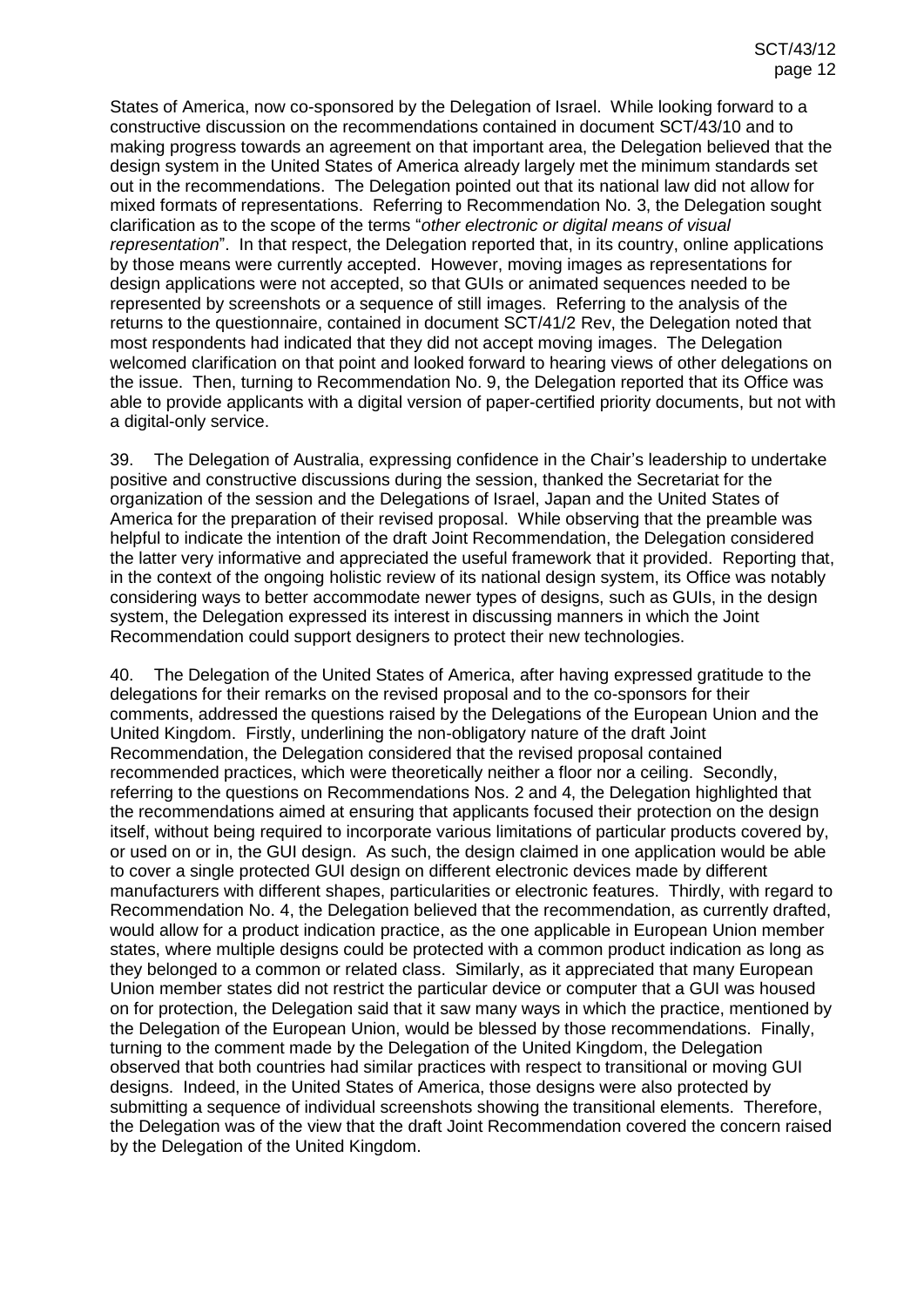41. The Chair concluded that the SCT would continue the discussion on document SCT/43/10 at its forty-fourth session.

*Compilation of the Returns to the Questionnaire on Temporary Protection Provided to Industrial Designs at Certain International Exhibitions Under Article 11 of the Paris Convention for the Protection of Industrial Property (document SCT/42/2)*

42. Discussions were based on document SCT/42/2.

43. The Chair drew the attention of the Committee to the fact that document SCT/42/2, which compiled the returns to the Questionnaire on the Temporary Protection Provided to Industrial Designs at Certain International Exhibitions under Article 11 of the Paris Convention for the Protection of Industrial Property, contained 52 replies from Member States and two from Intergovernmental Organizations. The Chair recalled that the questionnaire had been kept open until January 10, 2020, for further or revised replies by delegations. The Chair announced the holding of an information session on that topic on Thursday, November 26, 2020.

44. The Delegation of the United Kingdom, speaking on behalf of Group B, thanked the Secretariat for having prepared document SCT/42/2, as well as all respondents to the questionnaire. The Group looked forward to more substantive analysis of the responses by the SCT Secretariat, and to ideas on how that work might be taken forward. The Delegation said that it counted on the Information Session on Article 11 of the Paris Convention to provide better understanding of the issue.

45. The Delegation of Spain, thanking the Secretariat for the compilation of responses to the questionnaire, welcomed the holding of an information session in the framework of the SCT on the topic under consideration. Moreover, the Delegation, in the interest of users, proposed to develop a database based on the responses received from Member States. The Delegation believed that making the database publicly available would be useful and would give Member States the possibility to get ahold of the information. The Delegation concluded by stating that it would submit a written proposal with regard to future discussions in the Committee.

46. The Delegation of the Republic of Moldova welcomed the holding of an information session on Article 11 of the Paris Convention on the margins of the Committee's session and expressed the wish to continue discussing the topic in the next Committee.

47. The Delegation of China, thanking the Secretariat for the questionnaire and for compiling the returns, considered that document SCT/42/2 would help offices and users to better understand the different practices in Member States. The Delegation expressed its willingness to participate in the discussion and to share its practice under Article 24 of the Chinese patent law. Reporting that in China the creator benefitted from a temporary protection during six months before the grant of the patent protection, the Delegation indicated that the applicable exhibitions were limited to those recognized by the Government of China.

48. The Delegation of the Russian Federation, speaking on behalf of CACEEC, thanked the Secretariat for the document on the application of Article 11 of the Paris Convention and was of the opinion that the issue was also relevant for filings for trademarks. Noting that, during the exhibitions, companies showed their developments and obtained information on the trends in their sector, the Delegation believed that the question was to determine which exhibitions were targeted, at what level, but also who could take part in such exhibitions. The Delegation added that, in the current circumstances, it was necessary to direct the Committee's efforts towards a definition of universal criteria for users, in order to know which exhibitions were covered by the provisions of Article 11 of the Paris Convention.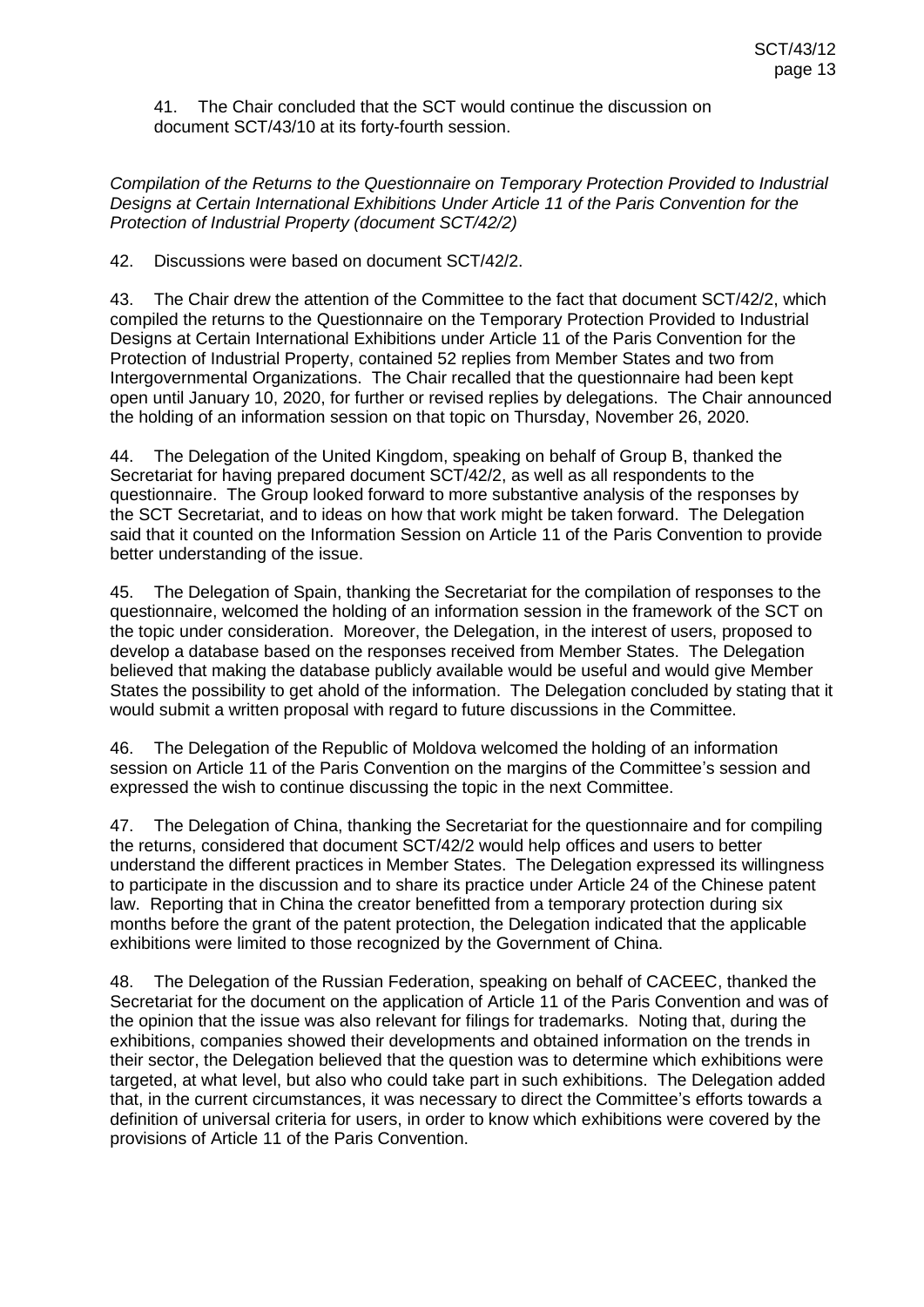49. The Delegation of the United Kingdom thanked the Secretariat for the preparation of document SCT/42/2, summarizing the replies to Questionnaire on the Temporary Protection Provided to Industrial Designs at Certain International Exhibitions under Article 11 of the Paris Convention, and extended its gratitude to all delegations for having provided valuable information to progress further work in that area. The Delegation said that it looked forward to the Information Session and to further discussions on the issue under consideration.

50. The Chair concluded that the SCT would revert to document SCT/42/2 at its forty-fourth session to discuss the way to advance work on this topic.

### *Update by Member States on the Digital Access Service (DAS) for Priority Documents*

51. The Secretariat informed the Committee of the fact that WIPO DAS had been implemented, as of January 15, 2020, free of charge, for applications under the Hague System for the International Registration of Industrial Designs.

52. The Delegation of Israel, announcing that the digital library on the DAS had been expanded on July 1, 2020 to include industrial designs, expressed the view that the DAS would benefit users, as it would streamline processes when seeking protection in other countries and would reduce costs for the applicants. The Delegation added that, at the same time, the DAS would benefit IP offices, as it would facilitate paperless transactions, especially during the current challenging period. Finally, the Delegation thanked WIPO for its continued support and looked forward to continuing contributing to the work of the Committee.

53. The Delegation of Brazil said that the Brazilian Office had notified WIPO that it would extend the scope of its participation in the DAS for priority documents to trademark and industrial design applications, as a depositing office, from August 3, 2020.

54. The Delegation of the Russian Federation, speaking on behalf of CACEEC, underlined the importance of the DAS in the current COVID-19 pandemic context and looked forward to working on the development and spreading of the DAS.

55. The Delegation of France said that, from December 1, 2020, its office would join the DAS as a receiving office for patents. Subsequently, the French Office would decide on a date in 2021 for the opening of the service for trademarks and industrial designs.

56. The Delegation of the United Kingdom, speaking on behalf of Group B, underlined the importance of the DAS for industrial design applications. Group B expressed its gratitude to the Member States for the updates on their experience using the DAS, showing that the system was delivering clear benefits for innovators around the globe.

57. The Delegation of the European Union, speaking on behalf of the European Union and its member states, informed the Committee that the European Union Intellectual Property Office (EUIPO) had been implementing the WIPO Digital Access Service as office of first filing since July 2020, and as office of second filing since last September.

58. The Delegation of China, stating that it would continue to support the extension of the system to industrial design applications, expressed the hope that the DAS would gain more support and be further used, as the system was helpful to increase the efficiency of examination and lower the burden on applicants.

59. The Delegation of the United States of America noted the increase of jurisdictions using the WIPO DAS System and the work particularly important and fruitful on that topic in light of the present COVID-19 pandemic. The Delegation observed that applicants had been able to use the WIPO DAS system in order to avoid issues that could have arisen in their priority claims with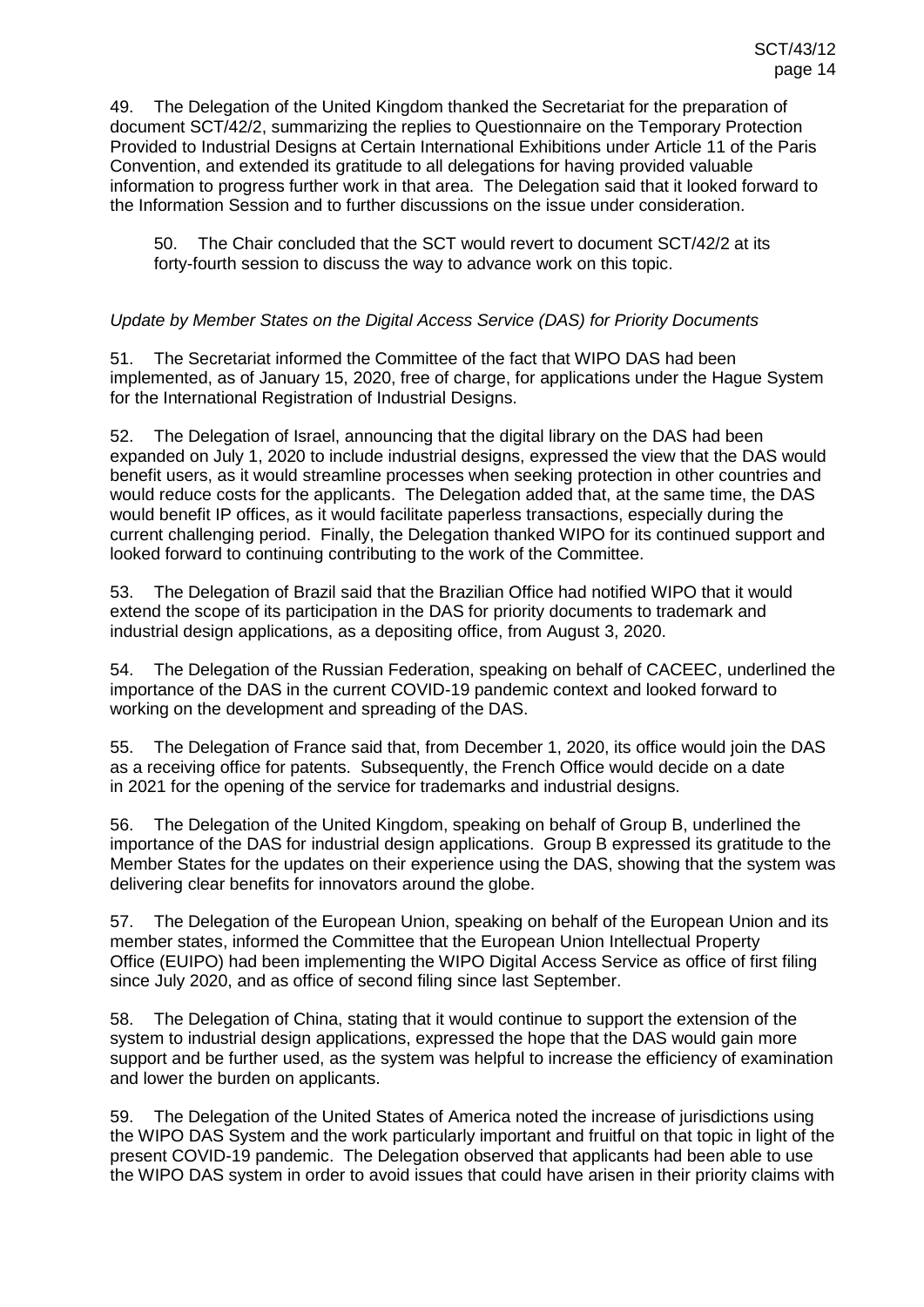certified priority documents of earlier filed applications. The Delegation expressed its appreciation for the updates on the topic and continued to recommend Member States to consider WIPO DAS in the context of industrial design priority document exchanges. Underlining its positive experience with the DAS service, the Delegation encouraged Member States to also share information on their experience. The Delegation added that if Member States were joining the Hague System, that often provided a particularly convenient time to also implement WIPO DAS for industrial designs, as some of the same legislation or IT aspects might be implicated and might provide some efficiencies. The Delegation also congratulated the Delegation of the United Kingdom and applauded their continued work towards looking at WIPO DAS and similar electronic priority document environments.

60. The Delegation of the United Kingdom, recognizing the potential efficiencies of WIPO DAS for users and national offices, informed the Committee that its office was currently developing its digital transformation program, which included the extension of the DAS to industrial designs.

61. The SCT noted the progress in the implementation of the DAS for industrial designs by members and the Chair concluded that the SCT would revert for an update to this item at its next session.

## **AGENDA ITEM 6: TRADEMARKS**

*Proposal by the Delegations of Georgia, Iceland, Indonesia, Jamaica, Liechtenstein, Malaysia, Mexico, Monaco, Peru, Senegal, Switzerland and the United Arab Emirates Concerning the Protection of Country Names and Geographical Names of National Significance (document SCT/43/6)*

62. Discussions were based on document SCT/43/6.

63. The Delegation of Switzerland explained that the new proposal contained in document SCT/43/6 had drawn from the large volume of information resulting from the discussions on the protection of country names, which had taken place for several years. The Delegation recalled that the replies to the Questionnaire Concerning the Protection of Names of States Against Registration and Use as Trademarks, received from more than 70 members, had been compiled in document SCT/24/6. Further, reference document (WIPO/Strad/INF/7) had been adopted by the Committee and published, and in 2016, the Secretariat had prepared document SCT/35/4 on the Protection of Country Names Against Registration and Use as Trademarks: Practices, Approaches and Possible Areas of Convergence. The Delegation explained that those convergences had been transcribed in the form of non-binding examination guidelines in document SCT/43/6. Recalling that 94 per cent of the respondents to the questionnaire had indicated that a country name was excluded from registration as a trademark if it was devoid of distinctive character, the Delegation said that these terms should remain fully available to all and indicated that point 4 of the proposal reflected that principle. Pointing out that 98.5 per cent of the respondents had indicated that a country name was excluded from registration as trademark if the use of that name could be considered misleading as to the origin of the goods, the Delegation referred to point 5 of the proposal, which mirrored that principle. The Delegation highlighted the fact that, despite a near unanimity on the general principles, the implementation of those principles differed considerably from one office to another, as it had transpired in the information session held in the framework of SCT/39. The Delegation said that, in order to reflect the diversity of practices, the proposal now contained several exceptions to the general principles. It mentioned in particular that a geographical name should remain fully available and was in principle misleading if used with products originating from another place. However, a country name included in a combined trademark could have a predominantly non-geographical meaning and, in such a case, the principle would not apply. Similarly, a geographical name referring to a well-known company could be registered as a trademark,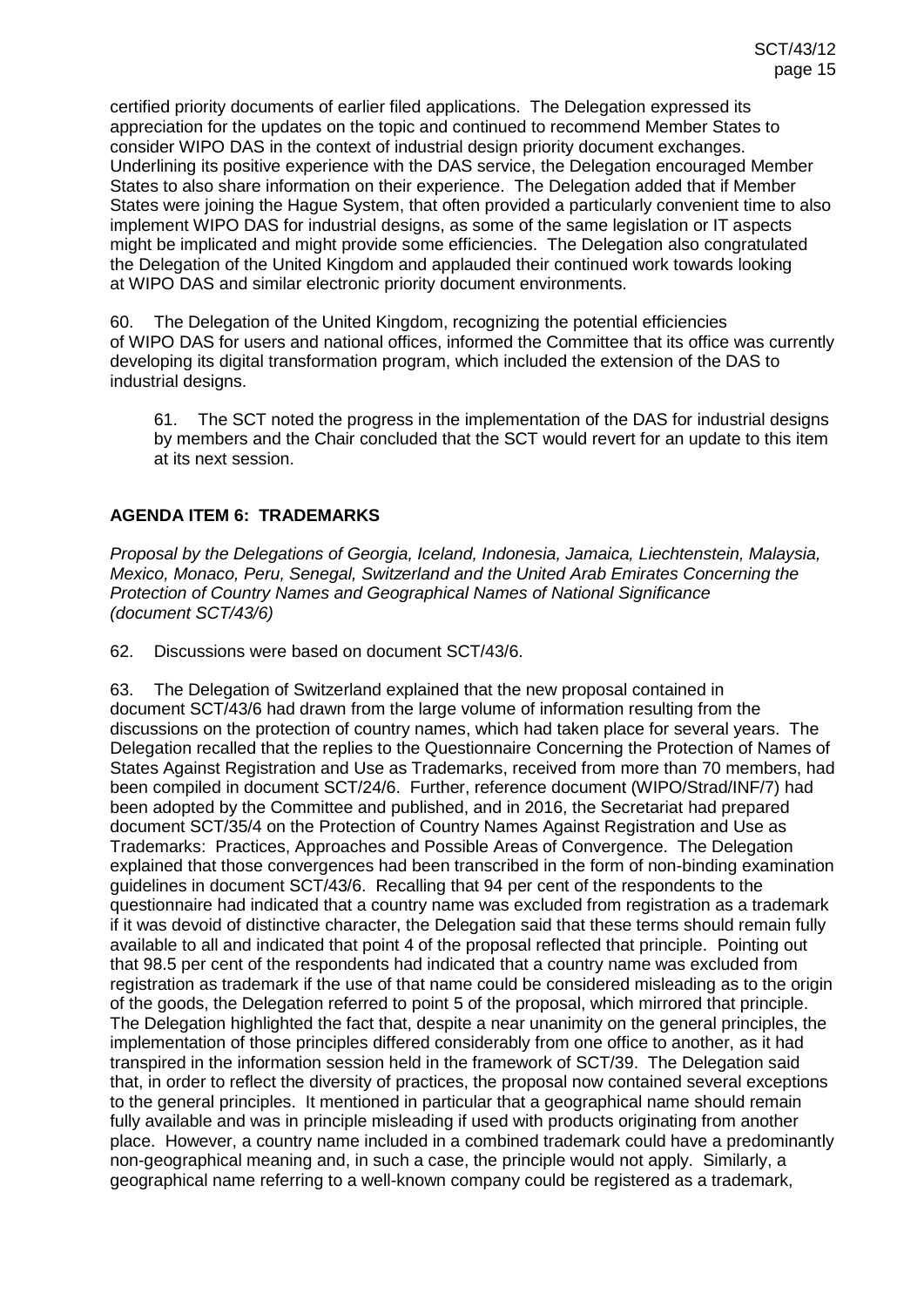since there was no geographical deception. The Delegation indicated that a country name written in a language unknown to the target public would not be descriptive and therefore not deceptive. Expressing the view that those exceptions, which were new compared to the previous proposals, reflected the diversity of practices applied by the members of the Committee, the Delegation expressed the hope that the document could be accepted. The Delegation stressed the fact that the proposal contained examination guidelines and did not intend to bind, nor to create additional burdens on, the Member States. The proposal only sought to reflect the consensus of Member States and facilitate the examination of trademarks that consisted of, or contained, country names or geographical names of national significance. The Delegations and the co-sponsors of the proposal stood ready to answer any question from the delegations.

64. The Delegation of Iceland, thanking the Delegation of Switzerland for the presentation of the proposal, underlined the fact that it was of great importance as it set out principles followed by a number of countries. The Delegation acknowledged that dealing with trademark applications that contained country names or geographical names of national significance was not necessarily straightforward, and stressed the fact that the proposal consisted of guidelines allowing certain space for interpretation. The Delegation pointed out that there were some examples of strict enforcement on behalf of proprietors of registered marks that consisted of, or included, country names, against market players from the country or the area of which the mark consisted. The Delegation saw it as paramount that even though a trademark registration consisted of a country name, such proprietary rights should not be without limitations. In addition, the Delegation stated that IP rights should not override the fundamental rights of a national to claim in a mark the origin of the product or service. The Delegation believed that the trademark system should safeguard co-existence when appropriate, as well as responsibility of the right holders themselves. The Delegation reiterated that a trademark registration containing a country name should not prevent others to use it as a reference to the origin of goods or services, provided that the reference was correct. The Delegation considered unacceptable that some countries should consistently stand before courts defending their own nationals which sought to indicate the origin of the product in their trademarks, as such actions were costly, time consuming and detrimental to the trademark system. The Delegation therefore requested the SCT to carefully consider the proposal at hand, and looked forward to more in-depth discussions.

65. The Delegation of the United Kingdom, speaking on behalf of Group B, thanked the Delegation of Switzerland for presenting the proposal contained in document SCT/43/6 and took note of the proposed examination guidelines for trademarks that consisted of, or contained, country names and geographical names of national significance. The Group looked forward to a constructive discussion on that topic.

66. The Delegation of the Russian Federation, speaking on behalf of CACEEC, thanked the co-sponsors for the proposal concerning examination guidelines for trademarks containing country names and geographical names of national significance. The Delegation indicated that countries of the region used very similar guidelines at national level. Noting a trend in a number of countries towards splitting off categories of designations and a use of those names as a means of differentiation, the Delegation expressed the view that designations that were identical or confusingly similar to protected geographical indications or appellations of origin should not be permitted as trademarks.

67. The Delegation of the European Union, speaking on behalf of the European Union and its member states, thanked the proponents for the proposal contained in document SCT/43/6. Having studied the new proposal with interest, the European Union sought clarification from the co-sponsors about its relationship with the proposal contained in document SCT/39/8 Rev.3. The European Union would welcome an attempt to merge some concepts underlined in the proposals, as well as the simplification of discussions by reducing the number of competing revised proposals. Commending the spirit of seeking consensus reflected in the new joint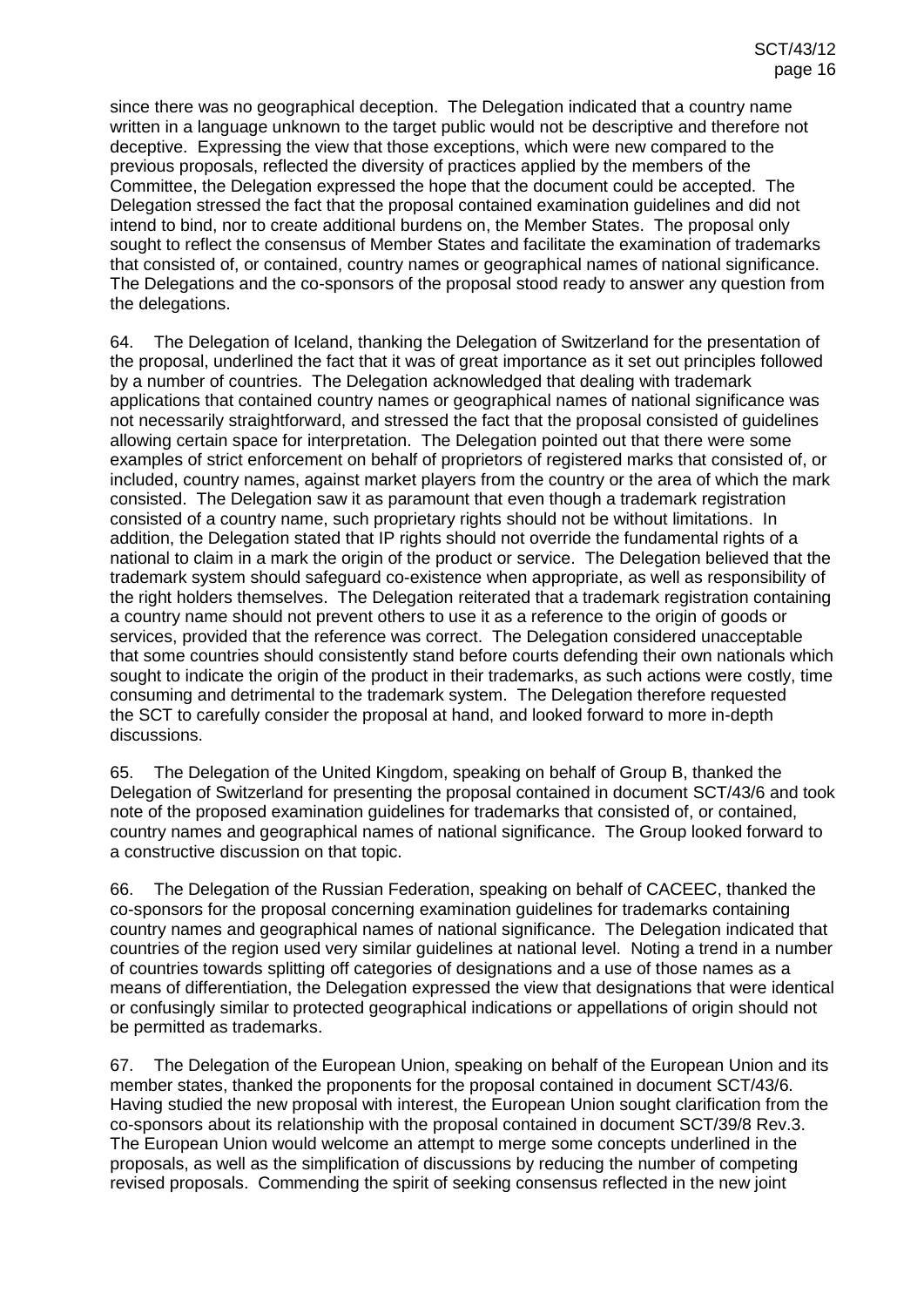proposal, the European Union expressed its continued appreciation for any endeavor that would neither imply a legislative exercise nor envisage any disruption of existing practices on descriptiveness and distinctiveness. The European Union and its member states sought clarification from the co-sponsors as to whether the revised proposal aimed at establishing new grounds for refusal in trademark laws. Expressing concern that the proposal put on equal footing country names and geographical names of national significance for the purpose of examination of trademark applications, the Delegation said that, although the EUIPO had adapted its practice to enhance protection for country names, it appeared problematic to have the same approach for the much broader and less homogeneous category of geographical names of national significance. The Delegation pointed out that examination practices were supported by the case law of the Court of Justice, which differentiated the concept of geographical indications from a simple indication of a geographical provenance. The Delegation considered that there was no direct link between a specific quality, reputation or other characteristics of the product and its specific geographical origin. In addition, the Delegation wondered why the criteria listed in points 5.B i) to iv) to be applied in respect of misleading signs were not referred to in respect of non-distinctive signs under point 4. Noting a difference between a stronger protection in case of trademarks consisting solely of a country name or a geographical name of national significance and a more flexible approach in case of trademarks containing such a name, the Delegation expressed the view that considerations such as whether or not the name had lost its geographical meaning or was perceived as a fanciful name, were of equal relevance in assessing both non-distinctiveness and misleading character. Furthermore, in its opinion, the goods and services should not be considered irrelevant in the case of non-distinctive signs, but instead should be taken into consideration like in the case of misleading signs under points 5.A) and 5.B)ii). The European Union and its member states looked forward to continuing discussion on the new proposal and stood ready to further explore it in cooperation with the co-sponsors and other delegations.

68. The Delegation of Jamaica recalled that, for over 40 years, States had expressed concerns regarding the lack of international protection for country names. Since 2009, the Delegation of Jamaica had advocated in the Committee for more consistent, adequate and effective protection for names of States, similar to equally important symbols of statehood, such as flags and armorial bearings, which were protected under the Paris Convention. The Delegation firmly believed that names of States constituted verbal symbols and indicia of statehood similar to State flags and national symbols and emblems, which ought to be protected by the international intellectual property system. The Delegation reiterated that, although some protection was available for country names through existing national trademark laws of some Member States, such protection was inadequate and inconsistent, often leaving country names available and vulnerable to free ride on the goodwill and reputation of a country, without any genuine connection to the country name. The Delegation explained that the guidelines contained in document SCT/43/6 had taken into account the perspectives of other SCT members and reflected the diversity of practices applied in Member States with regard to examination of trademarks consisting of, or containing, country names or geographical names of national significance. The Delegation explained that the most recent joint proposal drew from the earlier proposal made by that Delegation and from the previous joint proposal. It provided a succinct list of principles and approaches that could be used by IP offices as guidelines for the examination of trademarks, which consisted of, or contained, country names or geographical names of national significance. The Delegation supported the Joint Proposal contained in document SCT/43/6, and looked forward to constructive engagement at future sessions of the SCT.

69. The Delegation of Japan, expressing its appreciation to the co-sponsors of the proposal for their efforts in preparing the working document, highlighted the importance of protecting country names and geographical names. The Delegation however considered that the definition of "geographical names of national significance" contained in the proposed guidelines was too broad. It was of the opinion that national systems and examination practices in each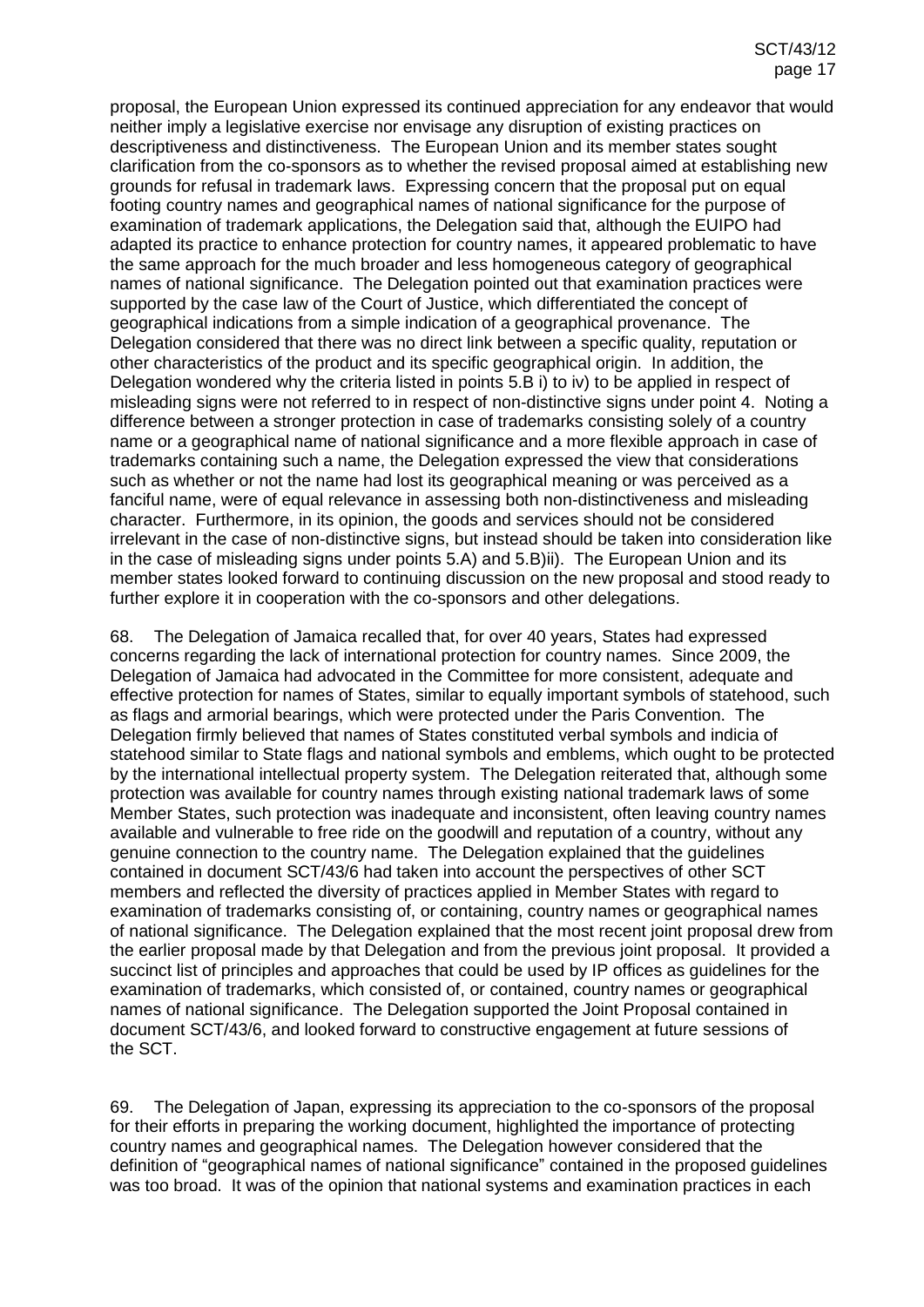country should be considered in determining whether to provide for absolute protection to country names and geographical names and remove them from trademark registration, or to regard them as issues related to distinctiveness or misleading character, and decide whether they were registrable as a trademark or not. The Delegation considered that even if the draft Joint Recommendation would not legally bind the Member States, it would substantially compel their practices. In addition, although the draft Joint Recommendation prescribed an exception for fair use, in principle, it would restrict the use of country names without the permission of the relevant country's authorities. The Delegation stated that this differed from its trademark system, which refused registration to trademarks lacking distinctiveness or which were misleading as to the origin of the products, and not only because they contained country names.

70. The Delegation of Brazil, thanking the proponents of document SCT/43/6, explained that Brazilian law explicitly affirmed the right to register a geographical name as a trademark, as long as it did not lead to confusion as to the origin of the products and services. Moreover, Brazilian law did not differentiate among types of geographical names, such as country names and geographical names of national significance, for the purpose of registration of a trademark. The Delegation remained available for further clarifications if necessary.

71. The Delegation of the United Kingdom thanked the proponent delegations for their work on the proposal Concerning the Protection of Country Names and Geographical Names of National Significance. Recalling that the issue had been discussed in the Committee for some time, the Delegation supported the efforts to ensure effective protection to country names and geographical names of national significance. Nevertheless, it stressed that legal means existed to secure appropriate protection in national legislation. While recognizing that nation branding and the protection of country names were issues that deserved further consideration in the SCT, the Delegation remained unconvinced that the creation of a new norm-setting instrument was desirable or feasible. The Delegation thanked the proponents for the preparation of the proposal as well as the Delegations of Jamaica and Switzerland for presenting it. It however expressed interest in hearing more about how the proposed guidelines would deal with issues that were not already addressed in the domestic legislation of WIPO Members. The Delegation indicated that the law of the United Kingdom already prevented geographical names, including those of countries, cities, towns and localities, from registration as trademarks where there was a likelihood of association between the place name and the product in question. The Delegation also mentioned national provisions that limited the effect of a registered trademark by protecting third parties' rights to use signs denoting the geographic origin of products. The Delegation also expressed concern about the prescriptive nature of the proposed examination guidelines, which may curtail the flexibility that many national offices had in protecting country names and geographical names. The Delegation thanked the Delegation of Jamaica for the revised proposal on the Protection of Country Names contained in document SCT/43/9 and for similar reasons set out in relation to document SCT/43/6, expressed interest in better understanding how current protections for country names and geographical names in trademark systems were insufficient. Recalling that the proposal had been on the table since 2014, the Delegation believed that the work carried out by the Committee since then had not revealed a need for additional action other than awareness raising. It recommended that such action focused in particular on the availability of grounds for refusal or invalidation of trademarks containing country names and geographical names and on the possibility of addressing the relevant issues in trademark examination manuals. Welcoming the opportunity to continue discussions on the proposal contained in SCT/41/6 Rev., concerning the Protection of Country Names and Geographical Names of National Significance in the DNS, the Delegation expressed its interest in hearing how the sponsors of the proposal saw it fitting in the clear delineation of responsibilities between WIPO and ICANN. The Delegation also sought information on how the proposal now intended to fit with ICANN processes concerning ccTLDs, given that the timetable had moved on since the proposal was originally presented to the Committee.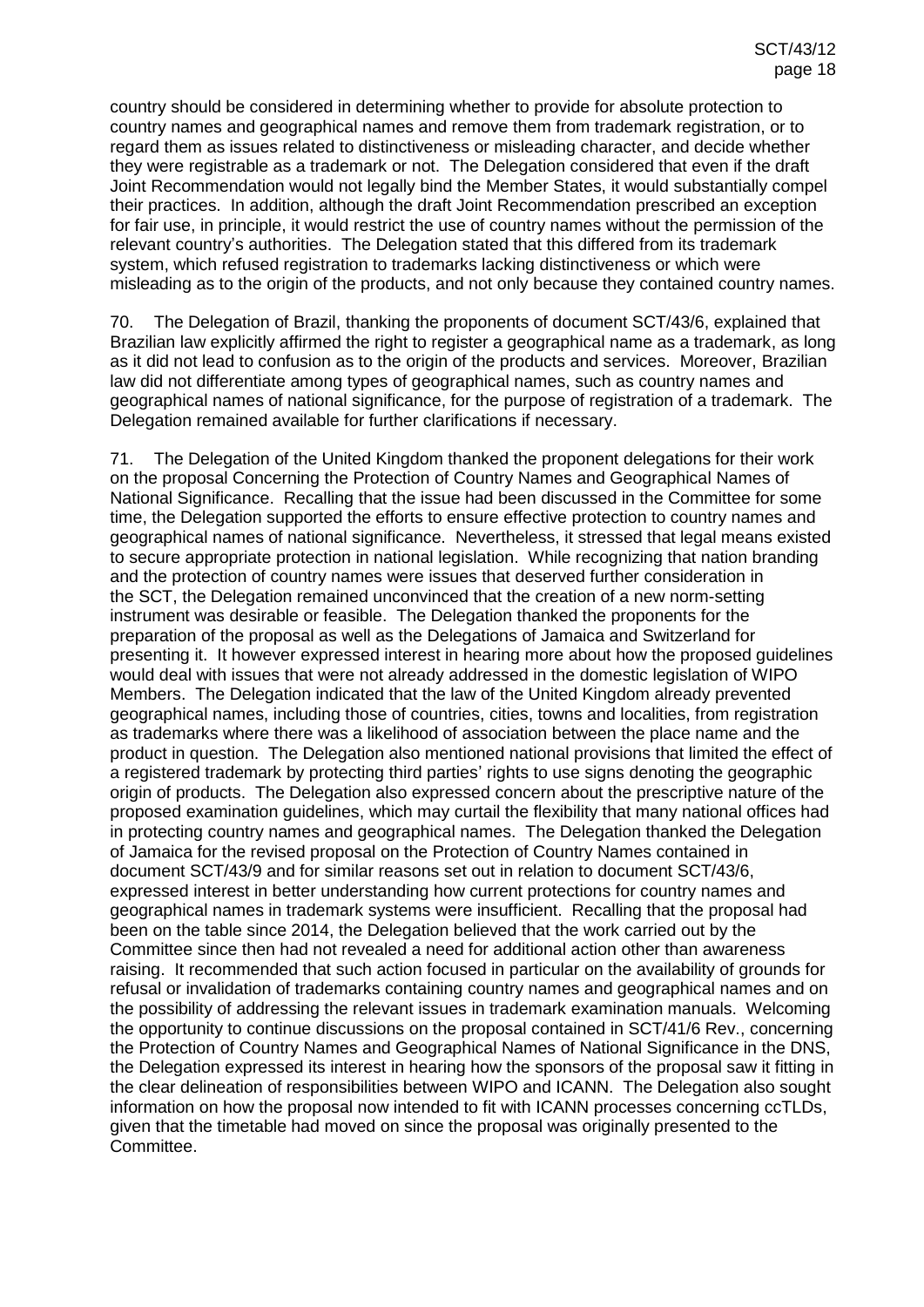72. The Delegation of Australia, thanking the co-sponsors for preparing the proposal contained in document SCT/43/6 and the Delegation of Switzerland for presenting it, took note that the proposal had moved from recommendations to examination guidelines and more clearly defined some of the core terms and concepts therein. The Delegation was of the view that certain elements of the proposal had been clarified. While the Delegation was still considering its contents, the Delegation noted that the proposal appeared to address some of the Delegation's previous concerns, including concerning the registrability of a trademark where it was not likely to be perceived by the public as a country name or geographical name of national significance. Although it could potentially support future discussions on a non-binding set of guidelines to assist examiners, the Delegation observed that the proposed examination guidelines used mandatory language, which it could not endorse. The Delegation further expressed concern about the fact that the protection of country and geographical names of national significance in the proposed examination guidelines was too broad and potentially created problems and costs that could prove larger than the issue the proposal was trying to address. Echoing the statements made by other delegations, the Delegation remained unclear of the nature or size of the issue under consideration and called for a better understanding of the issue.

73. The Delegation of the United States of America expressed its appreciation for the revised proposal contained in document SCT/43/6. The Delegation observed that the proposal reflected an understanding that country names were not always perceived as such by the average consumer, and that the perception of the local average consumer determined whether a mark was non-distinctive or deceptive. The Delegation held the view that it was not for any international list to make that decision for national offices, and thanked the delegations for the proposal, which was a constructive way forward. The Delegation however raised concerns about the scope of the proposed examination guidelines as they currently stood, and did not believe that there was a common understanding of the meaning of geographical names of national significance. While it would welcome an exchange of information in that matter, the Delegation considered that geographical names of national significance should be excluded from the text of any examination guidelines discussed by the Committee. In addition, it believed that the proposed definition of country names contained a language that was too broad in nature. Concerning translations in transliterations into any language, the Delegation recommended that the proposal considered only the six official UN languages for greater certainty. In addition, the Delegation held that the inclusion of former names of countries was extensive and unnecessary from a public policy perspective, and would be challenging to administer. Noting that the proposal captured abbreviations and adjectival use of country names, the Delegation considered that this might go too far. The Delegation believed that the scope of the proposal needed further discussion in the Committee before diving into discussions on the substantive text concerning the registrability of non-distinctive and misleading signs, and looked forward to working with the co-sponsors on the proposal.

74. The Delegation of the Republic of Moldova, thanking the proponents, expressed its interest in the discussion and the elaboration of examination guidelines that would be useful for national offices. The Delegation stood ready to find the best solution and work on the substantive text of the document.

75. The Delegation of China, thanking the co-sponsors for their work, highlighted the existence of formal and informal country names, which scope of protection might differ. The Delegation stressed the need to further clarify the definition of country names before defining the scope of their protection. Considering the objectives of the proposal, the Delegation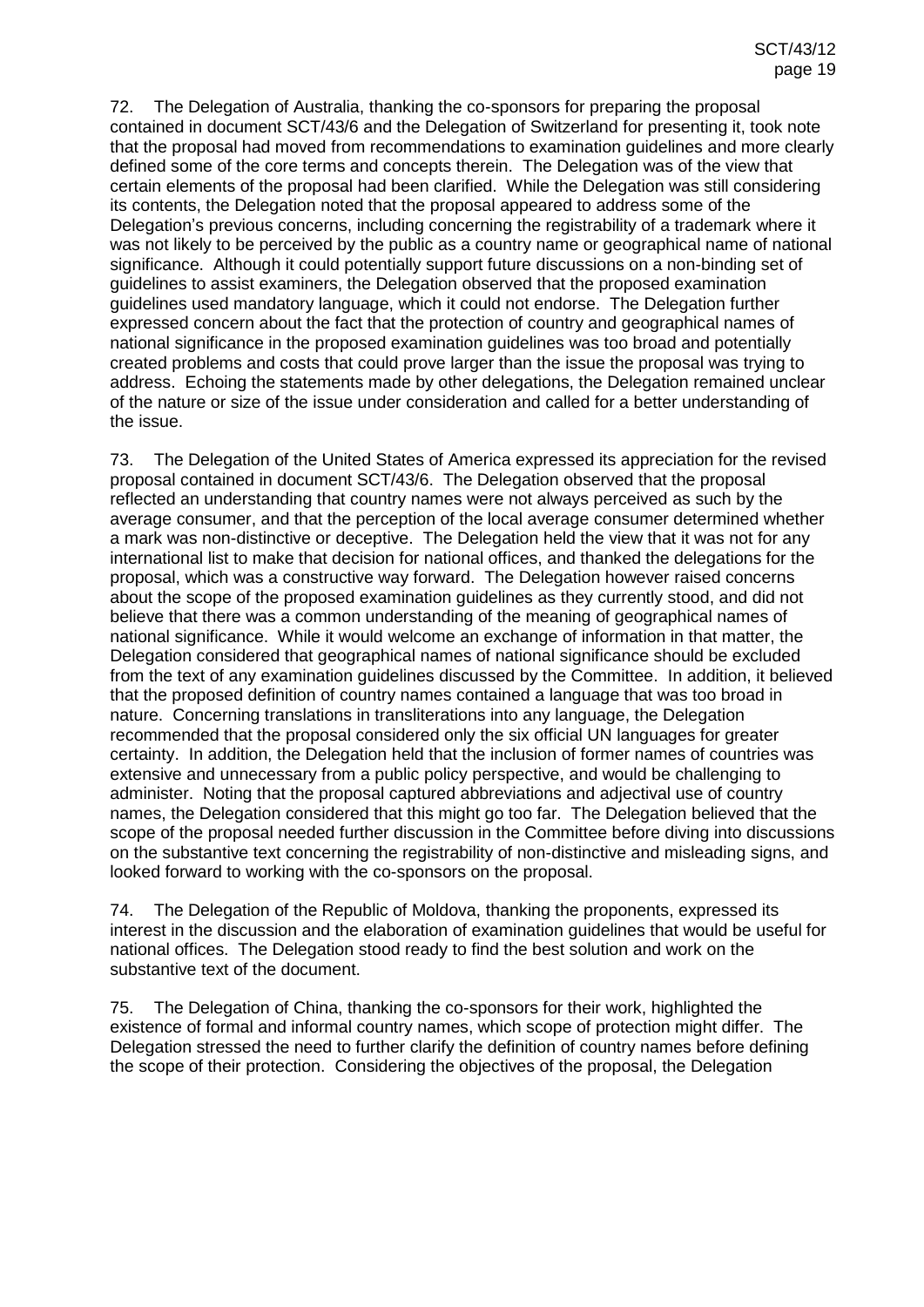suggested a further study on that issue. With regard to geographical names of national significance, the Delegation sought clarification as to what such concept meant. The Delegation suggested to conduct further studies for a better understanding of the diverse practices in different countries on the matter.

76. The Delegation of Israel thanked the proponent delegations for the interesting proposal, which it was currently analyzing, and looked forward to contributing to the discussion at the next session.

77. The Delegation of Switzerland, thanking the delegations that had expressed positions and commented the proposal, responded to four points raised. First, the Delegation reiterated that this non-binding proposal did not introduce new grounds for refusal or any obligation to amend internal legislations. Therefore, the fears raised would not materialize, since the members would not be required to adapt their legislation to be in line with the proposal. Secondly, stating that the proposal constituted a minimum, which sought to reflect consensus, and was not an exhaustive regulation of the problem, the Delegation clarified that national laws would still apply if they went beyond. Thirdly, the Delegation confirmed that exceptions were based on the perception of the relevant public and that national legislation determined how the country or geographical name was understood. Finally, with regard to the language and definitions issue, the Delegation explained that it was not up to the SCT to determine what a country name was, as such name remained a country name whatever the language. However, that did not imply that it should be protected in all languages and all jurisdictions. The Delegation referred to one exception, which clearly and expressly stated that when the name was used in a language which was not understood by the target public, it was irrelevant to protect it. Wondering whether new studies or questionnaires would be useful and bring new information, the Delegation suggested continuing discussions in future sessions to find understanding and consensus.

78. The Delegation of Iraq, expressing the view that the proposal was important, considered that no country name should be monopolized as a trademark, and that criteria should be established to define brands, country names and geographical indications. The Delegation proposed that general guidelines be drafted in that matter, to guarantee an appropriate implementation of those criteria by the countries. The Delegation recalled that in certain cases, the name of a country might have a specific geographic significance, which prevented it from being monopolized, as it would create a conflict and problems for registration offices.

79. The Representative of the Japan Patent Attorneys Association (JPAA) held the view that, under Japanese law, trademarks that consisted of, or contained, country names or geographical names of national significance were already carefully handled in connection with issues of distinctiveness and misleading character as to the origin or quality of the goods and services. The Representative thus expressed concern that the adoption of new examination guidelines could create unexpected difficulties for Japanese users. In particular, allowing the State identified by a country name or a geographical name of national significance, or a legal person authorized by the relevant State, to invalidate the registration of such trademarks could cause unnecessary conflicts or otherwise place Japanese trademark owners in an unstable position. This could also create unexpected disadvantages to right holders whose trademarks had already been lawfully registered. The Representative expressed the fear that the proposed examination guidelines would impose additional burden on applicants and increase examiners' workload, since applicants would have to verify, before filing applications, whether the trademarks contained country names or geographical names included in the United Nations Group of Experts on Geographical Names (UNGEGN) list, ISO 3166, the World Heritage List or the like. The Representative therefore urged the Committee to consider the proposal very carefully.

80. The Representative of the Health and Environment Program (HEP), expressing support for the proposal contained in document SCT/43/6, underlined the importance of avoiding abusive use of country names in trademarks, as well as misleading use of geographical names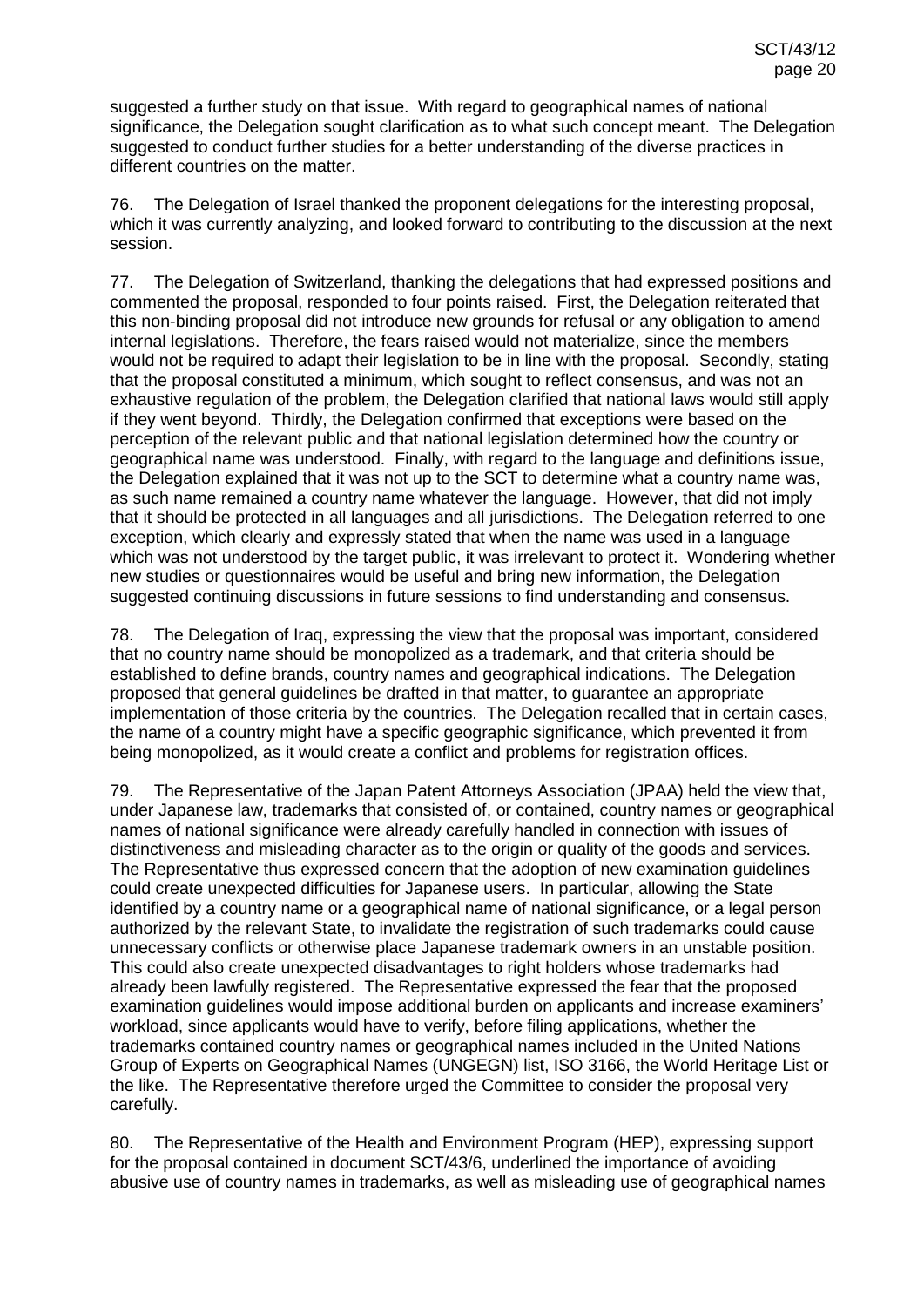of national significance. The Representative suggested that delegations should share their respective experiences in order to help others understand the matter, and hoped for progress of the work in the SCT.

81. The Representative of the Inter-American Intellectual Property Association (ASIPI), expressing support for the proposal contained in document SCT/43/6, said that country names of national significance required a better protection that they currently enjoyed, and stood ready to collaborate with the Committee on its future work on the matter.

82. The Chair concluded that the SCT would continue the discussion on document SCT/43/6 at its forty-fourth session.

## *Revised Proposal by the Delegation of Jamaica (document SCT/43/9)*

83. Discussions were based on document SCT/43/9.

84. The Delegation of Jamaica recalled that since the thirty-second session of the SCT in 2014, it had placed on the table a draft Joint Recommendation for the Protection of Country Names, so as to facilitate focused discussion, within the SCT, on this important intellectual property issue. As indicated at the forty-second session of the SCT, the Delegation said that it had prepared a Revised Draft Joint Recommendation for the Protection of Country Names, as had been done in relation to other trademark areas of common importance and convergence, which could guide and be used by Member States in trademark examination manuals at the national and regional level, in order to promote consistent and comprehensive protection of country names. The Delegation stressed the fact that, like the two previous versions, the Revised Draft Joint Recommendation incorporated language and definitions largely taken from the previous Joint Recommendations (including well-known marks and marks on the Internet), as well as from Article 6*ter* of the Paris Convention, the WIPO Study (document SCT/29/5) and the Revised Draft Reference Document on the Protection of Country Names Against Registration and Use as Trademarks (document SCT/30/4). It also incorporated the definition of "nation brand" taken from document SCT/43/3 Rev. 2, Compilation of Questions on Nation-Brand Protection in Member States, and document SCT/43/8, Returns to the Questionnaire on Nation-Brand Protection in Member States. Pointing out that the revised proposal sought to positively respond to previous comments from Member States at the SCT, the Delegation indicated that it had narrowed somewhat the definition of "country name". Articles 2 to 5 addressed trademarks that conflicted with country names and essentially provided for the same protection as was provided for well-known trademarks. Turning to Article 2 of the revised draft Joint Recommendation, the Delegation pointed out that it related to bad faith applications for registration and would only be for guidance purposes. Article 3 of the revised draft Joint Recommendation detailed what should qualify as conflicting marks, that is, trademarks which conflicted with a country name. With respect to Articles 4 and 5, the Delegation stated that the provisions were drafted based on the SCT Study and Report on Country Names and sought to recommend acceptable grounds for refusal and acceptable grounds for acceptance of trademarks which consisted of, or contained, country names. The Delegation drew the Committee's attention to the fact that the revised proposal placed the onus on applicants, rather than on intellectual property offices, to establish the legitimacy of the use of the country name. The Delegation added that Article 6 covered oppositions and invalidations and Article 7 covered unfair competition and passing off. Finally, Article 8 outlined factors for determining a false connection to a State. This provided the express flexibility desired by many delegations, as it gave additional grounds and factors for applicants to establish a genuine connection to a State and, therefore, a valid basis to use a country name in a trademark. The Delegation also pointed out that it had streamlined the articles to refer to trademarks only, and not business identifiers and domain names, and that the language had also been simplified, which resulted in a shorter and more readable text. The Delegation reiterated that the aim of the revised Proposal for a Draft Joint Recommendation was not to prescribe rules that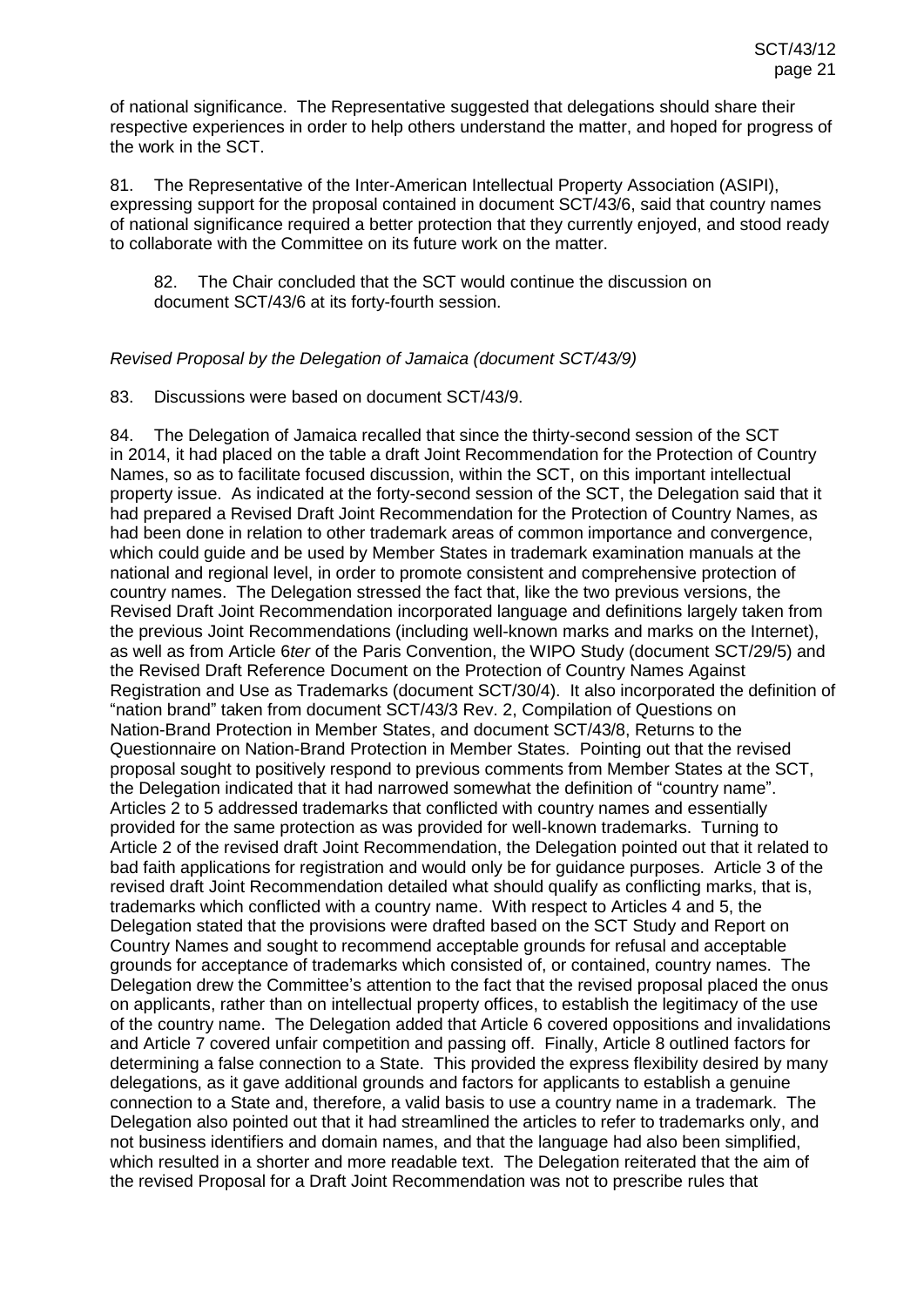intellectual property offices must follow, nor to create additional obligations, but to establish a coherent and consistent framework to guide intellectual property offices, competent authorities and trademark applicants, regarding trademarks which consisted of, or contained, country names. While both proposals were complementary and helpful, the Delegation said that its proposal for a Draft Joint Recommendation differed from the Joint Proposal by Switzerland and other co-sponsors in that it provided more detail and guidance regarding how IP Offices might treat country name protection in their examination of trademarks. In addition, the Draft Joint Recommendation was drafted as a Joint Recommendation of the Paris Union and the WIPO Assembly, whereas the Joint Proposal set out proposed examination guidelines. Considering that several possible solutions had been presented to the SCT, the Delegation continued to believe that convergence among Member States on an agreed approach to the protection of country names in the trademark system was possible. The Delegation remained hopeful that a solution could be found, which could enjoy the consensus among SCT member States. The Delegation concluded by saying that it looked forward to the Member States' constructive engagement at future sessions of the SCT, in order to find the most practicable expression of international convergence regarding the protection of country names in the trademark system.

85. The Delegation of the Russian Federation, speaking on behalf of CACEEC, thanked the Delegation of Jamaica and the co-sponsors of the proposal concerning the Protection of Country Names and Geographical Names of National Significance. Welcoming the information given on the global practice regarding methods of examination of trademarks consisting of, or containing country names, the Delegation said that its Group was interested in a balanced approach to the issue.

86. The Delegation of Switzerland, thanking the Delegation of Jamaica for its revised and streamlined proposal, reiterated its support for the proposal, which provided a set of relevant examination guidelines to prevent the registration of misleading trademarks. Observing that the mechanisms on which that proposal were based to exclude deception were not identical to those presented in document SCT/43/6, the Delegation highlighted the complementary nature of the new proposal with the one contained in document SCT/43/6, to propose responses to the problem of the registration of misleading trademarks in relation to country names.

87. The Delegation of the United States of America, thanking the Delegation of Jamaica for its revised proposal, stated that it needed more time to review in depth the proposed revision.

88. The Delegation of Japan, expressing its appreciation to the Delegation of Jamaica for its efforts in preparing the revised proposal, was of the view that the revised proposal would still impose a heavy burden on trademark applicants and restrict the use of registered trademarks since it would still restrict registration and use of trademarks which included country names, even when they would not be likely to be misunderstood by consumers as to the origin of goods or services. Because imposing excessive restrictions on the registration and the use of trademarks could hinder economic activities by companies, the Delegation believed that the matter should be discussed carefully.

89. The Delegation of Canada, thanking the Delegation of Jamaica for the revision of the proposal, concurred with the views placed on that agenda item by other members of the Committee. The Delegation expressed concerns with the deceptive use of the name "Canada", which affected consumers in Canada and abroad. However, it added that such deceptive use did not occur as part of registered trademarks, but was often more akin, in Canada's experience, to an act of unfair competition such as referred to in Article 10*bis* of the Paris Convention. Even having experienced, and experiencing, issues relating to the deceptive use of the name "Canada", the Delegation believed that an approach based on best practices, capturing a broad range of concerns was most suitable. For example, developing awareness raising tools or approaches that would provide direction in examination and grounds for opposition and invalidation regarding geographically descriptive trademarks. In that respect,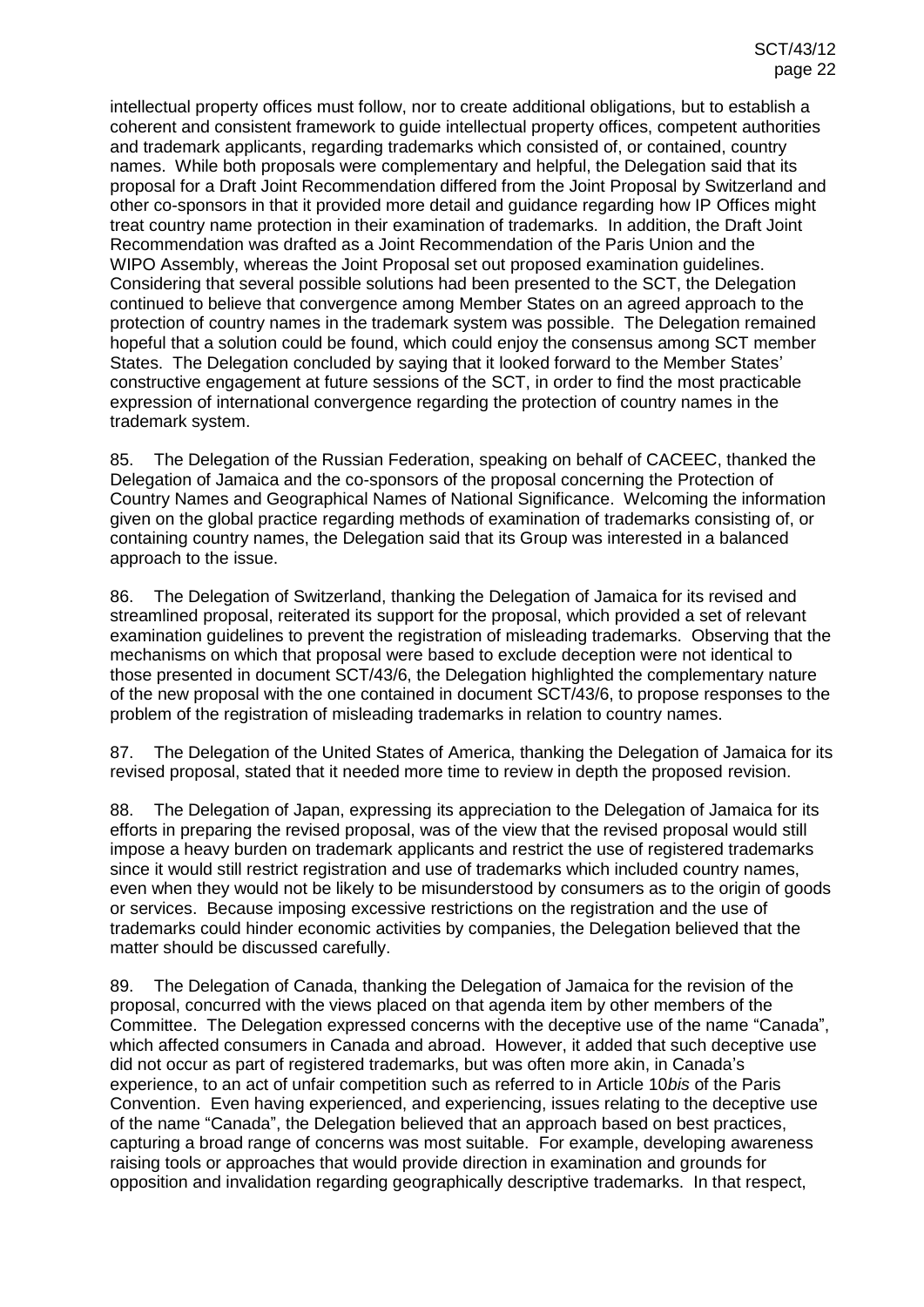although the Delegation required more time to consider the revision to the proposal and looked forward to discussing it at the next session of the Committee, the Delegation wished to share some preliminary comments and questions on the revised proposal. The Delegation underlined the fact that, in Article 1(ix), the inclusion and definition of "nation brand" addressed subject matter that had been already covered by an international treaty, namely Article 6*ter* of the Paris Convention. Thus, members of the Paris Convention would have already implemented obligations in respect of state symbols or emblems, irrespective of whether they were intended to promote national identity and/or the image of a country. Additionally, the Delegation sought clarification on whether the text of Article 3(ii) was attempting to address any misdescriptive trademarks, or misdescription that had been deceptive. For example, in the context of geographical descriptiveness, the Delegation said that, in Canada, the legal test to determine whether the use of a geographic term was found to be deceptive took into account consumer perception in the Canadian marketplace. A trademark might be deceptively misdescriptive of the place of origin if the trademark, or a portion of the trademark, was a geographic name that was not the place of origin of the associated goods or services. It would also be considered deceptively misdescriptive if the average Canadian consumer or dealer would be misled into the belief that the associated goods or services had had their origin in the location of the geographic name in the trademark. As such, the Delegation observed that it was possible, given the facts of a given case, that while the trademark had been misdescriptive of origin, it would not be deceptively misdescriptive from the perspective of a Canadian consumer. For example, on Article 3(2) concerning opposition procedures, a trademark would not be registrable in Canada solely because the trademark was misdescriptive, but because it would be deceptively misdescriptive. Additionally, with respect to Article 3(3), in Canada, invalidity in the context of geographic descriptive trademarks would require deceptive misdescriptiveness or non-distinctiveness. In that regard, the Delegation considered that that provision seemed to suggest invalidity on the basis of pure misdescriptiveness. Additionally, in the Delegation' view, Article 5 appeared to underscore the potential differences in approaches for the protection of country names among members. Canadian law was clear that geographical descriptiveness should not be deceptive, including for country names. However, the Delegation's position, which was of course reflected in Canadian law, was that no one single entity, including governments, should have exclusive trademark rights that were clearly descriptive of geographic origin. For example, turning to Article 5(1) (i) through (iii) , the Delegation pointed out that in Canada, if the applicant confirmed that the goods or services originated from the country, then under Canadian law the trademark was not registrable if clearly descriptive of the place of origin. Additionally, since June 17, 2019, with the implementation of Canada's modernized legal framework, trademarks which were primarily geographic locations were generally not inherently distinctive even if the place was not known for those goods or services, and such trademarks might be refused on that ground. The Delegation added that compliance with foreign law did not have an effect on whether the trademark was registrable in Canada. With respect to Article 5(2), the Delegation stated that that provision was at odds with Canadian law, which prohibited the registration of a trademark that clearly described the place of origin of the goods or services in the application. As had been demonstrated by members of the Committee, the examination of country names in trademark applications by many members excluded country names from registration either because they lacked distinctive character, were descriptive or because they were considered deceptive. For that reason, the Delegation held the view that it was crucial that countries had scope to support the ability of judicial authorities to stay current and interpret legislative provisions based on the constantly evolving state of trade. Indeed, Courts were meant to provide interpretation of legislative provisions that might remain fixed, but for which context evolved. The Delegation of Canada, recalling that Canadian judicial authorities had considered the current nature of trade and amended the legal test for geographically descriptive trademarks, indicated that such clarification provided further certainty that there was a sufficient level of protection in Canada to prevent bad faith use of country names. Finally, the Delegation said that it would be pleased to further share its experiences in the area under discussion. It also encouraged members to consider the current tools available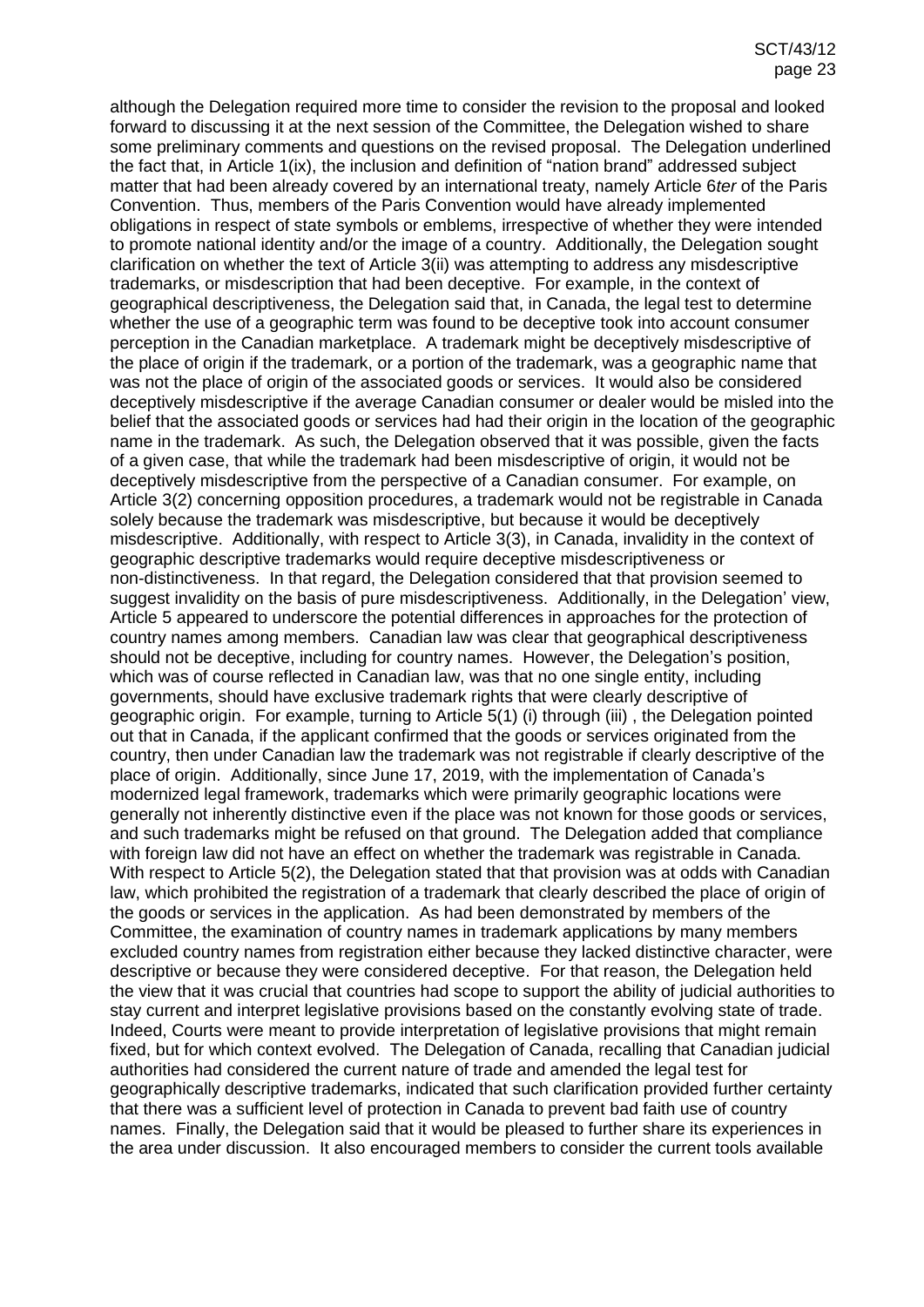on the Canadian Intellectual Property Office's website, which explained in detail Canada's practices, including a Guide to Trademarks and an Examination Manual listing all applicable case law on place of origin in Canada.

90. The Delegation of China, thanking the Delegation of Jamaica for presenting a revised proposal, was of the view that the subject needed to be studied carefully, and looked forward to the views and opinions of other Member States.

91. The Delegation of Jamaica, thanking all delegations for their comments and expressing appreciation for the constructive responses, said that it would reflect on the comments going forward. The Delegation looked forward to deepening the Committee's discussions on the proposal, both bilaterally and during the next meeting of the SCT, as the Delegation deemed that the issue was one of global importance.

92. The Chair concluded that the SCT would continue the discussion on document SCT/43/9 at its forty-fourth session.

*Proposal by the Delegations of Brazil, Georgia, Iceland, Indonesia, Jamaica, Liechtenstein, Malaysia, Mexico, Monaco, Peru, Senegal, Switzerland and the United Arab Emirates Concerning the Protection of Country Names and Geographical Names of National Significance in the DNS (document SCT/41/6 Rev.)*

93. Discussions were based on SCT/41/6 Rev.

94. The Delegation of Switzerland recalled that the proposal contained in document SCT/41/6 Rev., aimed, first of all, at preventing the monopolization in the DNS, by a private person, of a country name or a geographical name of national significance, without the agreement of the country concerned. The proposal provided also for a recommendation contained in document SCT/31/8, namely, the establishment of a protection mechanism for geographical Indications at the second level of the DNS, as it already existed for trademarks in the Uniform Dispute Resolution Policy (UDRP). Regarding the first point, the Delegation stated that, since the first proposal, the process which was going to lead to a new wave of delegations in the first level generic domain names had well advanced. The Delegation indicated that the consensus found within the ICANN community regarding geographical names consisted in maintaining most of the 2012 rules, meaning that the protection for country names would not be modified, increased or reduced. Therefore, the Delegation observed that the issues that had been encountered during the 2012 delegation might reoccur. For example, as in 2012, the adjective version of a country name would be unprotected and could be delegated to a private person. The Delegation, which had already experienced this, expressed its interest in hearing the opinion of other delegations as to such a possibility. In addition, the Delegation, pointing out that there was no rule for geographical names of national significance and observing that that aspect remained central for several delegations, invited delegations to actively engage with the co-sponsors of the proposal. Regarding the second aspect of the proposal, the Delegation said that the presentations made during the Information Session had shown that the current protection mechanism of the second level of the DNS for geographical indications were clearly insufficient and several problems had been highlighted. Finally, underlining the relevance of the proposal, the Delegation reiterated its wish to discuss it more in depth.

95. The Delegation of Brazil, reiterating its support for the proposal contained in document SCT/41/6 Rev., expressed the view that the recommendations therein addressed the concerns of a significant number of Member States with regard to the use of country names and geographical names of national significance as top level and second level domain names. The Delegation stated that members had the legitimate right to prevent private companies from monopolizing geographical designations of national significance in the DNS, depriving the concerned communities from their use. Unlike trademarks, which could be owned by two or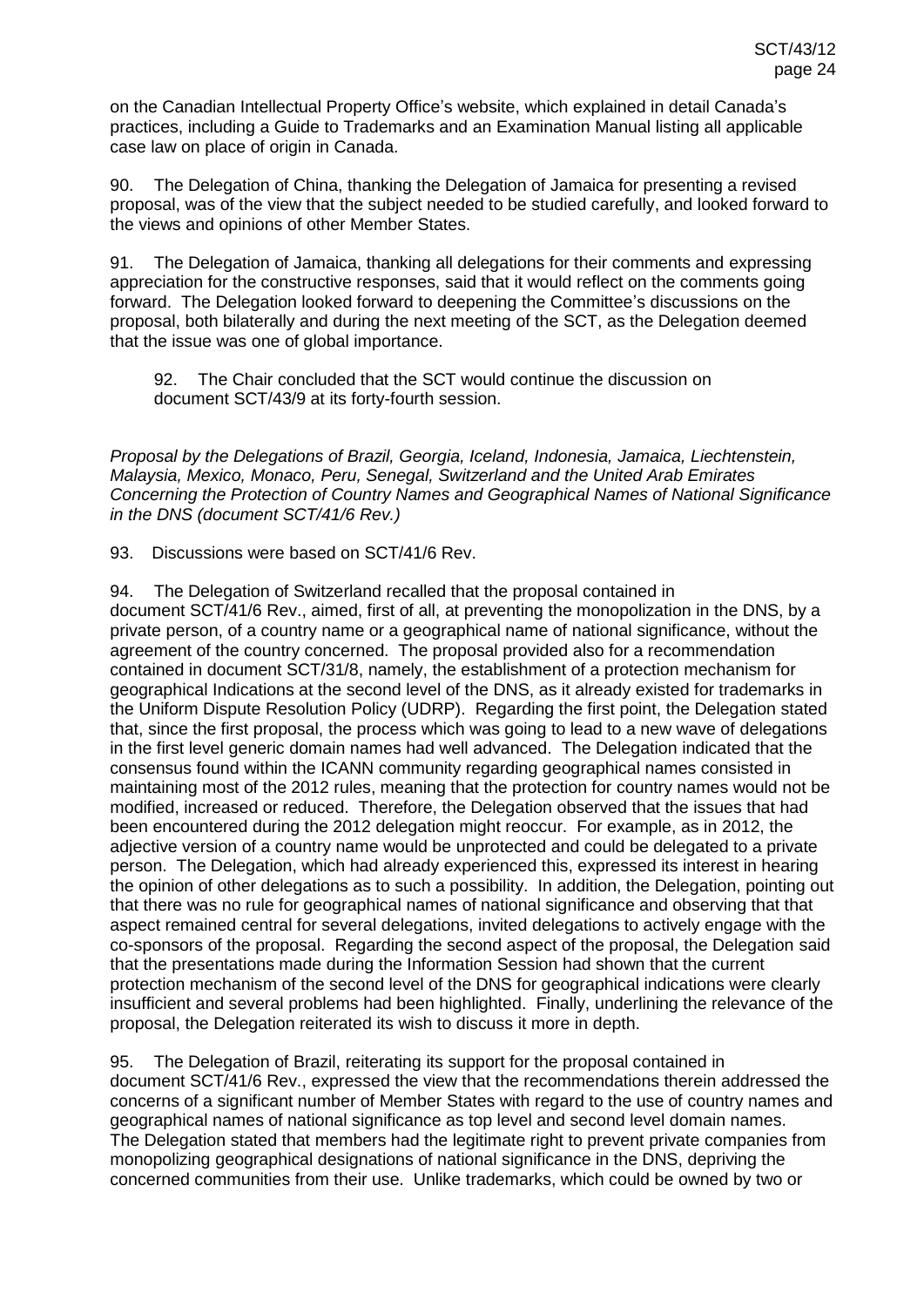more different companies if they referred to different economic activities, domain names were exclusive in nature. The Delegation explained that, as there was no sharing of a top-level domain name, it was necessary, for its innumerous public policy implications, to advance the discussions of legitimate criteria for those concessions in an open, transparent and multilateral way. The Delegation, referring to the confirmation of the assignment by ICANN of the generic top-level domain ".Amazon" to the American e-commerce Company, reiterated its disagreement with ICANN's decision. The Delegation considered that the assignment had taken place in spite of the explicit objection of the Amazon States and the ACTO and was not conform with the advice of ICANN's Governmental Advisory Committee (GAC), which underlined the need for a negotiated solution agreed upon by Amazon countries and by the Company. According to the Delegation, that case had revealed an imbalance in Internet governance structures, in which public policy concerns expressed by the governments of sovereign States and by the relevant communities had not duly been taken into account. The Delegation indicated that the proposal contained in document SCT/41/6 Rev. sought to address this imbalance in calling attention to UDRP and how it could be updated in order to give an adequate response to the aforementioned concerns. In conclusion, the Delegation invited members to engage constructively with the proposal and share their views on how the issue under consideration, which had important implications for the public interest, could be better addressed.

96. The Delegation of Jamaica believed that allowing private companies to register country names and geographical names of national significance as top-level domain names resulted in the monopolization of those names and deprived the concerned countries of the possibility of using such domain names. The Delegation considered that country names and geographical names did not benefit adequately from the current rights protection mechanism under the UDRP. In addition, the Delegation explained that the proposal contained in document SCT/41/6 Rev. was to primarily use existing lists of country names, capitals, regions and rural heritage sites for protection purposes. Each country would have the right, within a timeframe of 18 months, to submit to the WIPO Secretariat, a list of geographical names of national significance according to its relevant public policy or applicable national laws. The list would be published on the WIPO website. In order to seek an effective protection for country names and geographical names of national significance against registration and use as domain names, the Delegation emphasized that the objective of the proposal was to agree on possible language that would capture the areas of convergence, while leaving policy space for divergent approaches. Therefore, with a view to agreeing a workable solution to the pervasive problem of lack of protection of country names and geographical names of national significance in the DNS, the Delegation encouraged Member states to review the proposal contained in document SCT/43/6 Rev.

97. The Delegation of Ecuador, concurring with the view expressed by the Delegation of Panama, on behalf of GRULAC, underscored the importance of the cultural and patrimonial aspects of Member States when assigning domain names. The Delegation expressed its concerns about, and rejected, ICANN's decision regarding the assignment of the top-level domain name ".Amazon" to the Amazon Company. Such decision had been objected by ACTO and had not been in conformity with the GAC's advice, which had underlined the need to reach a mutually acceptable solution. Thus, the Delegation stressed the importance of defending the interests regarding the protection of geographical and cultural names, as well as the right to cultural identity which, in that situation, had shown a structural imbalance of Internet governance in which public policy concerns, expressed by the governments of sovereign States and by the relevant communities, had not been taken into account. Consequently, the Delegation was of the view that it would be appropriate to convey to ICANN the concerns of WIPO members, such as those expressed, so that the aspects addressed regarding the registration of country names and geographical names could be reviewed. In conclusion, the Delegation, stating that it would follow closely the discussion on the protection of country names and geographical names of national significance in the DNS, thanked the delegations, which had submitted a proposal along those lines, with a firm commitment of continuing constructively with the work of the Committee.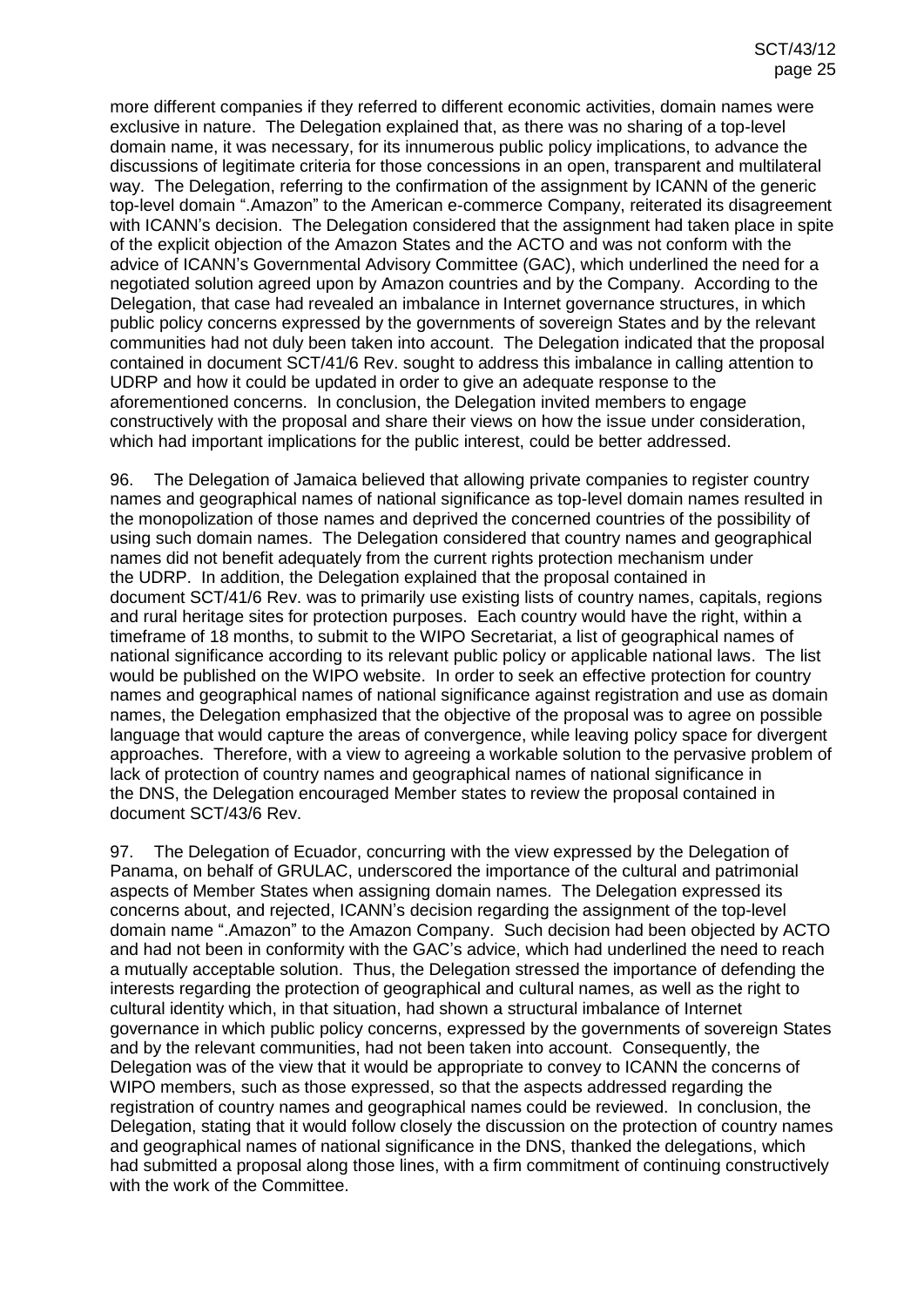98. The Delegation of Peru endorsed the statements made by the Delegations of Brazil, Ecuador, Jamaica and Switzerland, in particular, concerning the allocation of the "Amazon" domain name by ICANN, despite a contrary recommendation issued by the GAC. The Delegation recalled that the Heads of State and Representatives of Bolivia (Plurinational State of), Brazil, Colombia, Ecuador, Guyana, Peru and Suriname, who had met in Colombia in August 2020, had reiterated their disagreement with said decision, which had set a serious precedent in placing the private commercial interests above the public policy considerations of States, such as the rights of indigenous peoples and the preservation of the Amazon. The Delegation urged ICANN to promote a negotiating process, which would lead to a mutually agreed solution and asked the Permanent Secretariat of ACTO to continue joining the necessary efforts, so that the entity and the company would assume a formal commitment to respect and guarantee such rights.

99. The Representative of the Intellectual Property Latin American School (ELAPI) highlighted the legal challenges resulting from the Internet, such as among others, the violation of Intellectual Property Rights and cybersquatting. Underlining the work of the WIPO Arbitration and Mediation Center since December 1, 1999, and the application of the UDRP, the Representative stated that from January to November 2020, more than 3,717 disputes had been handled. The Representative believed that it was necessary to generate trust, not only for consumers, but also to protect the holders of industrial property rights on the Internet. Inviting the countries of the GRULAC Group to disseminate the use of such tools as UDRP in their territories, the Representative urged those countries to check whether their internal rules met the identity verification requirements at the time of domain name registration, in order not to affect the intellectual property rights of third parties. In conclusion, the Representative expressed its willingness to collaborate with GRULAC countries by building bridges for mitigating the occurrence of IP infringements on the Internet.

100. The Chair concluded that the SCT would continue the discussion on document SCT/41/6 Rev. at its forty-fourth session*.*

## *Update on Trademark-Related Aspects of the Domain Name System (document SCT/43/4)*

101. Discussions were based on document SCT/43/4.

102. The Delegation of the Russian Federation, speaking on behalf of CACEEC, expressed its interest in discussing trademark-related aspects of the DNS. Thanking the Secretariat for the preparation of document SCT/43/4, the Delegation took note of the updated information with regard to trademark-related aspects of the DNS, as well as of the evolution of policy in that regard. Acknowledging WIPO's regular updates on the growth of cybersquatting and taking into account the increase of e-commerce, the Delegation believed that the role of mechanisms that guarantee an effective protection of rights on the Internet would only increase. Noting a regular growth in the number of complaints in relation to which UDRP procedures applied, the Delegation expressed the view that the demand for resolution of such disputes would also increase.

103. The Delegation of the United Kingdom, speaking on behalf of Group B, thanked the Secretariat for preparing the update on trademark-related aspects of the DNS, as contained in document SCT/43/4. Taking note of policy developments in the DNS, the Delegation believed that it was important to maintain light touch on effective ways for right holders to manage their rights. Acknowledging the ongoing process in ICANN to review rights protection mechanisms, the Delegation recognized the interest of WIPO in it. Noting that the review would be moving to phase two in due course, the Delegation encouraged all relevant stakeholders to participate actively to help ensure that rights protection mechanisms remained effective.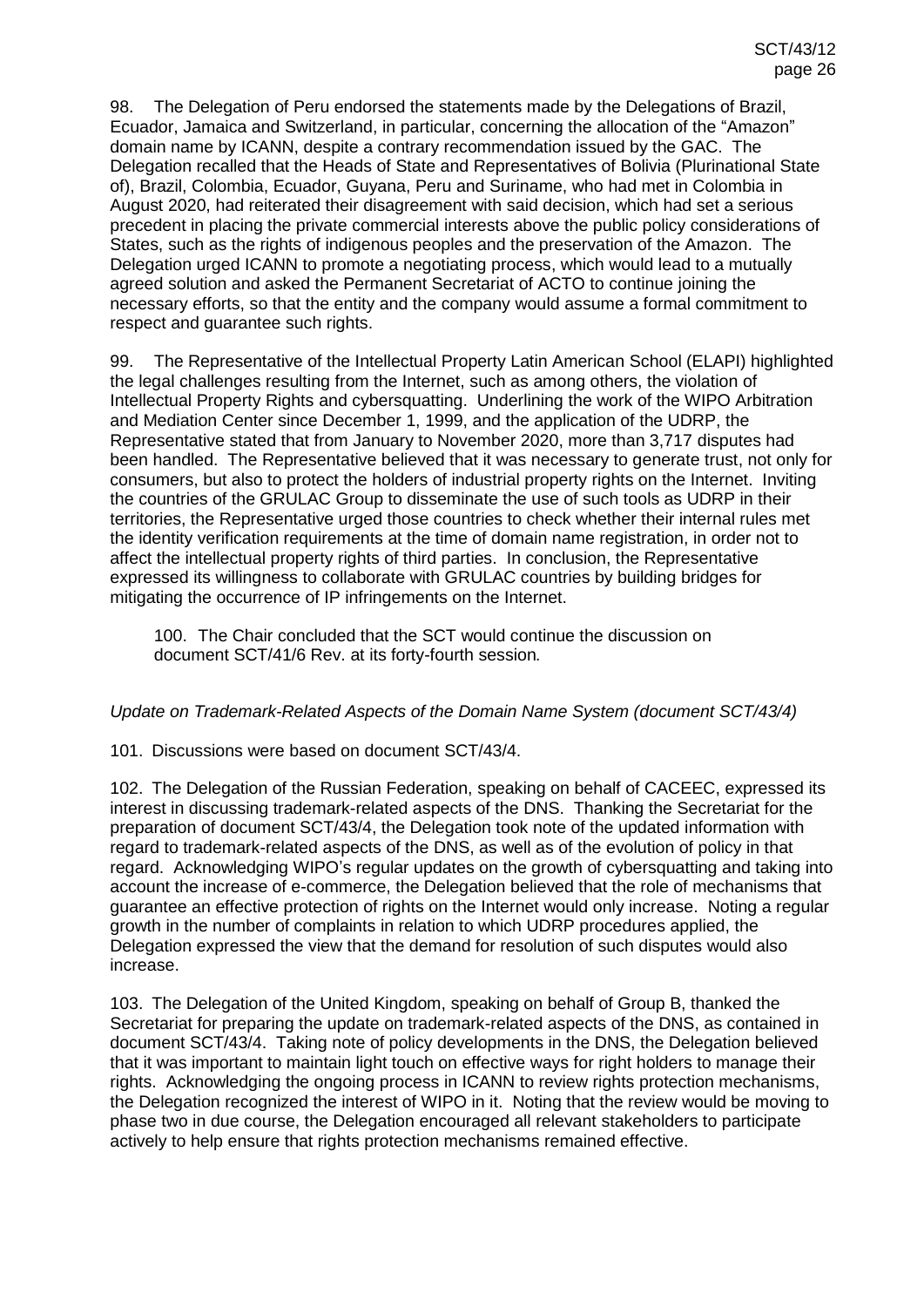104. The SCT considered document SCT/43/4 and requested the Secretariat to keep members informed of future developments in the DNS.

*Proposal by the Delegations of Ecuador and Peru to Conduct a Survey on Nation-Brand Protection in Member States (document SCT/42/4 Rev. and SCT/43/3 Rev. 2)*

*Questionnaire on Nation-Brand Protection in Member States (document SCT/43/7)*

*Returns to the Questionnaire on Nation-Brand Protection in Member States (document SCT/43/8)*

105. Discussions were based on documents SCT/42/4 Rev., SCT/43/3 Rev. 2, SCT/43/7 and SCT/43/8.

106. The Delegation of Peru, thanking the SCT members for replying to the questionnaire and the Secretariat for the preparation of document SCT/43/8, said that the members that had responded to the questionnaire were a representative sample, although not exhaustive, of the Organization, both in terms of geographic diversity and of the different conceptual and legal approaches to the issue of nation brand. The Delegation expressed the view that the responses had confirmed that there was a great interest from many members in developing country brands. In the Delegation's view, country brands were an instrument that allowed countries to generate significant value for various facets of their international activity, for their identification and positioning in front of other international actors and, in many cases, for the identification and positioning of their citizens and companies in international markets. Presuming that the restrictions imposed by the COVID-19 pandemic had prevented many members to respond to the questionnaire in the expected time frame, the Delegation asked the Committee to open a second period for the admission of responses, in order to give all members an opportunity to reply and to enable the Committee to have the most complete information possible for discussion at the next session of the SCT.

107. The Delegation of the Russian Federation, speaking on behalf of CACEEC, thanked the Delegations of Ecuador and Peru for the proposal to conduct a survey on nation brand protection and the Secretariat for compiling the information in a document. Noting that neither international treaties, nor the national legislation of CACEEC countries had legally formalized the notion of a nation brand, the Delegation believed that, in a broader sense, a nation-brand comprised registered geographical indications, appellations of origin and trademarks consisting of elements that indicated a geographical region for the production of goods or the provision of services. Noting the importance of promoting regional brands, the Delegation expressed the view that the regional aspect presented interest, not only for local producers, but also for regional public authorities who were interested in promoting their economy and the access to international market for products under individualization means that reflected their traditions, values, originality and uniqueness. In conclusion, the Delegation believed that it was important to ensure that both public and private interests were respected when granting legal protection to those means of individualization.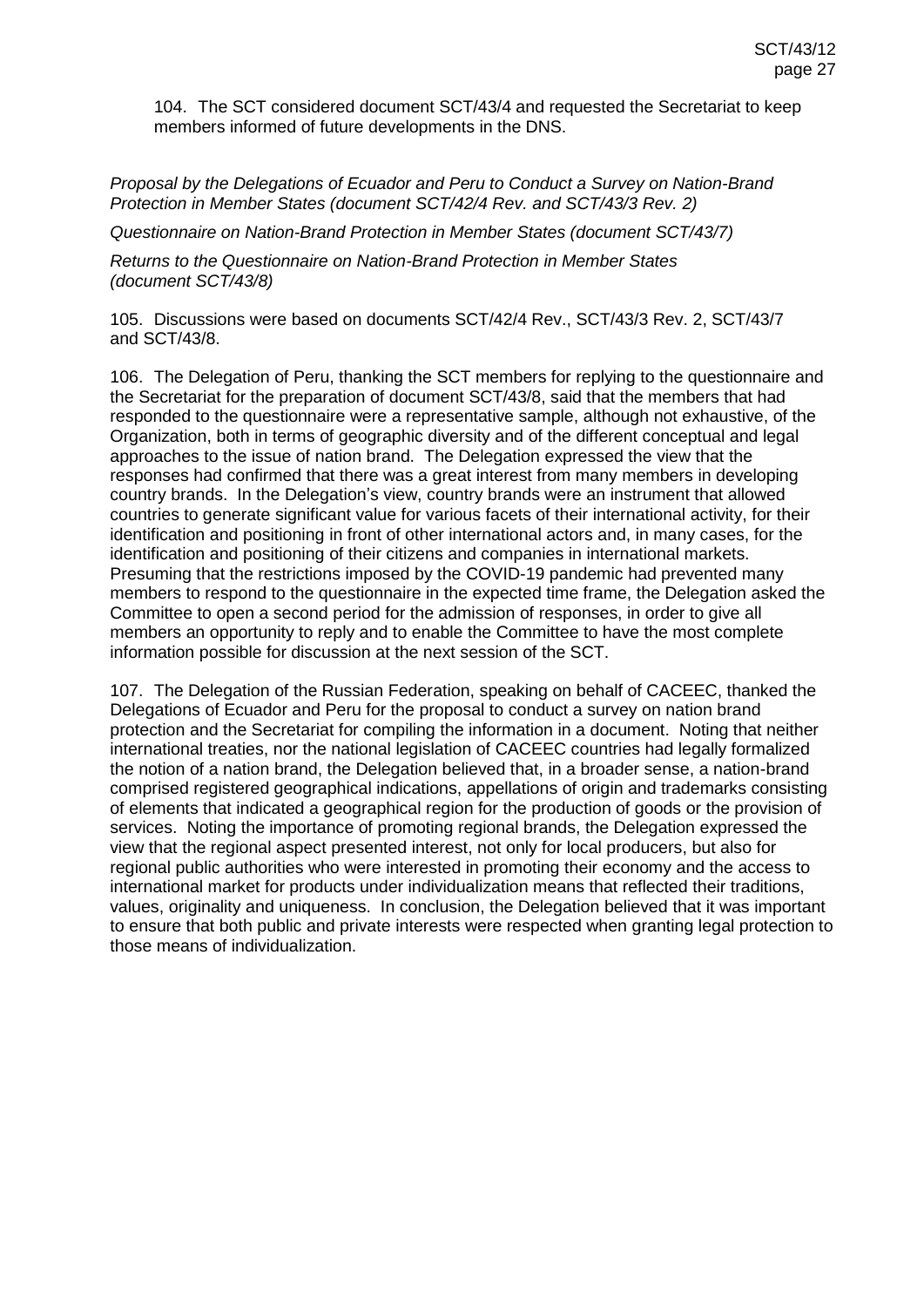108. The Delegation of the European Union, on behalf of the European Union and its member states, thanked the Delegations of Australia, Brazil, Ecuador, Peru and Switzerland for their contributions to the draft Questionnaire on Nation-Brand Protection in Member States and the Secretariat for preparing the compilation of questions and for taking on board comments from members and observers in its finalized version. The Delegation welcomed document SCT/43/8, which contained the returns to the questionnaire by 45 respondents, including the European Union. Having studied the returns to the questionnaire with interest, the Delegation had the impression that the nation brands identified in the responses benefited from protection as trademarks and by means of Article 6*ter* of the Paris Convention and that significant problems relating to their protection were not immediately apparent from the responses. The Delegation said that it remained open to continue exploring the state of play with regard to nation-brand protection in Member States and that it looked forward to hearing views of other delegations on the matter.

109. The Delegation of the United States of America, thanking the Secretariat for the preparation of document SCT/43/8, said that it had reviewed the returns to the questionnaire and found them very interesting. Lending its support to the proposal made by the Delegation of Peru to re-open the questionnaire for additional replies, the Delegation noted that Member States were using nation brands primarily for commercial purpose, for example, to promote tourism or domestic goods and services. Observing that many respondents had already used both domestic and foreign trademark systems to protect their nation brands and that the returns did not appear to report extensive problems with unauthorized or infringing uses of nation brands abroad (about 20 per cent of the respondents had indicated such occurrence), the Delegation considered that there was no problem that WIPO needed to resolve.

110. The Delegation of China, thanking the proponent countries for the Questionnaire on Nation-Brand Protection in Member States, said that it was important to study the matter. Expressing the view that the notion of nation brand was vague and different countries understood it in different ways, the Delegation believed that, from that perspective, it was difficult to identify and protect a nation brand. Noting that the Paris Convention contained precise provisions allowing to identify a nation brand, the Delegation urged all delegations to refer to that text.

111. The Delegation of Ecuador, thanking the countries that had proposed to conduct a survey on nation-brand protection in Member States and the countries that had responded to the questionnaire, said that it had reviewed with great interest the replies reflected in document SCT/43/8. Lending its support for the proposal made by the Delegation of Peru to re-open the questionnaire for additional replies, the Delegation expressed the interest to have broader information on the matter, in order to analyze and discuss it at the next meeting of the SCT.

112. The Delegation of Jamaica, thanking the Secretariat for compiling the returns to the Questionnaire on Nation-Brand Protection in Member States in document SCT/43/8, stated that the survey had shown the essential importance of country name protection for nation brands. Expressing the view that the issue of protection of nation brands was intrinsically related to the protection of country names and geographical names of national significance, the Delegation said that many countries had devised and employed nation branding schemes to harness the good will that all countries possessed and to channel that good will into marketing strategies to the benefit of State economies and people. Without the ability of States to control and protect use of country names and geographical names of national significance, nation-branding schemes were futile and not capitalizing on the returns of investment expected by Member States employing such schemes. Continuing to advocate for the need to protect country names and other geographical names of national significance, symbols, trademarks and slogans used in nation-brand schemes, the Delegation joined to the request to re-open the questionnaire to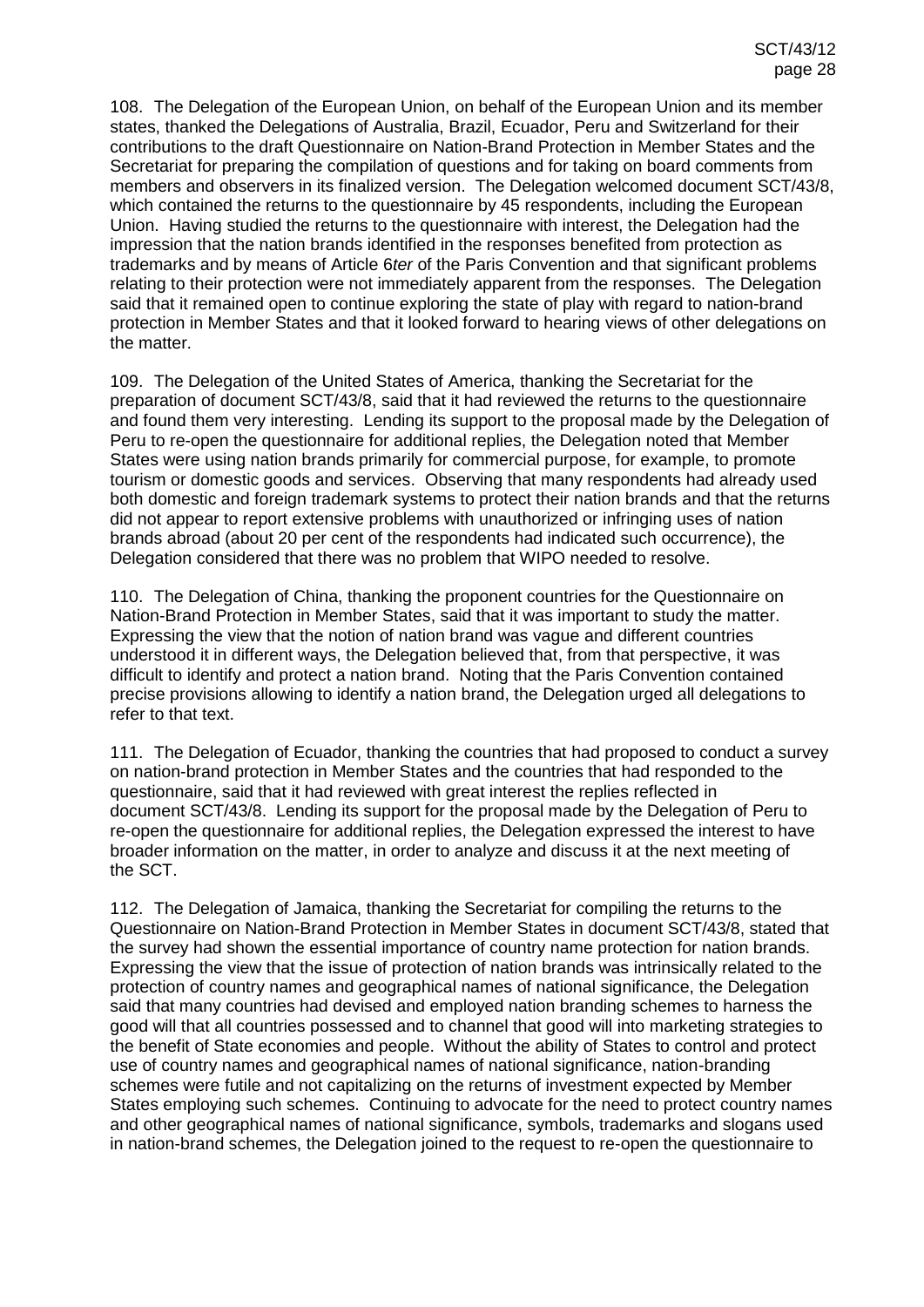allow additional Member States to submit answers, so that the survey data could be strengthened. In the Delegation's view, having relevant information from more Member States would improve the survey and benefit the SCT as all Member States were seeking solutions to intellectual property issues of international importance.

113. The Delegation of the United Kingdom, speaking on behalf of Group B, thanked the Secretariat for the preparation of document SCT/43/8, following on the proposal of the Delegations of Ecuador and Peru to conduct a survey on nation-brand protection. Considering that the compilation of returns provided a factual basis for further reflections on the issue, the Delegation looked forward to the analysis of the returns and to the identification of trends, which might form the basis of the future work of the Committee on the matter.

114. The Representative of ELAPI, observing that many countries used distinctive signs to implement policies aimed at promoting their national identity, attributes, values and positive image to compete in the international arena, noted that those types of signs were used in various forms and modalities. However, the absence of a harmonized international conceptual and normative framework had resulted in the treatment of nation brands differently from one country to another. In many cases, they had not yet been given recognition, taking into account their *sui generis* nature. The Representative believed that the results of the questionnaire, as well as a seminar on the matter carried out by ELAPI, had shown that most of the countries had made the decision to create and use a sign that could be considered as a nation brand. Countries used it to promote tourism, obtain greater visibility, promote national products and services, promote culture, values and traditions, among others. Based on existing evidence on the use of nation brands, the Representative believed that it would be convenient to have a uniform regulation on nation brands at the international level, which would provide due protection to them. Currently, each country treated nation brands differently and the signs were not recognized as a category of Industrial Property, although they were used in that area.

- 115. The Chair concluded that the Secretariat was requested to:
	- re-open the survey tool on the Questionnaire on Nation-Brand Protection in Member States until January 29, 2021, for further replies by delegations; and,
	- finalize document SCT/43/8 thereafter and present it for consideration at the forty-fourth session of the SCT.

## **AGENDA ITEM 7: GEOGRAPHICAL INDICATIONS**

116. The Delegation of the United States of America, expressing its interest in hearing about other SCT members' practices on specific geographical indication examination issues, explained that the United States Patent and Trademark Office (USPTO) was refining its examination procedures and aligning them with international practices, where possible. Lending its support to conducting additional Geographical Indication Information Sessions, including on the margins of the forty-fourth session of the SCT, the Delegation proposed the following topic for discussion: "Examination of geographical indications in *sui generis* systems and trademark systems, including combination with graphic elements, the weight given to descriptive elements, conflicts and scope of protection". Explaining that the proposed topic was a combination of the proposal made by the Delegation of the United States of America in document SCT/41/7 and the proposal made by the Delegation of Switzerland in document SCT/41/8, the Delegation wished to explore how IP Offices weighed the various components of a multicomponent geographical indication term when evaluating conflicts with prior marks or prior geographical indications. Making an analogy with trademark practices where there was usually a dominant element that was given more weight in determining likelihood of confusion for infringement or examination, the Delegation said that it would be interested to know whether the same applied in cases of evaluating conflicts between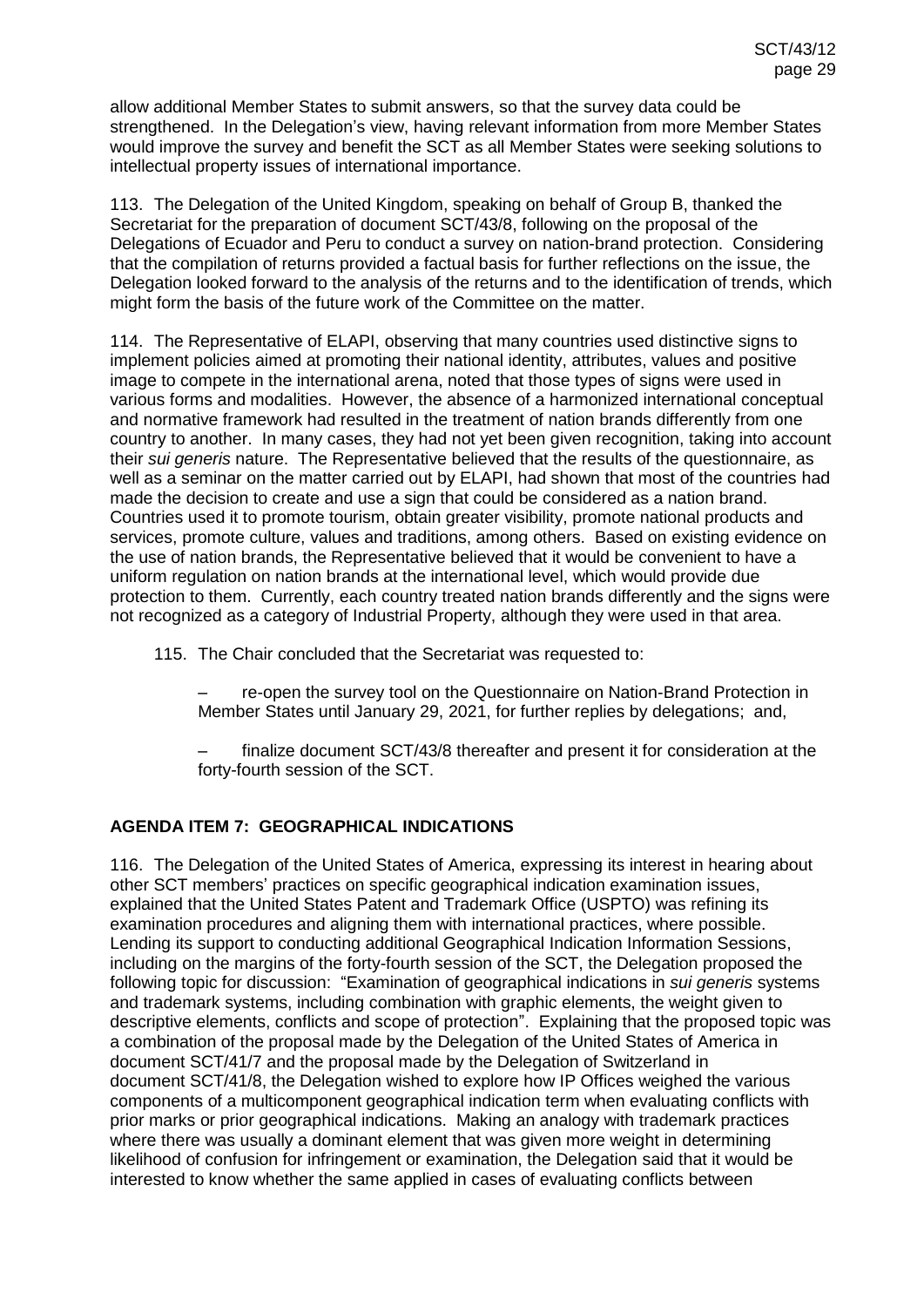geographical indications versus other geographical indications or geographical indications versus trademarks. Referring to the virtual Information Session on Geographical Indications, the Delegation believed that, for future sessions, it would be advisable to have fewer speakers who would offer shorter presentations focused specifically on the targeted issue, so that time for questions and answers would be allowed, which was crucial in making those information sessions work for everybody. In conclusion, the Delegation expressed the wish to use the chat function for future sessions in order to allow everyone to submit questions to the moderator.

117. The Delegation of the Russian Federation proposed two topics for consideration at the Information Session on Geographical Indications within the framework of the forty-fourth session of the SCT, namely:

(1) The possibility and advisability of including, in national legislations, a temporary right to use a registered geographical indication by persons who do not have the right to the corresponding geographical indication, but who had used such an indication before its registration, and;

(2) The possibility of granting legal protection to geographical indications consisting of, or containing, a figurative element.

118. The Delegation of the European Union, on behalf of the European Union and its member states, suggested the following topic for the next information session on geographical indications: "Ways to prevent bad faith registration of domain names consisting of, or containing, geographical indications". The Delegation said that the idea behind the proposed topic was to discuss the risk that the allocation of a geographical indication, as a "domain name" within the DNS, to bad-faith operators might bring to the geographical indication's reputation or might otherwise undermine the geographical indication. The Delegation expressed the wish to address, for example, questions on what kinds of risks would stem from the allocation of the new generic top-level domains or how many of those generic-top-level domains were being released and when.

119. The Chair concluded that the SCT would revert to the proposals at its forty-fourth session for discussion.

## **AGENDA ITEM 8: SUMMARY BY THE CHAIR**

120. The SCT agreed to the Summary by the Chair as presented on the screen.

121. The SCT approved the Summary by the Chair as contained in the present document.

## **AGENDA ITEM 9: CLOSING OF THE SESSION**

122. The Delegation of Panama, speaking on behalf of GRULAC, thanked the Chair for his capability and professionalism in leading the work of the SCT. Reiterating the position of GRULAC to continue the work in the forthcoming session, the Delegation looked forward to discussions on the protection of country names, the protection of country names and geographical names of national significance in the domain name system and the proposal made by the Delegations of Ecuador and Peru on nation-brand protection in Member States. Expressing its gratitude for the organization of the Informal Session on Geographical Indications, the Delegation said that it had appreciated the opportunity of getting familiar with the different ways of evaluation of the conditions that created the basis for the geographical indication protection and with the ways to prevent operators profiting from bad faith use and registration of geographical indication intellectual property rights in the DNS.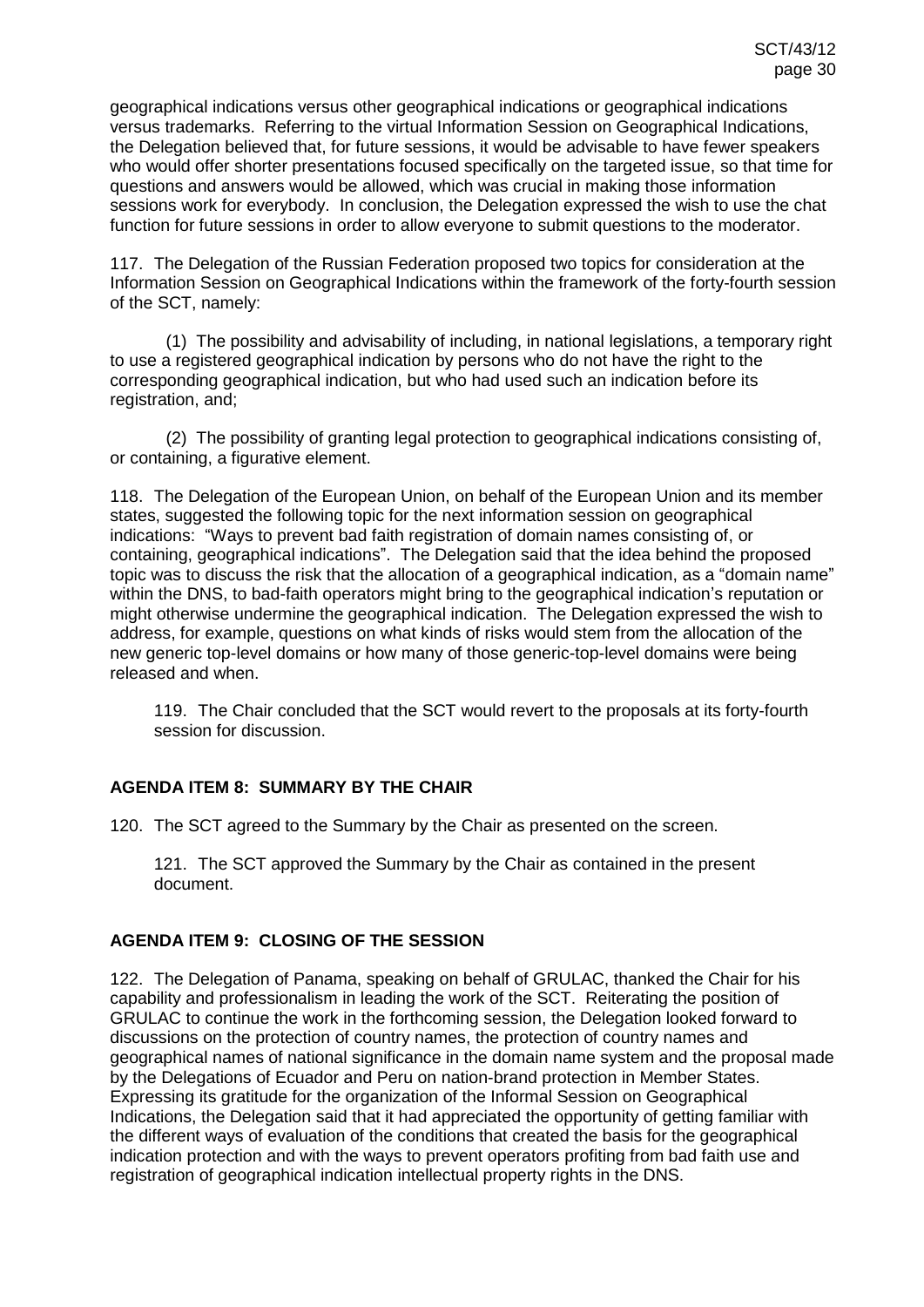123. The Delegations of China, expressing its appreciation to all SCT members for the successful completion of the session in hybrid mode, thanked the WIPO Director General, the Deputy Director General, the Secretariat, the Chair, the Conference Service and the interpreters for their efforts directed to a smooth running of the meeting. Reiterating the statement on the DLT, made in the opening of the session by the WIPO Director General, Mr. Daren Tang, the Delegation urged all members to conduct discussions in a cooperative and constructive manner on that issue and to demonstrate their flexibility to promote substantive progress at the next session of the SCT.

124. The Delegation of the United Kingdom, speaking on behalf of Group B, thanked the Chair for his guidance during the Committee, the Vice Chairs, the Secretariat, the Conference Services and the interpreters for the hard work and professionalism. Reiterating the commitment to continuing work, while acknowledging the challenges faced by all colleagues on site and in the capitals, the Delegation said that the combination of discussions under the formal agenda items and the information sessions had been valuable in improving the understanding of various positions and views. In conclusion, the Delegation expressed Group B's full support and constructive spirit to contribute to the fruitful discussions taking place during the SCT.

125. The Delegation of Bangladesh, speaking on behalf of the Asia and Pacific Group, commended the Chair and the Vice Chairs on their able and effective leadership in the discussions and thanked the Secretariat, the Conference Service and the interpreters for their excellent work in supporting the Committee. Taking note on the re-opening of the Questionnaire on Graphical User Interface (GUI), Icon and Typeface/Type Font Designs until January 29, 2021, the Delegation believed that additional replies would contribute to strengthen the discussion on that topic. Looking forward to continuing the discussions on the revised proposal by the Delegations of Japan and the United States of America (document SCT/43/10) and to hearing updates on trademark-related aspects of the DNS and on the DAS for priority documents, the Delegation also reiterated the importance of discussions on country names. Welcoming the re-opening of the Questionnaire on Nation-Brand Protection in Member States, the Delegation looked forward to the consideration of the final document compiling the returns at the next session of the SCT. Expressing its appreciation for the successful organization of two fruitful Information Sessions on Geographical Indications and on the Temporary Protection Provided to Industrial Designs at Certain International Exhibitions under Article 11 of the Paris Convention, the Delegation said that those sessions had provided an opportunity to share best practices. The Delegation looked forward to continuing that sharing of experience in the future. Finally, regretting that the current extreme circumstances had not allowed the Committee to discuss the Design Law Treaty, the Delegation expressed the hope to resume those discussions in due course.

126. The Delegation of Zimbabwe, speaking on behalf of the African Group, extended its appreciation to the Chair and the Vice Chairs for guiding the deliberations in an efficient and amicable manner, and to the Secretariat for providing the Committee with a conducive atmosphere for deliberations. In spite of the restrictions due to the COVID-19 pandemic, the Delegation was pleased to note that the Organization and the SCT had been able to continue its work. Observing that the two Information Sessions on Geographical Indications and on the Temporary Protection Provided to Industrial Designs at Certain International Exhibitions under Article 11 of the Paris Convention had provided invaluable information to policymakers, the Delegation looked forward to such sessions in the future. Noting the various discussion topics in the Agenda, the Delegation stood ready to carry the work of the Committee forward by constructively engaging in future SCT sessions.

127. The Chair closed the session on November 26, 2020.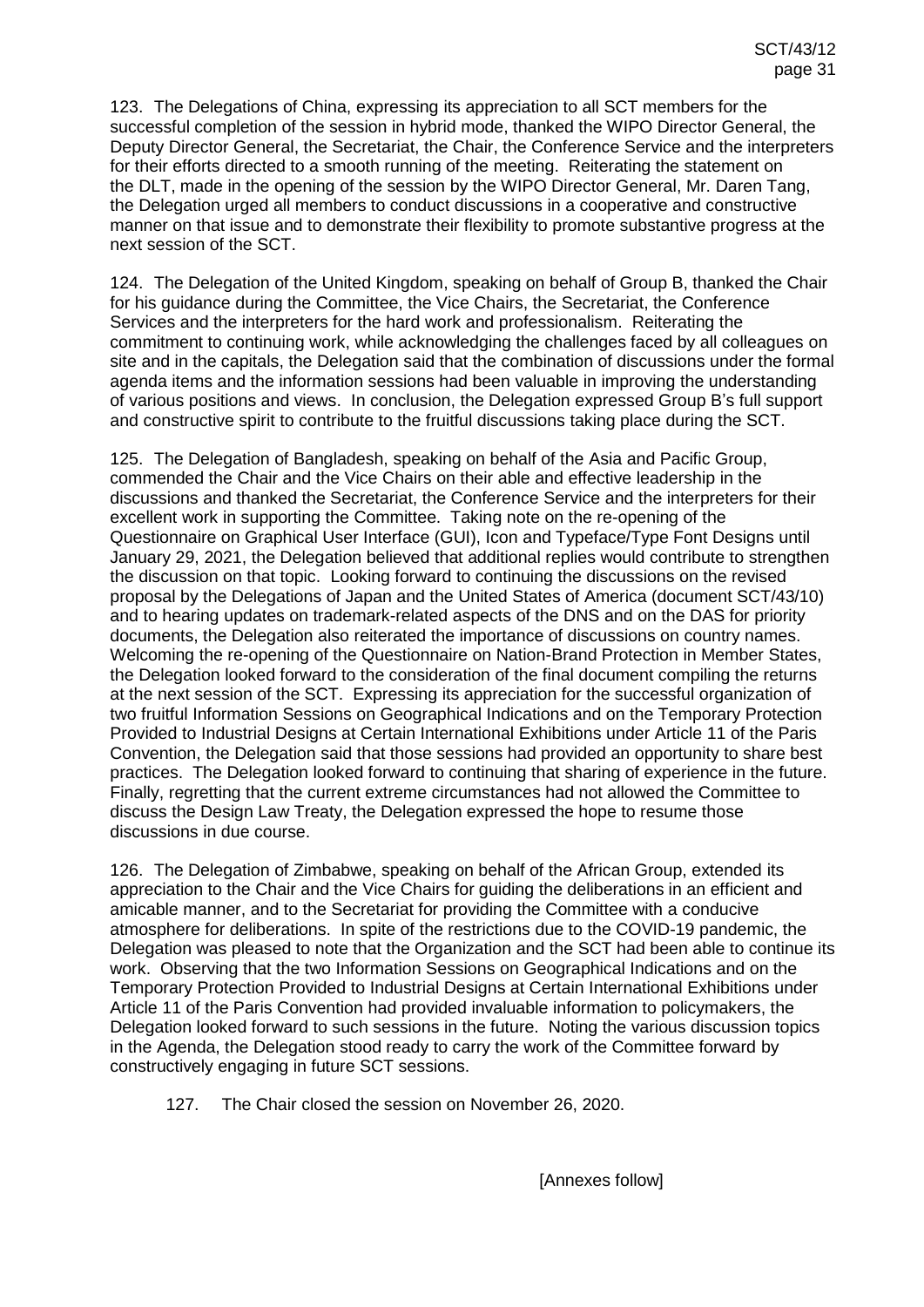ANNEX I

 $F - E$ 



SCT/43/INF/3 ORIGINAL: ENGLISH/FRENCH DATE: 23 NOVEMBRE 2020/NOVEMBER 23, 2020

# **Comité permanent du droit des marques, des dessins et modèles industriels et des indications géographiques**

**Quarante-troisième session Genève, 23 – 26 novembre 2020**

**Standing Committee on the Law of Trademarks, Industrial Designs and Geographical Indications**

**Forty-Third Session Geneva, November 23 to 26, 2020**

LISTE DES PARTICIPANTS/ LIST OF PARTICIPANTS

*établie par le Secrétariat/ prepared by the Secretariat*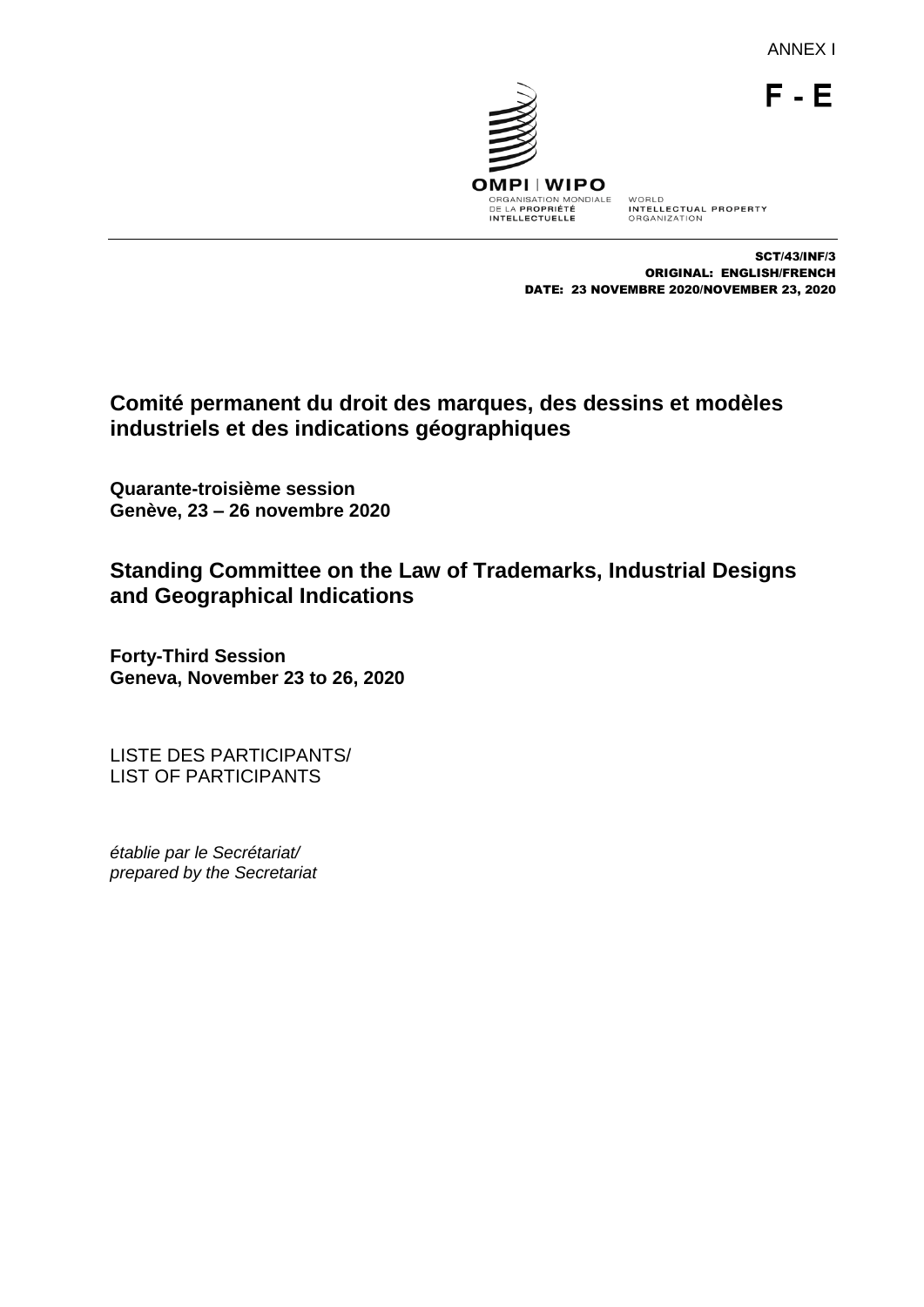#### I. MEMBRES/MEMBERS

(dans l'ordre alphabétique des noms français des États/in the alphabetical order of the names in French of the states)

#### AFGHANISTAN

Soman FAHIM (Ms.), Second Secretary, Permanent Mission, Geneva

#### AFRIQUE DU SUD/SOUTH AFRICA

Mandla NKABENI (Mr.), First Secretary, Permanent Mission, Geneva

## ALGÉRIE/ALGERIA

Souhaila GUENDOUZ (Mme), chef de service, Département des marques, Institut national algérien de la propriété industrielle (INAPI), Ministère de l'industrie, de la petite et moyenne entreprise et de la promotion des investissements, Alger souhila.guendouz82@gmail.com

Naima KEBOUR (Mme), chef de service, Département des marques, Institut national algérien de la propriété industrielle (INAPI), Ministère de l'industrie, de la petite et moyenne entreprise et de la promotion des investissements, Alger naimakebour2000@gmail.com

Nadjia DJEDJIG (Mme), assistante technique, Département des marques, Institut national algérien de la propriété industrielle (INAPI), Ministère de l'industrie, de la petite et moyenne entreprise et de la promotion des investissements, Alger ndjedjig@gmail.com

Mohamed BAKIR (M.), premier secrétaire, Mission permanente, Genève bakir@mission-algeria.ch

#### ALLEMAGNE/GERMANY

Sabine LINK (Ms.), Legal Examiner, Trademarks and Designs Department, German Patent and Trade Mark Office (DPMA), Munich sabine.link@dpma.de

Jan TECHERT (Mr.), Counsellor, Permanent Mission, Geneva

#### ANGOLA

Alberto GUIMARAES (Mr.), Second Secretary, Permanent Mission, Geneva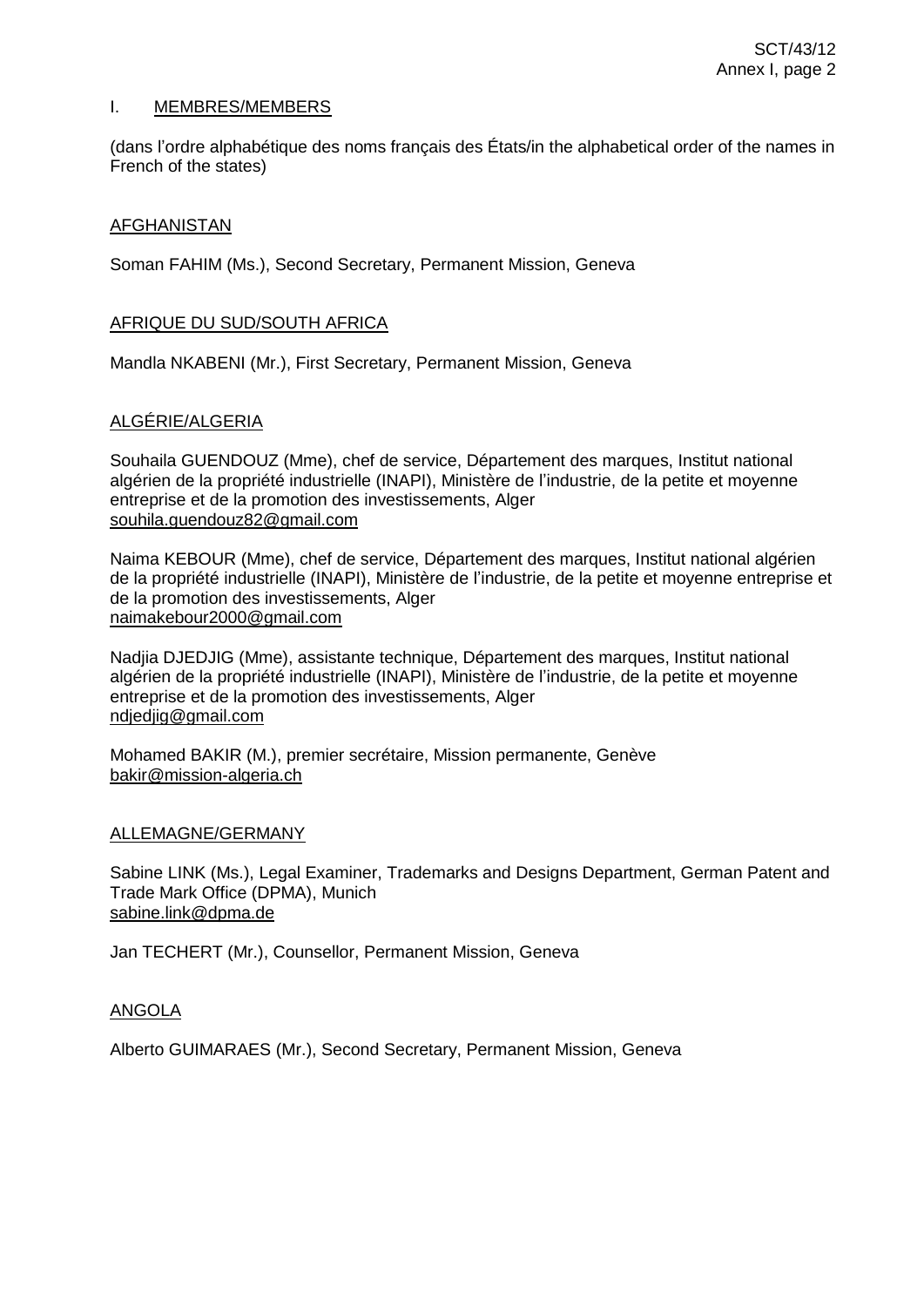#### ARABIE SAOUDITE/SAUDI ARABIA

Saad ALASIM (Mr.), Head, Legislative and Regulation, Legal Department, Saudi Authority for Intellectual Property (SAIP), Riyadh [salasim@saip.gov.sa](mailto:salasim@saip.gov.sa)

Hisham ALBEDAH (Mr.), Head, Industrial and Layout Designs Department, Saudi Authority for Intellectual Property (SAIP), Riyadh

Saud ALGHAMIDI (Mr.), Senior Intellectual Property Policy Analyst, Intellectual Property Policy Department, Saudi Authority for Intellectual Property (SAIP), Riyadh [salghamdi@saip.gov.sa](mailto:salghamdi@saip.gov.sa)

Abdulrahman ALBASSAM (Mr.), Trademarks Examiner, Trademarks Department, Saudi Authority for Intellectual Property (SAIP), Riyadh

### ARGENTINE/ARGENTINA

Betina Carla FABBIETTI (Sra.), Segundo Secretario, Misión Permanente, Ginebra [betina.fabbietti@missionarg.ch](mailto:betina.fabbietti@missionarg.ch)

### AUSTRALIE/AUSTRALIA

Tanya DUTHIE (Ms.), Director, International Policy and Cooperation, IP Australia, Canberra

Craig FINLAYSON (Mr.), Assistant Director, Quality and Practice, Trade Marks and Designs Group, IP Australia, Canberra [craig.finlayson@ipaustralia.gov.au](mailto:craig.finlayson@ipaustralia.gov.au)

Lana HALPERIN (Ms.), Assistant Director, IP Australia, Canberra lana.halperin@ipaustralia.gov.au

Skye REEVE (Ms.), Assistant Director, International Policy and Cooperation, IP Australia, Canberra

Oscar GROSSER-KENNEDY (Mr.), Second Secretary, Permanent Mission, Geneva [oscar.grosser-kennedy@dfat.gov.au](mailto:oscar.grosser-kennedy@dfat.gov.au)

#### BANGLADESH

Md. Mustafizur RAHMAN (Mr.), Ambassador, Permanent Representative, Permanent Mission, Geneva

mustafizur.rahman@mofa.gov.bd

Shanchita HAQUE (Ms.), Deputy Permanent Representative, Permanent Mission, Geneva [shanchitahaque@yahoo.com](mailto:shanchitahaque@yahoo.com)

Md. Mahabubur RAHMAN (Mr.), First Secretary, Permanent Mission, Geneva mahabub31@mofa.gov.bd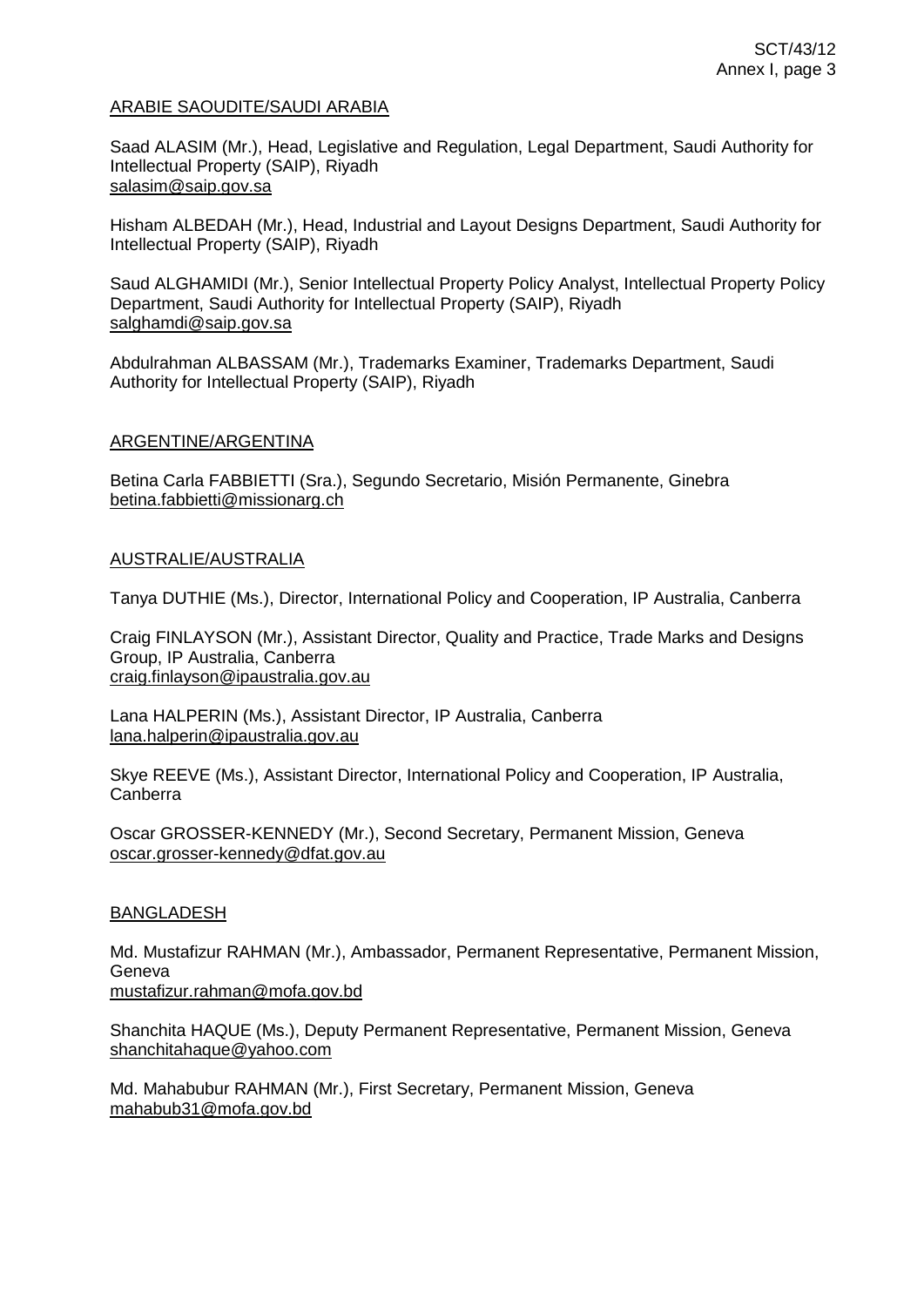#### BÉLARUS/BELARUS

Andrew SHELEG (Mr.), Head, Examination Division, Trademarks Department, National Center of Intellectual Property (NCIP), Minsk [utz@ncip.by](mailto:utz@ncip.by)

Andrei MINICH (Mr.), Leading Specialist, Examination Department, National Center of Intellectual Property (NCIP), Minsk [andryminich@mail.ru](mailto:andryminich@mail.ru)

### BOLIVIE (ÉTAT PLURINATIONAL DE)/BOLIVIA (PLURINATIONAL STATE OF)

Mariana Yarmila NARVÁEZ VARGAS (Sra.), Segunda Secretaria, Misión Permanente, Ginebra

#### BRÉSIL/BRAZIL

Daniel PEREIRA LISBÔA (Mr.), Deputy Head, Intellectual Property Division, Ministry of Foreign Affairs, Brasilia

Suellen WARGAS (Ms.), Industrial Property Technologist, Directorate for Trademarks, Industrial Designs and Geographical Indications, National Institute of Industrial Property (INPI), Ministry of Economy, Rio de Janeiro [suellen.wargas@inpi.gov.br](mailto:suellen.wargas@inpi.gov.br)

Tamanini LAIS (Ms.), Second Secretary, Permanent Mission, Geneva lais.tamanini@itamaraty.gov.br

#### BRUNÉI DARUSSALAM/BRUNEI DARUSSALAM

Amiriah ALI (Ms.), Legal Officer, Brunei Intellectual Property Office (BruIPO), Attorney General's Chamber, Bandar Seri Begawan amiriah.ali@agc.gov.bn

Nurulain JAAFAR (Ms.), Executive Assistant Officer, Brunei Intellectual Property Office BruIPO, Attorney General's Chamber, Bandar Seri Begawan nurulain.jaafar@bruipo.gov.bn

Shih Kuo YAPP (Mr.), Executive Assistant Officer, Brunei Intellectual Property Office (BruIPO), Attorney General's Chamber, Bandar Seri Begawan zhuanrong.yapp@bruipo.gov.bn

#### BULGARIE/BULGARIA

Rayko RAYTCHEV (Mr.), Ambassador, Permanent Mission, Geneva [rayko.raytchev@mfa.bg](mailto:rayko.raytchev@mfa.bg)

#### BURUNDI

Déo NIYUNGEKO (M.), directeur, Département de la propriété industrielle, Ministère du commerce, du transport, de l'industrie et du tourisme, Bujumbura [niyubir@gmail.com](mailto:niyubir@gmail.com)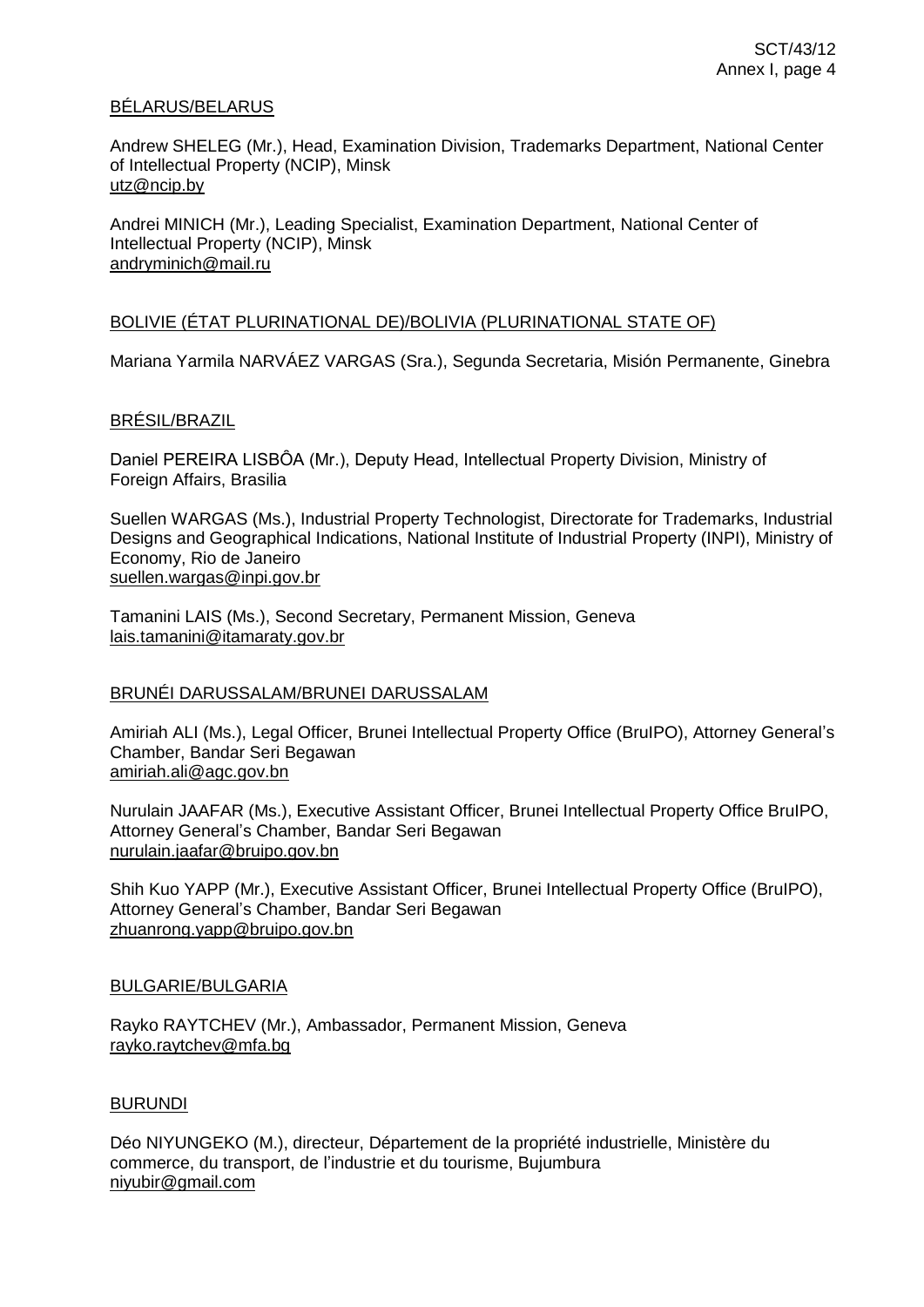Consolate CONGERA (Mme), conseillère, Département de la propriété industrielle, Ministère du commerce, du transport, de l'industrie et du tourisme, Bujumbura [congeraconsolate@gmail.com](mailto:congeraconsolate@gmail.com)

Jean-Claude GAHUNGU (M.), conseiller, Département de la propriété industrielle, Ministère du commerce, du transport, de l'industrie et du tourisme, Bujumbura [gahungujc74@gmail.com](mailto:gahungujc74@gmail.com)

Séraphine NAHIGOMBEYE (Mme), conseillère, Département de la propriété industrielle, Ministère du commerce, du transport, de l'industrie et du tourisme, Bujumbura [nahisera@yahoo.fr](mailto:nahisera@yahoo.fr)

Evelyne NGIRAMAHORO (Mme), conseillère, Département de la propriété industrielle, Ministère du commerce, du transport, de l'industrie et du tourisme, Bujumbura [evelynengiramahoro@yahoo.fr](mailto:evelynengiramahoro@yahoo.fr)

Eugénie NJIIMBERE (Mme), conseillère, Département de la propriété industrielle, Ministère du commerce, du transport, de l'industrie et du tourisme, Bujumbura [eugenien78@gmail.com](mailto:eugenien78@gmail.com)

## CANADA

Iyana GOYETTE (Ms.), Deputy Director, Policy and Legislation, Canadian Intellectual Property Office (CIPO), Innovation, Science and Economic Development Canada, Gatineau iyana.goyette@canada.ca

George ELEFTHERIOU (Mr.), Senior Trade Policy Officer, Intellectual Property Trade Policy Division, Global Affairs Canada, Ottawa

Andrea FLEWELLING (Ms.), Senior Policy Advisor, Copyright and Trademark Policy Directorate, Innovation, Science and Economic Development Canada, Ottawa andrea.flewelling@canada.ca

Maxime VILLEMAIRE (Mr.), Acting Senior Policy and Legislation Analyst, Trademarks and Industrial Designs Department, Canadian Intellectual Property Office (CIPO), Gatineau

Nicolas LESIEUR (Mr.), First Secretary, Permanent Mission, Geneva

## CHILI/CHILE

Pablo LATORRE (Sr.), Asesor, División de Propiedad Intelectual, Subsecretaria de Relaciones Económicas Internacionales (SUBREI), Santiago de Chile [platorre@subrei.gob.cl](mailto:platorre@subrei.gob.cl)

Martin CORREA (Sr.), Consejero, Misión Permanente ante la Organización Mundial del Comercio (OMC), Geneva [macorrea@subrei.gob.cl](mailto:macorrea@subrei.gob.cl)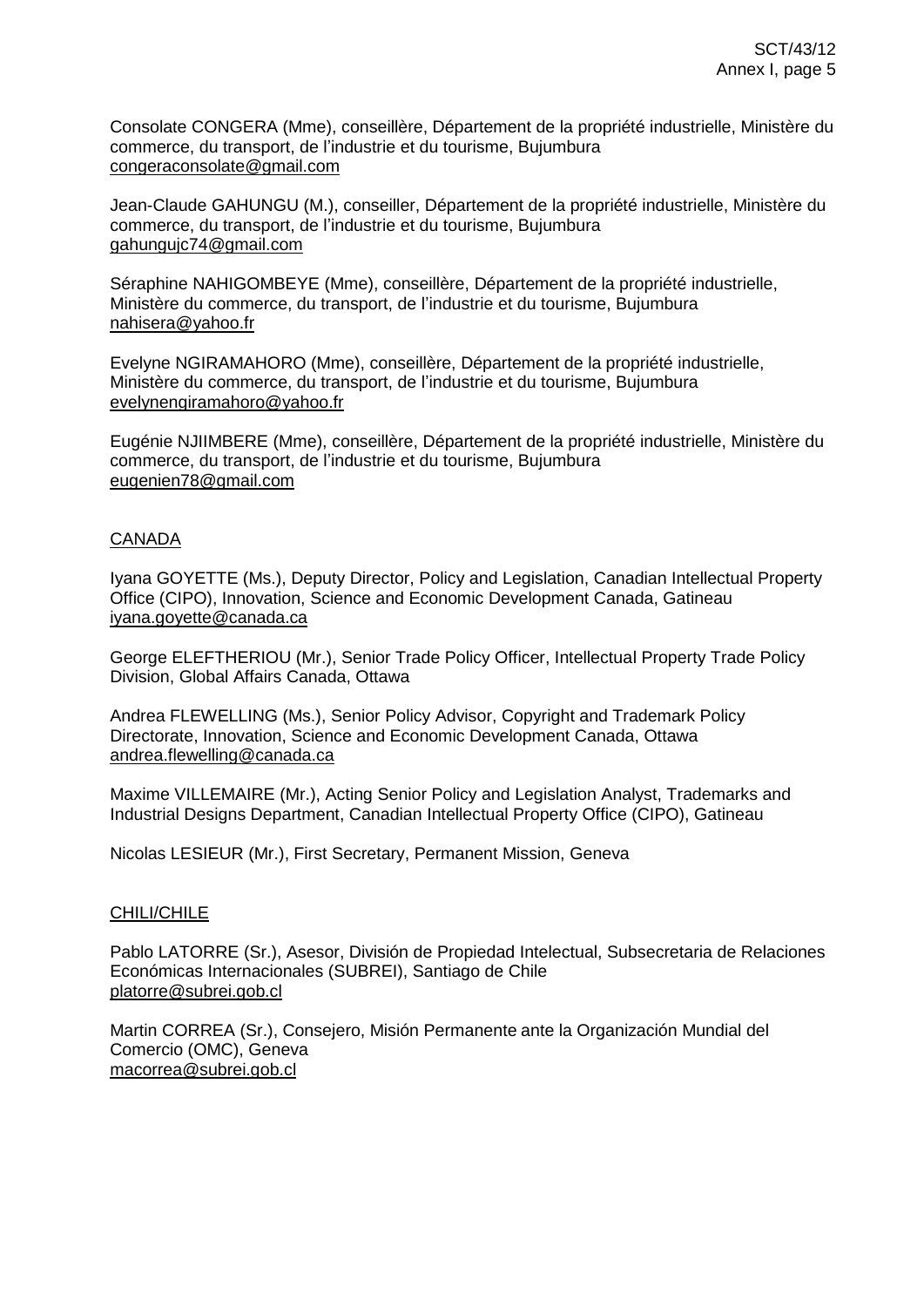#### CHINE/CHINA

JIANG Qi (Ms.), Deputy Director, Trademark Office, China National Intellectual Property Administration (CNIPA), Beijing

YANG Wenjing (Ms.), Project Administrator, International Cooperation Department, China National Intellectual Property Administration (CNIPA), Beijing

SUN Di (Mr.), Associate Consultant, Law and Treaty Department, China National Intellectual Property Administration (CNIPA), Beijing

### COLOMBIE/COLOMBIA

María José LAMUS BECERRA (Sra.), Superintendente Delegada para la Propiedad Industrial, Superintendencia de Industria y Comercio (SIC), Ministerio de Industria, Comercio y Turismo, Bogotá D.C.

## mlamus@sic.gov.co

Juan Pablo MATEUS BERNAL (Sr.), Director de Signos Distintivos, Dirección de Signos Distintivos, Superintendencia de Industria y Comercio (SIC), Ministerio de Industria, Comercio y Turismo, Bogotá D.C. jmateus@sic.gov.co

Catalina CARRILLO (Sra.), Asesora Senior de Operaciones, Propiedad Industrial, Superintendencia de Industria y Comercio (SIC), Ministerio de Industria, Comercio y Turismo, Bogotá D.C. ccarrillor@sic.gov.co

Primitivo BOLAÑOS (Sr.), Coordinador de Protocolo de Madrid, Dirección de Signos Distintivos, Superintendencia de Industria y Comercio (SIC), Ministerio de Industria, Comercio y Turismo, Bogotá D.C. pbolanos@sic.gov.co

Yesid Andrés SERRANO (Sr.), Segundo Secretario, Misión Permanente, Ginebra

## COSTA RICA

Jonathan LIZANO ORTÍZ (Sr.), Subdirector, Registro de la Propiedad Intelectual, San José [jlizano@rnp.go.cr](mailto:jlizano@rnp.go.cr)

Silvia Paola MONGE QUESADA (Sra.), Coordinadora del Área Registral de Signos Distintivos, Derecho de Autor y Derechos Conexos, Registro de la Propiedad Intelectual, San José silvia.monge@rnp.go.cr

#### CROATIE/CROATIA

Antoneta CVETIĆ (Ms.), Head, Trademarks and Industrial Designs Department, State Intellectual Property Office of the Republic of Croatia (SIPO), Zagreb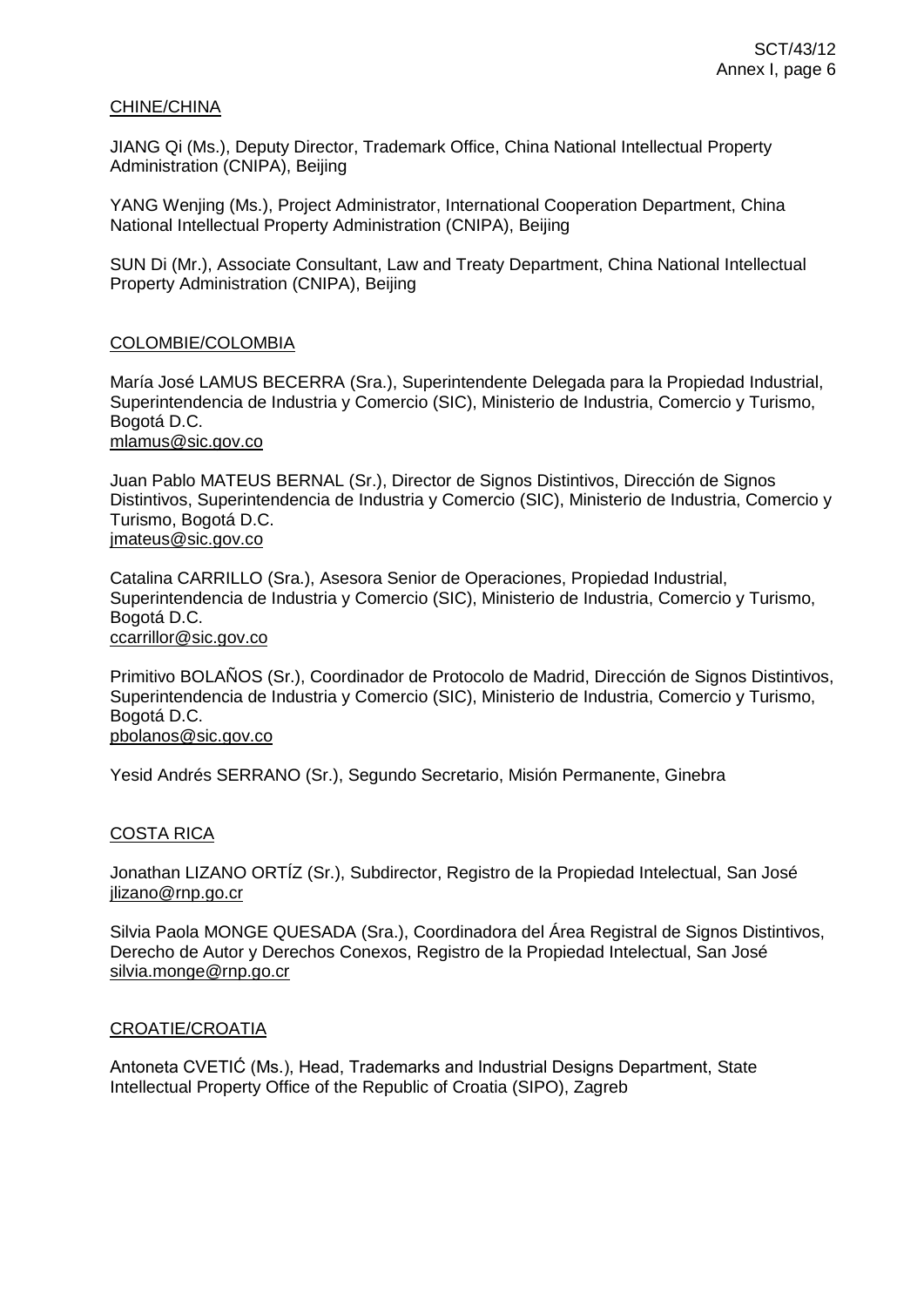### **CUBA**

William DÍAZ (Sr.), Consejero, Misión Permanente, Ginebra [oficome@ch.embacuba.cu](mailto:oficome@ch.embacuba.cu)

### DANEMARK/DENMARK

Bjarke Pii KORREMANN (Mr.), Senior Legal Advisor, Danish Patent and Trademark Office, Ministry of Industry, Business and Financial Affairs, Taastrup

Bo Oddsønn SAETTEM (Mr.), Legal Advisor, Danish Patent and Trademark Office, Ministry of Industry, Business and Financial Affairs, Taastrup

## ÉGYPTE/EGYPT

Ahmed IBRAHIM (Mr.), First Secretary, Permanent Mission, Geneva

### EL SALVADOR

Diana HASBÚN (Sra.), Ministra Consejera, Misión Permanente ante la Organización Mundial del Comercio (OMC), Ginebra

### ÉMIRATS ARABES UNIS/UNITED ARAB EMIRATES

Abdelsalam AL ALI (Mr.), Director, Permanent Mission to the World Trade Organization (WTO), Geneva

Shaima AL-AKEL (Ms.), International Organizations Executive, Permanent Mission to the World Trade Organization (WTO), Geneva

## ÉQUATEUR/ECUADOR

Heidi VÁSCONES (Sra.), Segundo Secretario, Misión Permanente ante la Organización Mundial del Comercio (OMC), Ginebra

#### ESPAGNE/SPAIN

Gerardo PENAS GARCÍA (Sr.), Jefe de Área, Oficina Española de Patentes y Marcas (OEPM), Ministerio de Industria, Comercio y Turismo, Madrid gerardo.penas@gmail.com

Carmen ÁLVAREZ DE LAS ASTURIAS (Sra.), Jefe de Servicio, Oficina Española de Patentes y Marcas (OEPM), Ministerio de Industria, Comercio y Turismo, Madrid carmen.alvarezdelasasturias@oepm.es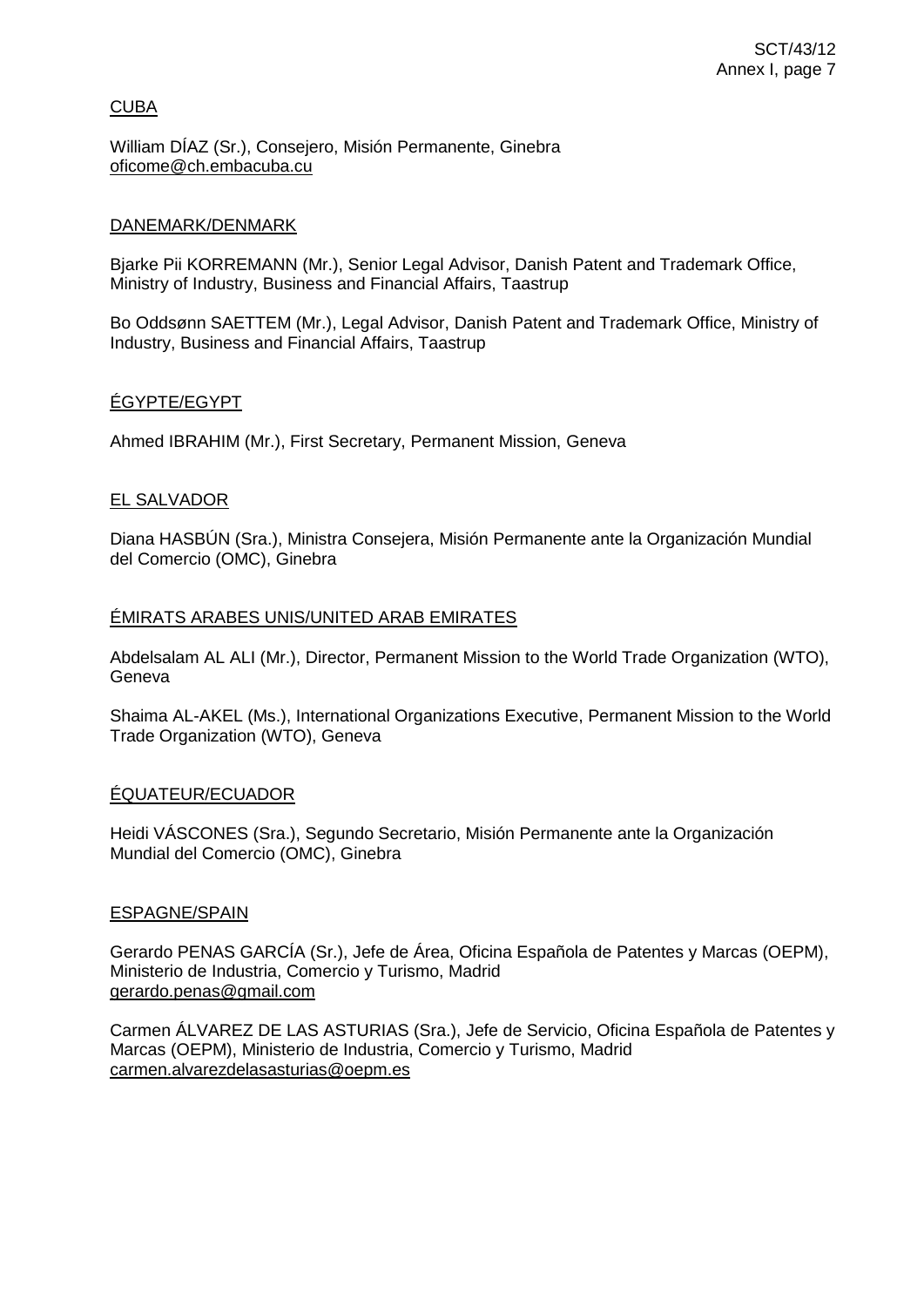María José RODRÍGUEZ ALONSO (Sra.), Jefe de Servicio, Departamento de Marcas Internacionales y Comercio, Oficina Española de Patentes y Marcas (OEPM), Ministerio de Industria, Comercio y Turismo, Madrid [mjose.rodriguez@oepm.es](mailto:mjose.rodriguez@oepm.es)

Juan LUEIRO GARCÍA (Sr.), Consejero, Misión Permanente, Ginebra juan.lueiro@maec.es

## ESTONIE/ESTONIA

Liina PUU (Ms.), Advisor, Trademark Department, The Estonian Patent Office, Tallinn liina.puu@epa.ee

### ÉTATS-UNIS D'AMÉRIQUE/UNITED STATES OF AMERICA

David GERK (Mr.), Acting Senior Patent Counsel, Office of Policy and International Affairs, United States Patent and Trademark Office (USPTO), Alexandria, Virginia [david.gerk@uspto.gov](mailto:david.gerk@uspto.gov)

Amy COTTON (Ms.), Senior Counsel, Office of Policy and International Affairs, United States Patent and Trademark Office (USPTO), Department of Commerce, Alexandria, Virginia [amy.cotton@uspto.gov](mailto:amy.cotton@uspto.gov)

Laura HAMMEL (Ms.), Attorney-Advisor, Office of Policy and International Affairs, United States Patent and Trademark Office (USPTO), Department of Commerce, Alexandria, Virginia

John RODRIGUEZ (Mr.), Attorney-Advisor, Office of Policy and International Affairs, United States Patent and Trademark Office (USPTO), Department of Commerce, Alexandria, Virginia john.rodriguez@uspto.gov

Yasmine FULENA (Ms.), Intellectual Property Advisor, Permanent Mission, Geneva

Marina LAMM (Ms.), Intellectual Property Attaché, Permanent Mission, Geneva

#### ÉTHIOPIE/ETHIOPIA

Tigist Bogale JEMBERE (Ms.), Trademark Registration and Protection Director, Ethiopian Intellectual Property Office (EIPO), Addis Ababa tigistbogale@yahoo.com

Tebikew ALULA (Mr.), Third Secretary, Permanent Mission, Geneva tebkterefe@gmail.com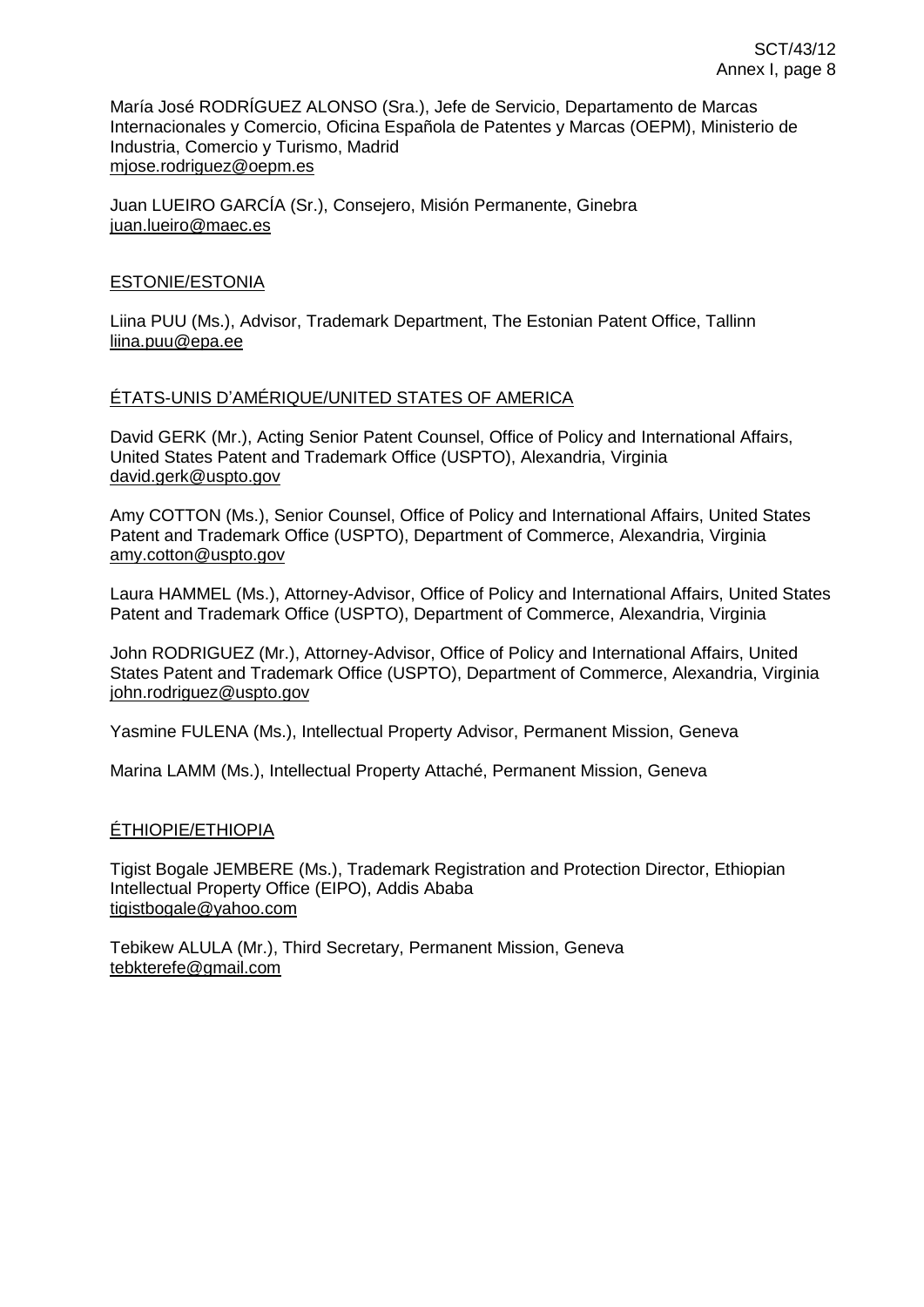#### FÉDÉRATION DE RUSSIE/RUSSIAN FEDERATION

Tatiana KOLOTILINSKAYA (Ms.), Head, International Cooperation Department, Federal Service for Intellectual Property (ROSPATENT), Moscow [rospat172@rupto.ru](mailto:rospat172@rupto.ru)

Sergey RENZHIN (Mr.), Head, Trademarks and Industrial Designs Department, Federal Service for Intellectual Property (ROSPATENT), Moscow [renzhin@rupto.ru](mailto:renzhin@rupto.ru)

Zara GADZHIEVA (Ms.), Specialist-Expert, International Cooperation Department, Federal Service for Intellectual Property (ROSPATENT), Moscow zaragzh@mail.ru

## FINLANDE/FINLAND

Sara HENRIKSSON (Ms.), Senior Legal Officer, Patents and Trademarks, Finnish Patent and Registration Office (PRH), Ministry of Economic Affairs and Employment of Finland, Helsinki sara.henriksson@prh.fi

Päivi HOLMA (Ms.), Legal Counsel, Finnish Patent and Registration Office (PRH), Ministry of Economic Affairs and Employment of Finland, Helsinki paivi.holma@prh.fi

Stiina LOYTOMAKI (Ms.), Expert, Ministry of Economic Affairs and Employment, Helsinki stiina.loytomaki@tem.fi

## FRANCE

Alexandre LEVY (M.), directeur adjoint, Service juridique, Institut national de l'origine et de la qualité (INAO), Lyon [a.levy@inao.gouv.fr](mailto:a.levy@inao.gouv.fr)

Élise BOUCHU (Mme), chargée de mission, Institut national de la propriété industrielle (INPI), Courbevoie

Josette HERESON (Mme), conseillère (affaires économiques et environnement), Mission permanente, Genève

#### GABON

Gildas Borrys NDONG NANG (M.), directeur général adjoint, chef de l'office de propriété industrielle et du bureau du droit d'auteur, Ministère du commerce, des petites et moyennes entreprises et de l'industrie, Libreville [darlinfran@yahoo.fr](mailto:darlinfran@yahoo.fr)

Edwige KOUMBY MISSAMBO (Mme), première conseillère, Mission permanente, Genève [premierconseiller@gabon-onug.ch](mailto:premierconseiller@gabon-onug.ch)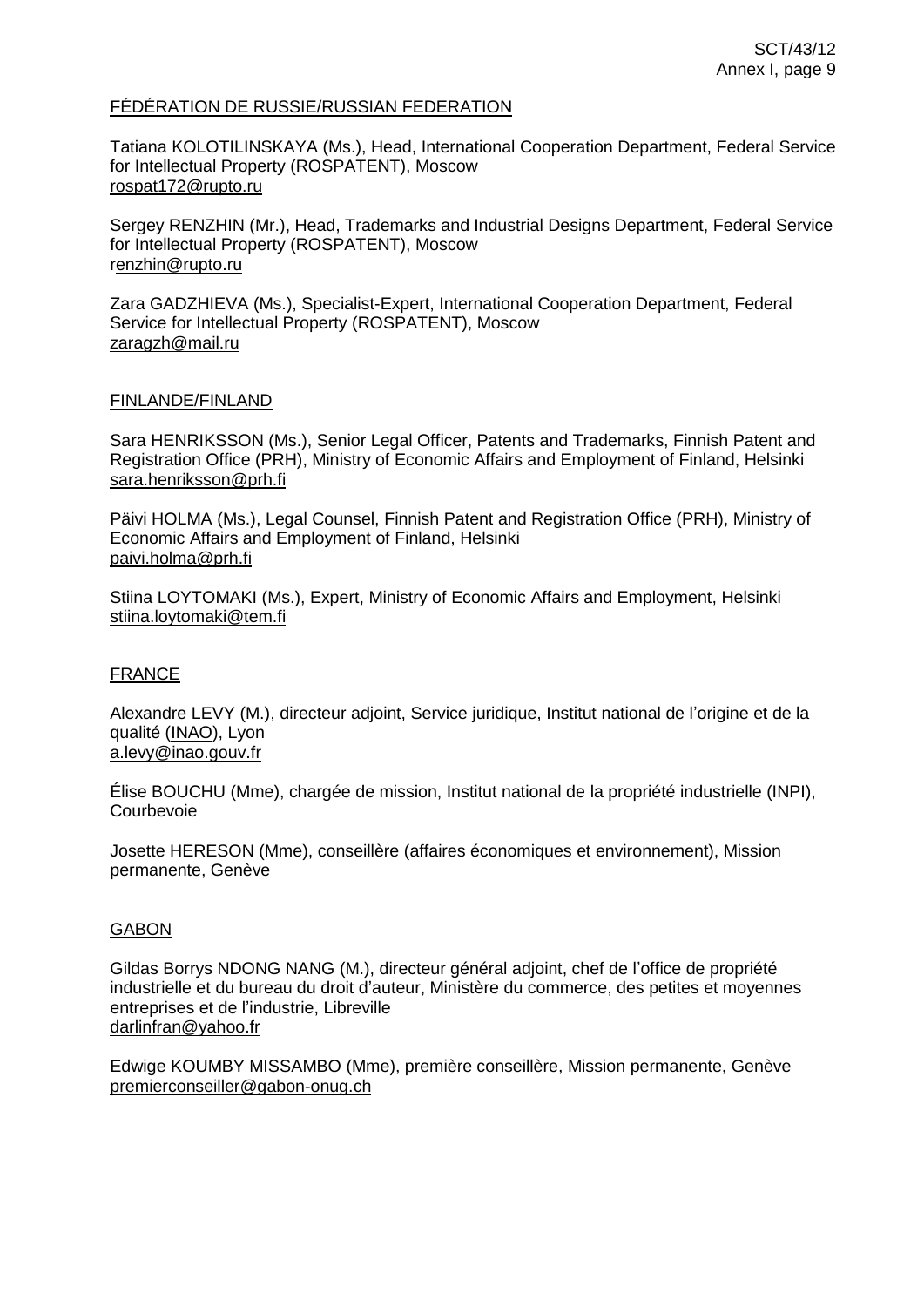#### GÉORGIE/GEORGIA

Irakli KASRADZE (Mr.), Head, Trademarks, Geographical Indications and Designs Department, National Intellectual Property Center (SAKPATENTI), Mtskheta iraklikasradze@sakpatenti.org.ge

Tamar MTCHEDLIDZE (Ms.), Acting Head, International Relations Department, National Intellectual Property Center (SAKPATENTI), Mtskheta [tmtchedlidze@sakpatenti.gov.ge](mailto:tmtchedlidze@sakpatenti.gov.ge)

### **GHANA**

Cynthia ATTUQUAYEFIO (Ms.), Minister Counsellor, Permanent Mission, Geneva

### GRÈCE/GREECE

Myrto LAMBROU MAURER (Ms.), Head, Department of International Affairs, Hellenic Industrial Property Organisation (HIPO), Athens

Leonidas HARITOS (Mr.), First Counsellor, Permanent Mission, Geneva [haritos.leonidas@mfa.gr](mailto:haritos.leonidas@mfa.gr)

#### GUATEMALA

Flor de María GARCÍA DÍAZ (Sra.), Consejera, Misión Permanente ante la Organización Mundial del Comercio (OMC), Ginebra flor.garcia@wtoguatemala.ch

#### GUINÉE-BISSAU/GUINEA-BISSAU

Adex Watena UNA DA SILVA (M.), technicien supérieur, marques, dessins et modèles et gestion, Ministère du commerce et de l'industrie, Bissau silva.adex@gmail.com

#### HONGRIE/HUNGARY

Eszter KOVÁCS (Ms.), Legal Officer, Industrial Property Law Section, Hungarian Intellectual Property Office (HIPO), Budapest eszter.kovacs@hipo.gov.hu

Veronika CSERBA (Ms.), International Trademark Examiner, International Trademark Section, Hungarian Intellectual Property Office (HIPO), Budapest veronika.cserba@hipo.gov.hu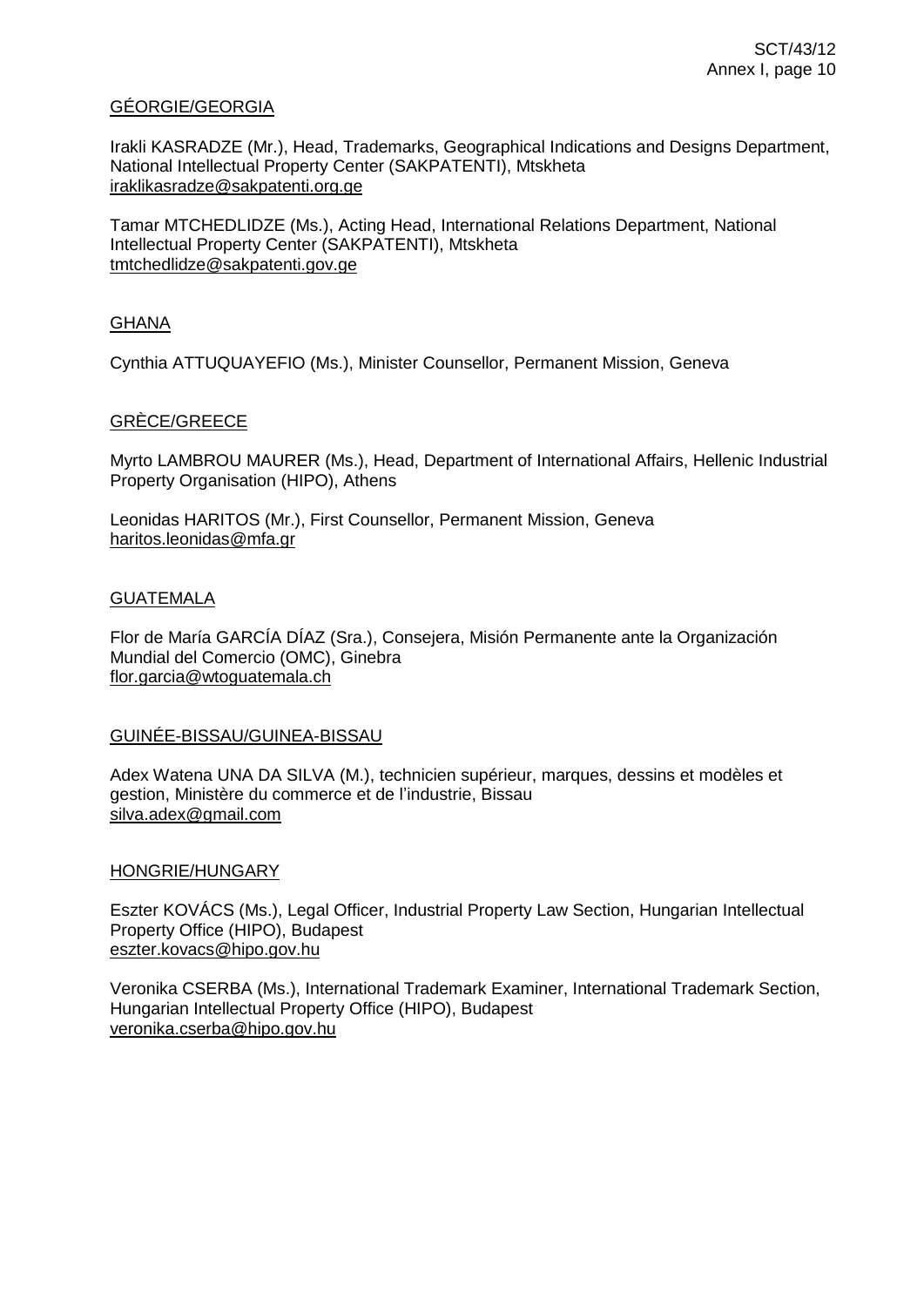#### INDE/INDIA

Susheel Kumar PANDEY (Mr.), Senior Examiner, Trade Marks and Geographical Indications, International Division of Trade Marks Registry, Department for Promotion of Industry and Internal Trade, Ministry of Commerce and Industry, Mumbai

Animesh CHOUDHURY (Mr.), First Secretary, Permanent Mission, Geneva [eco.genevapmi@mea.gov.in](mailto:eco.genevapmi@mea.gov.in)

#### INDONÉSIE/INDONESIA

Fitria WIBOWO (Ms.), Deputy Director, Trade Disputes Settlements and Intellectual Property, Directorate of Trade, Commodities and Intellectual Property, Ministry of Foreign Affairs, Jakarta [wibowo.fitria@gmail.com](mailto:wibowo.fitria@gmail.com)

Reyhan PRADIETYA (Mr.), Officer, Trade Disputes Settlements and Intellectual Property, Directorate of Trade, Commodities and Intellectual Property, Ministry of Foreign Affairs, Jakarta [reyhan.pradietya@kemlu.go.id](mailto:reyhan.pradietya@kemlu.go.id)

Erry Wahyu PRASETYO (Mr.), Officer, Trade Disputes Settlements and Intellectual Property, Directorate of Trade, Commodities and Intellectual Property, Ministry of Foreign Affairs, Jakarta

Agung INDRIYANTO (Mr.), Trademark Examiner, Directorate General of Intellectual Property, Ministry of Law and Human Rights, Jakarta [agung\\_indriyanto@yahoo.com](mailto:agung_indriyanto@yahoo.com)

Marchienda WERDANY (Ms.), Trademark Examiner, Directorate General of Intellectual Property, Ministry of Law and Human Rights, Jakarta [marchienda@gmail.com](mailto:marchienda@gmail.com)

Indra ROSANDRY (Mr.), Minister Counsellor, Permanent Mission, Geneva indra.rosandry@mission-indonesia.org

Ditya Agung NURDIANTO (Mr.), Counsellor, Permanent Mission, Geneva ditya.nurdianto@mission-indonesia.org

## IRAQ

Raghda ALASWADI (Ms.), Director of Electronic Systems and Trademark Examiner, Trademarks Department, Ministry of Industry and Minerals, Baghdad raghdamohyya@gmail.com

Maitham ZUBAIDY (Mr.), Chief Engineer, Ministry of Industry and Minerals, Baghdad maitham\_adham@yahoo.com

Fawzi IDAN ALI ALI (Mr.), Head, Technical Division, Trademark Department, Ministry of Industry and Minerals, Baghdad fouzialiraqi@gmail.com

Amel HAMOOD (Ms.), Patent Examiner, Industrial Property, Ministry of Planning, Baghdad amalhashim27@gmail.com

Jaber AL-JABERI (Mr.), Senior Agent, Ministry of Culture, Baghdad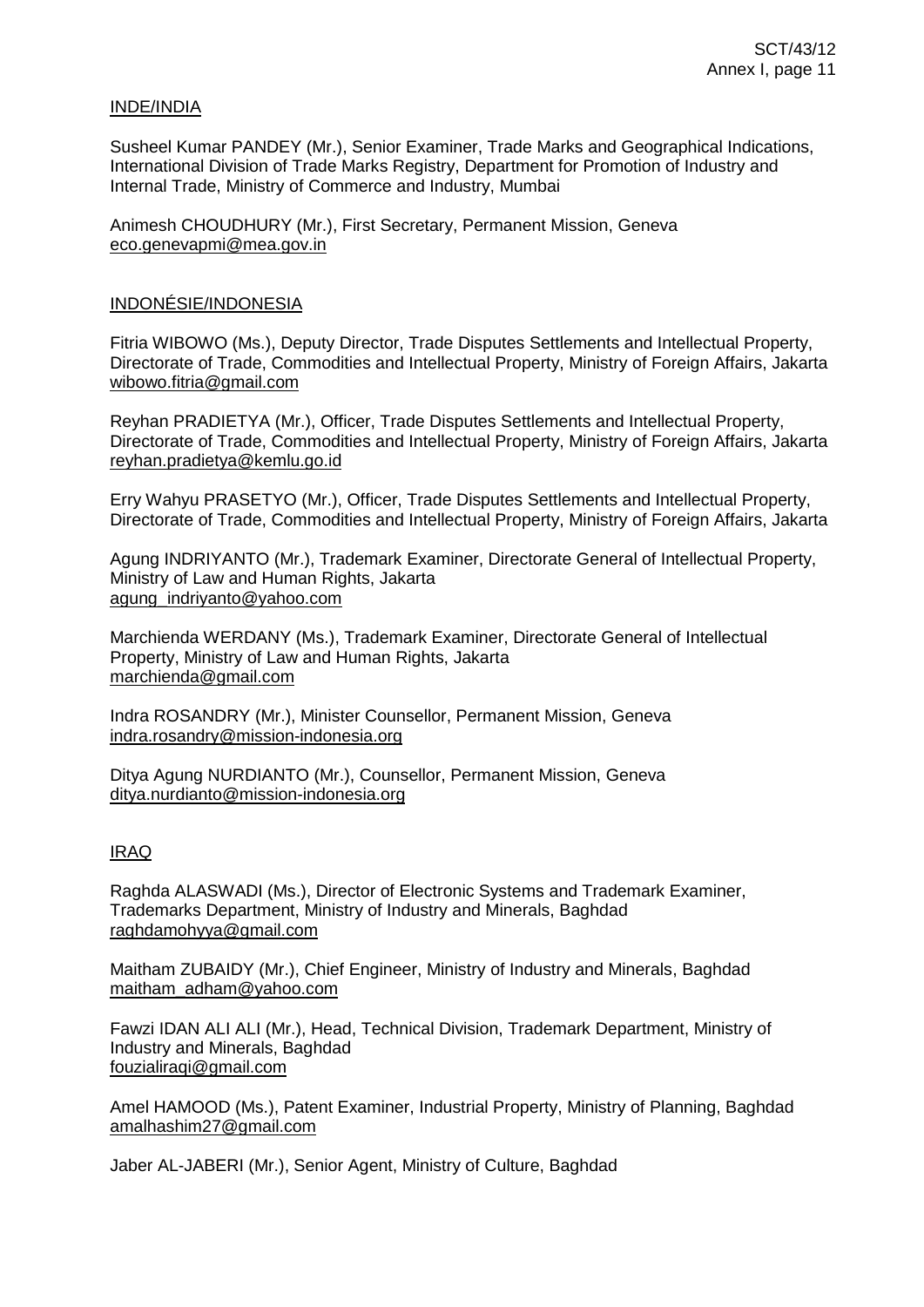Thanaa MOHAN (Ms.), Consultant, Trademark Department, Ministry of Industry and Minerals, Baghdad [thanaamohan72@gmail.com](mailto:thanaamohan72@gmail.com)

Suha GHARRAWI (Ms.), Third Secretary, Permanent Mission, Geneva suhaalgarrawi@gmail.com

## IRAN (RÉPUBLIQUE ISLAMIQUE D')/IRAN (ISLAMIC REPUBLIC OF)

Bahareh GHANOON (Ms.), Legal Officer, Legal Department, Ministry of Foreign Affairs, Tehran bahareghanoon@gmail.com

Reza DEHGHANI (Mr.), Counsellor, Permanent Mission, Geneva

## ISLANDE/ICELAND

Gautur STURLUSON (Mr.), Specialist, Directorate for External Trade and Economic Affairs, Ministry for Foreign Affairs, Reykjavík gautur.sturluson@utn.is

Brynhildur PALMARSDÓTTIR (Ms.), Legal Expert, Department of Energy, Industry and Business, Ministry of Industries and Innovation, Reykjavík brynhildur.palmarsdottir@anr.is

Margret RAGNARSDÓTTIR (Ms.), Head of Legal Affairs, Icelandic Intellectual Property Office (ISIPO), Reykjavík margretr@isipo.is

## ISRAËL/ISRAEL

Ayelet FELDMAN (Ms.), Advisor, Ministry of Justice, Jerusalem

Nitzan ARNY (Mr.), Minister Counsellor, Permanent Mission, Geneva

Tamara SZNAIDLEDER (Ms.), Advisor, Permanent Mission, Geneva

## ITALIE/ITALY

Basilio Antonio TOTH (Mr.), Counsellor, Ministry of Foreign Affairs and International Cooperation, Rome [basilio.toth@esteri.it](mailto:basilio.toth@esteri.it)

## JAMAÏQUE/JAMAICA

Cheryl SPENCER (Ms.), Ambassador, Permanent Representative, Permanent Mission, Geneva

Marcus GOFFE (Mr.), Deputy Director, Legal Counsel, Jamaica Intellectual Property Office (JIPO), Ministry of Industry, Investment and Commerce, Kingston marcus.goffe@jipo.gov.jm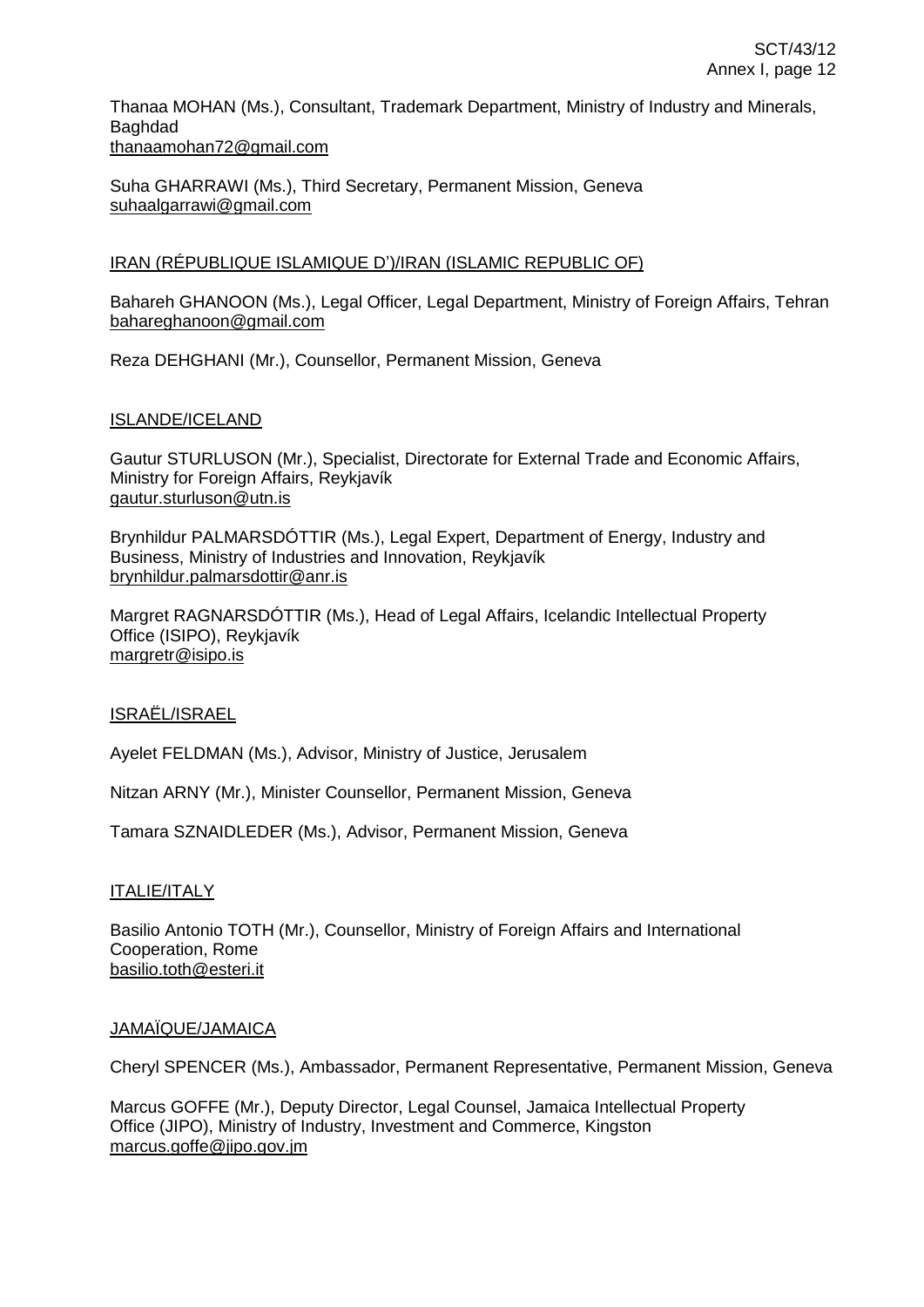Craig DOUGLAS (Mr.), Minister Counsellor, Permanent Mission, Geneva [mc@jamaicamission.ch](mailto:mc@jamaicamission.ch)

Rashaun WATSON (Mr.), First Secretary, Permanent Mission, Geneva [firstsecretary2@jamaicamission.ch](mailto:firstsecretary2@jamaicamission.ch)

#### JAPON/JAPAN

NAKAMURA Yoshinori (Mr.), Deputy Director, International Cooperation Division, Policy Planning and Coordination Department, Japan Patent Office (JPO), Tokyo nakamura-yoshinori@jpo.go.jp

NAITO Takahito (Mr.), Specialist for Trademark Planning, Trademark Policy Planning Office, Trademark Division, Trademark and Customer Relations Department, Japan Patent Office (JPO), Tokyo naito-takahito1@jpo.go.jp

UEJIMA Hiroki (Mr.), First Secretary, Permanent Mission, Geneva

#### JORDANIE/JORDAN

Akram HARAHSHEH (Mr.), Deputy Permanent Representative, Permanent Mission, Geneva akram.h@fm.gov.jo

#### KAZAKHSTAN

Zaure ORYNBEKOVA (Ms.), Director, Branch of the National Institute of Intellectual Property, Ministry of Justice of the Republic of Kazakhstan, Almaty

Aidyn ARTYKOVA (Mr.), Head, Division of International Law and Cooperation, National Institute of Intellectual Property, Ministry of Justice of the Republic of Kazakhstan, Nur-Sultan

Gulnara KAIMULDINA (Ms.), Head, Division of Industrial Property, Department for Intellectual Property Rights, National Institute of Intellectual Property, Ministry of Justice of the Republic of Kazakhstan, Nur-Sultan [g.kaimuldina@adilet.gov.kz](mailto:g.kaimuldina@adilet.gov.kz)

Assemgul KAZIYEVA (Ms.), Head, Department of Trademarks, Appellations of Origin and Industrial Designs, National Institute of Intellectual Property, Ministry of Justice of the Republic of Kazakhstan, Nur-Sultan

Ayagul ABITBEKOVA (Ms.), Deputy Head, Department of Trademarks, Appellations of Origin and Industrial Designs, National Institute of Intellectual Property, Ministry of Justice of the Republic of Kazakhstan, Nur-Sultan

Fatima KENZHEKHANOVA (Ms.), Deputy Head, Division of Legal Support, National Institute of Intellectual Property, Ministry of Justice of the Republic of Kazakhstan, Nur-Sultan

Adema SHOMAKOVA (Ms.), Expert, Division of Industrial Property, Department for Intellectual Property Rights, National Institute of Intellectual Property, Ministry of Justice of the Republic of Kazakhstan, Nur-Sultan [adema.shomakova@mail.ru](mailto:adema.shomakova@mail.ru)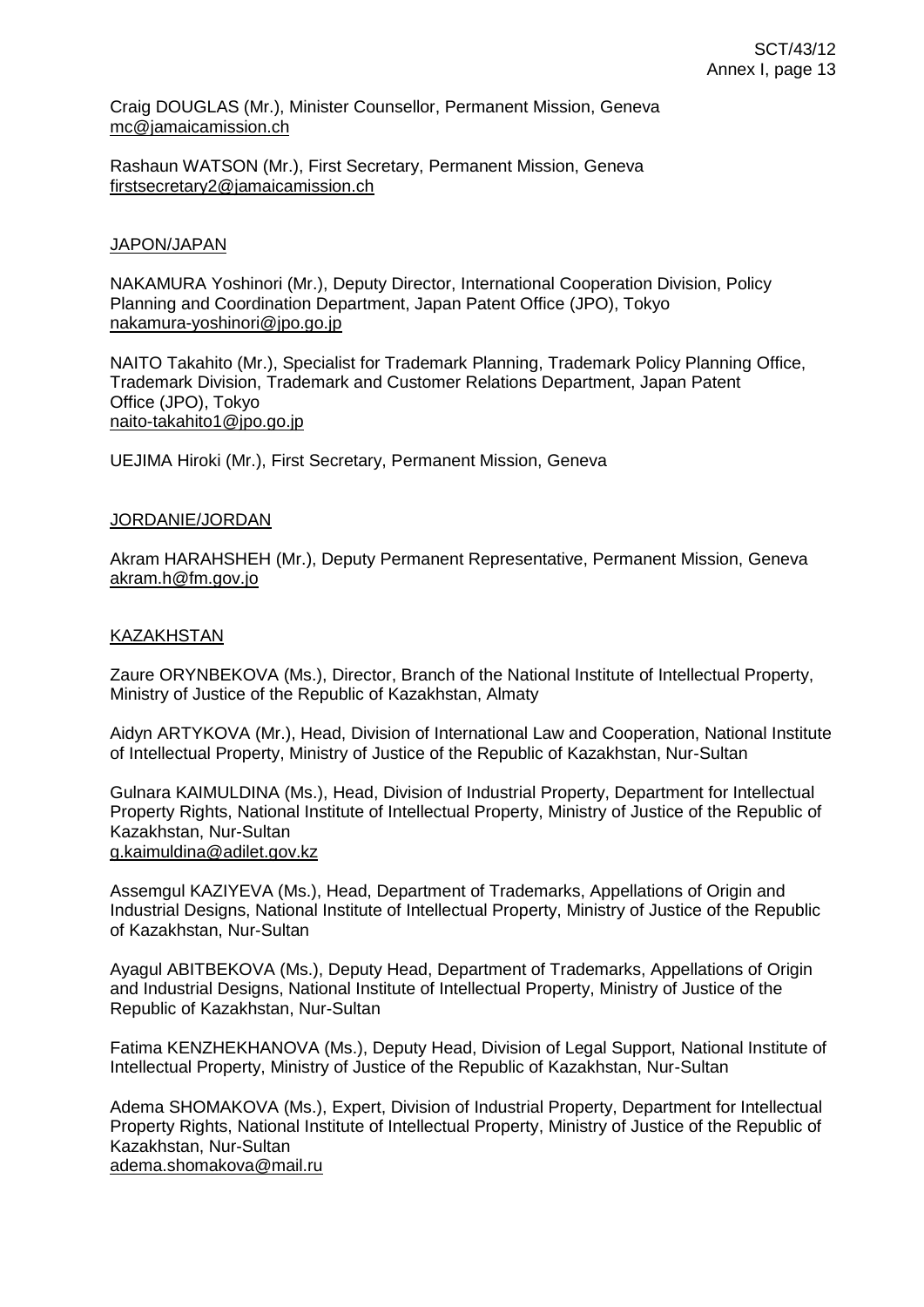### KENYA

Dennis MUHAMBE (Mr.), Counsellor, Permanent Mission, Geneva [dmuhambe@kenyamission.ch](mailto:dmuhambe@kenyamission.ch)

### KIRGHIZISTAN/KYRGYZSTAN

Kemel Kyzy ASEL (Ms.), Industrial Property Examination Department, State Service of Intellectual Property and Innovation under the Government of the Kyrgyz Republic (Kyrgyzpatent), Bishkek asel.kemel@patent.kg

Mirlan BAKIEV (Mr.), Industrial Design Examination Department, State Service of Intellectual Property and Innovation under the Government of the Kyrgyz Republic (Kyrgyzpatent), Bishkek mirlan.zarlyk@patent.kg

Dariha IMANALIEVA (Ms.), Trademarks Examination Department, State Service of Intellectual Property and Innovation under the Government of the Kyrgyz Republic (Kyrgyzpatent), Bishkek [dariha.imanaly@patent.kg](mailto:dariha.imanaly@patent.kg)

Gulnaz KAPAROVA (Ms.), Industrial Property Examination Department, State Service of Intellectual Property and Innovation under the Government of the Kyrgyz Republic (Kyrgyzpatent), Bishkek [gulnaz.kapar@patent.kg](mailto:gulnaz.kapar@patent.kg)

Sulpukor OMOKEEV (Mr.), Trademarks Examination Department, State Service of Intellectual Property and Innovation under the Government of the Kyrgyz Republic (Kyrgyzpatent), Bishkek sulpukor.omokeev@patent.kg

Tinatin OSMONALIEVA (Ms.), Trademarks Examination Department, State Service of Intellectual Property and Innovation under the Government of the Kyrgyz Republic (Kyrgyzpatent), Bishkek [tinatin.osmonaly@patent.kg](mailto:tinatin.osmonaly@patent.kg)

#### KOWEÏT/KUWAIT

Abdulaziz TAQI (Mr.), Commercial Attaché, Permanent Mission, Geneva

#### LESOTHO

Mmari MOKOMA (Ms.), Counsellor, Permanent Mission, Geneva

#### LIBAN/LEBANON

Wissam EL AMIL (Mr.), Director, Office of Intellectual Property, Department of Intellectual Property, Directorate General of Economy and Trade, Ministry of Economy and Trade, Beirut wamil@economy.gov.lb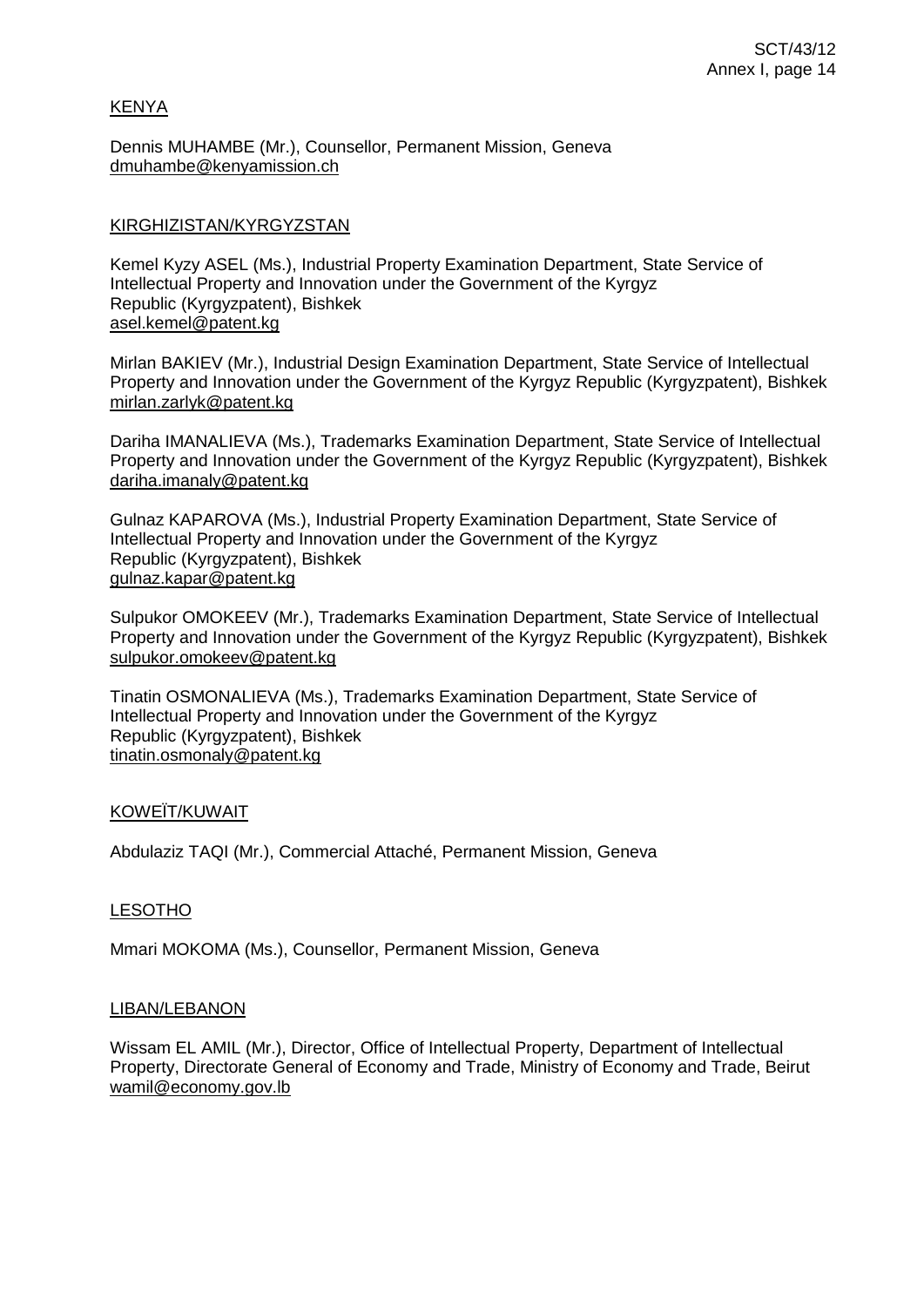#### LITUANIE/LITHUANIA

Lina MICKIENE (Ms.), Deputy Director, State Patent Bureau of the Republic of Lithuania, Vilnius lina.mickiene@vpb.gov.lt

Rasa SVETIKAITE (Ms.), Justice and Intellectual Property Attaché, Permanent Mission, Geneva rasa.svetikaite@urm.lt

#### MACÉDOINE DU NORD/NORTH MACEDONIA

Goran GERASIMOVSKI (Mr.), Director, State Office of Industrial Property (SOIP), Skopje goran.gerasimovski@ippo.gov.mk

Luljeta DEARI (Ms.), Head of Information Technology, State Office of Industrial Property (SOIP), Skopje luljeta.deari@ippo.gov.mk

Dardan SULEJMANI (Mr.), Advisor, Trademark, Industrial Design and Geographical Indication, State Office of Industrial Property (SOIP), Skopje [Dardan.Sulejmani@ippo.gov.mk](mailto:Dardan.Sulejmani@ippo.gov.mk)

#### MALAISIE/MALAYSIA

Azahar ABDULRAZAB (Mr.), Senior Director, Trademark and Geographical Indication Division, Intellectual Property Corporation of Malaysia (MyIPO), Ministry of Domestic Trade and Consumer Affairs, Kuala Lumpur [azaharazab@myipo.gov.my](mailto:azaharazab@myipo.gov.my)

Sharuji FAIIZUDIN (Mr.), Director, Industrial Designs Division, Intellectual Property Corporation of Malaysia (MyIPO), Ministry of Domestic Trade and Consumer Affairs, Kuala Lumpur [faiizudin@myipo.gov.my](mailto:faiizudin@myipo.gov.my)

Badiah ABBAS (Ms.), Head, Trademark and Geographical Indication Division, Intellectual Property Corporation of Malaysia (MyIPO), Ministry of Domestic Trade and Consumer Affairs, Kuala Lumpur

Zaiton HARIS (Ms.), Assistant Registrar, Trademark and Geographical Indication Division, Intellectual Property Corporation of Malaysia (MyIPO), Ministry of Domestic Trade and Consumer Affairs, Kuala Lumpur [zaitonh@myipo.gov.my](mailto:zaitonh@myipo.gov.my)

Ahmad ZAHIDI (Mr.), Assistant Registrar, Trademark and Geographical Indication Division, Intellectual Property Corporation of Malaysia (MyIPO), Ministry of Domestic Trade and Consumer Affairs, Kuala Lumpur [zahidi@myipo.gov.my](mailto:zahidi@myipo.gov.my)

Muhammad Azfar AB. MALEK (Mr.), Intellectual Property Officer, Policy and International Affairs Division, Intellectual Property Corporation of Malaysia (MyIPO), Ministry of Domestic Trade and Consumer Affairs, Kuala Lumpur [azfar@myipo.gov.my](mailto:azfar@myipo.gov.my)

Siti Salwa HAJI GHAZALI (Ms.), Intellectual Property Officer, Trademark and Geographical Indication Division, Intellectual Property Corporation of Malaysia (MyIPO), Ministry of Domestic Trade and Consumer Affairs, Kuala Lumpur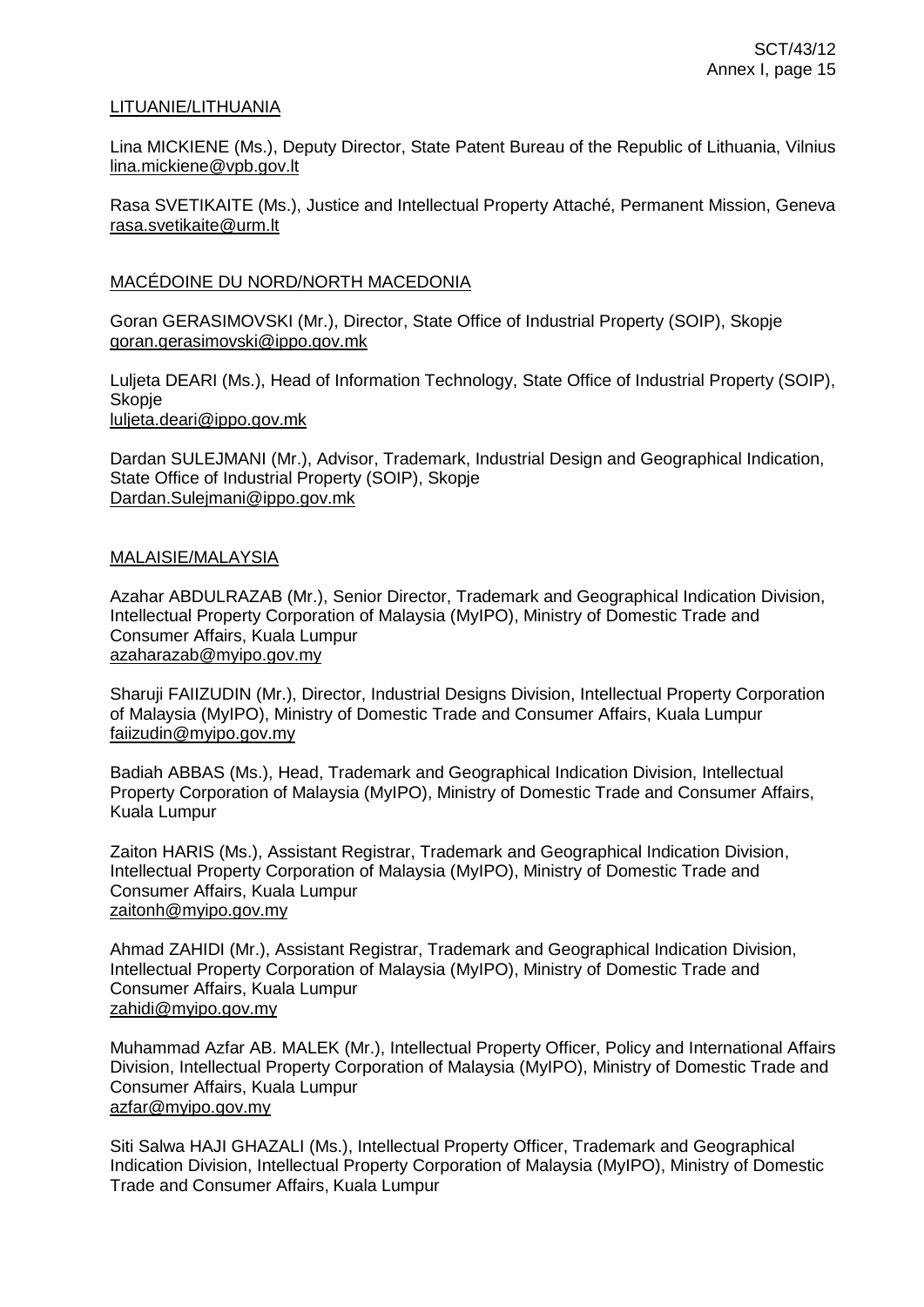Ryzul OSMAN BASAH (Mr.), Intellectual Property Officer, Trademark and Geographical Indication Division, Intellectual Property Corporation of Malaysia (MyIPO), Ministry of Domestic Trade and Consumer Affairs, Kuala Lumpur [ryzul@myipo.gov.my](mailto:ryzul@myipo.gov.my)

Nur Azureen MOHD PISTA (Ms.), First Secretary, Permanent Mission, Geneva

## MAROC/MOROCCO

Nafissa BELCAID (Mme), directrice, Direction des signes distinctifs, Office marocain de la propriété industrielle et commerciale (OMPIC), Casablanca

Khalid DAHBI (M.), conseiller, Mission permanente, Genève

## MEXIQUE/MEXICO

Alfredo RENDÓN ALGARA (Sr.), Director General Adjunto de Propiedad Industrial, Instituto Mexicano de la Propiedad Industrial (IMPI), Ciudad de México alfredo.rendon@impi.gob.mx

Eunice HERRERA CUADRA (Sra.), Subdirectora Divisional de Negociaciones y Legislación Internacional, Dirección Divisional de Relaciones Internacionales, Instituto Mexicano de la Propiedad Industrial (IMPI), Ciudad de México eunice.herrera@impi.gob.mx

Karla Priscila JUÁREZ BERMÚDEZ (Sra.), Especialista "A" en Propiedad Industrial, Dirección General Adjunta de Propiedad Industrial, Instituto Mexicano de la Propiedad Industrial (IMPI), Ciudad de México karla.juarez@impi.gob.mx

Gilberto TIRADO LÓPEZ (Sr.), Especialista en Propiedad Industrial, Dirección Divisional de Relaciones Internacionales, Instituto Mexicano de la Propiedad Industrial (IMPI), Ciudad de México

gilberto.tirado@impi.gob.mx

María del Pilar ESCOBAR BAUTISTA (Sra.), Consejera, Misión Permanente, Ginebra pescobar@sre.gob.mx

#### MONGOLIE/MONGOLIA

Angar OYUN (Ms.), Counsellor, Permanent Mission, Geneva [mongolie@bluewin.ch](mailto:mongolie@bluewin.ch)

## NÉPAL/NEPAL

Bhuwan PAUDEL (Mr.), Second Secretary, Permanent Mission, Geneva [mofabhuwan2065@gmail.com](mailto:mofabhuwan2065@gmail.com)

Chandika POKHREL (Ms.), Second Secretary, Permanent Mission, Geneva [chandikapokhrel50@gmail.com](mailto:chandikapokhrel50@gmail.com)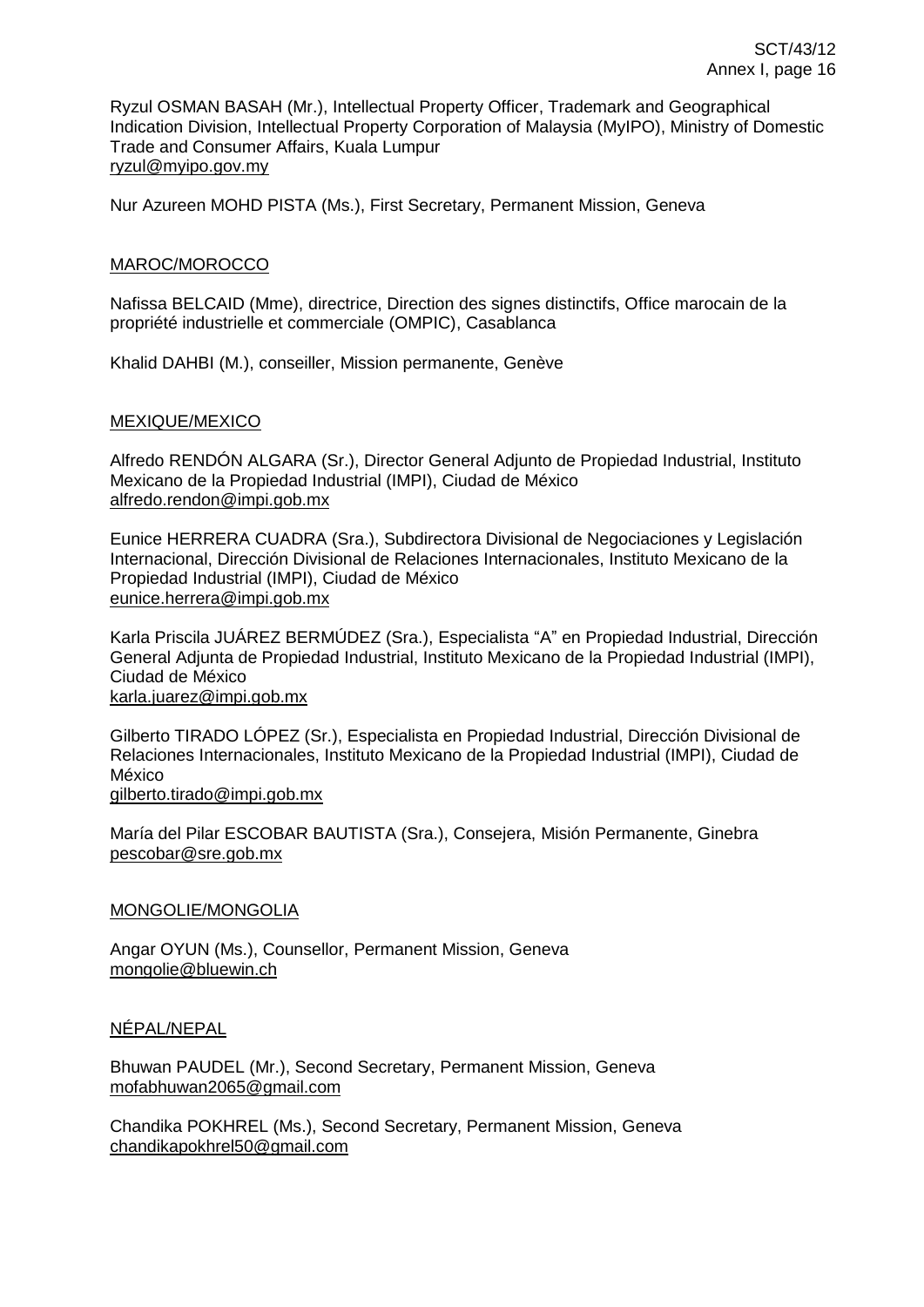#### NICARAGUA

María Fernanda GUTIÉRREZ GAITÁN (Sra.), Consejera, Misión Permanente, Ginebra

#### NIGÉRIA/NIGERIA

Amina SMAILA (Ms.), Minister, Permanent Mission, Geneva [smailaamira@gmail.com](mailto:smailaamira@gmail.com)

Adamu Yauri SHAFIU (Mr.), Head, Trademarks Registry, Industrial Property, Federal Ministry of Industry, Trade and Investment, Abuja [sayauri@yahoo.com](mailto:sayauri@yahoo.com) Stella EZENDUKA (Ms.), Registrar, Patents and Designs Registry, Commercial Law Department, Federal Ministry of Industry, Trade and Investment, Abuja [Stellaezenduka@yahoo.co.uk](mailto:Stellaezenduka@yahoo.co.uk)

Jane IGWE (Ms.), Assistant Chief Registrar, Patents and Designs Registry, Commercial Law Department, Federal Ministry of Industry, Trade and Investment, Abuja [Jaklint16@gmail.com](mailto:Jaklint16@gmail.com)

Chimezie Bright ONYEBINANMA (Mr.), Senior Assistant Registrar, Patents and Designs Registry, Commercial Law Department, Federal Ministry of Industry, Trade and Investment, Abuja [brightc764@gmail.com](mailto:brightc764@gmail.com)

Esther AKINLAWON-IBRAIMOH (Ms.), Assistant Registrar, Patents and Designs Registry, Commercial Law Department, Federal Ministry of Industry, Trade and Investment, Abuja [eibraimoh1@gmail.com](mailto:eibraimoh1@gmail.com)

#### NORVÈGE/NORWAY

Trine HVAMMEN-NICHOLSON (Ms.), Senior Legal Advisor, Norwegian Industrial Property Office (NIPO), Oslo thv@patentstyret.no

#### OMAN

Hilda AL-HINAI (Mr.), Deputy Permanent Representative, Permanent Mission to the World Trade Organization (WTO), Geneva

#### OUGANDA/UGANDA

Scovia ATUGONZA (Ms.), Officer, Search and Examination, Uganda Registration Services Bureau (URSB), Ministry of Justice and Constitutional Affairs, Kampala [scovia.atugonza@ursb.go.ug](mailto:scovia.atugonza@ursb.go.ug)

Maria NYANGOMA (Ms.), Senior Registration Officer, Uganda Registration Services Bureau (URSB), Ministry of Justice and Constitutional Affairs, Kampala [maria.nyangoma@ursb.go.ug](mailto:maria.nyangoma@ursb.go.ug)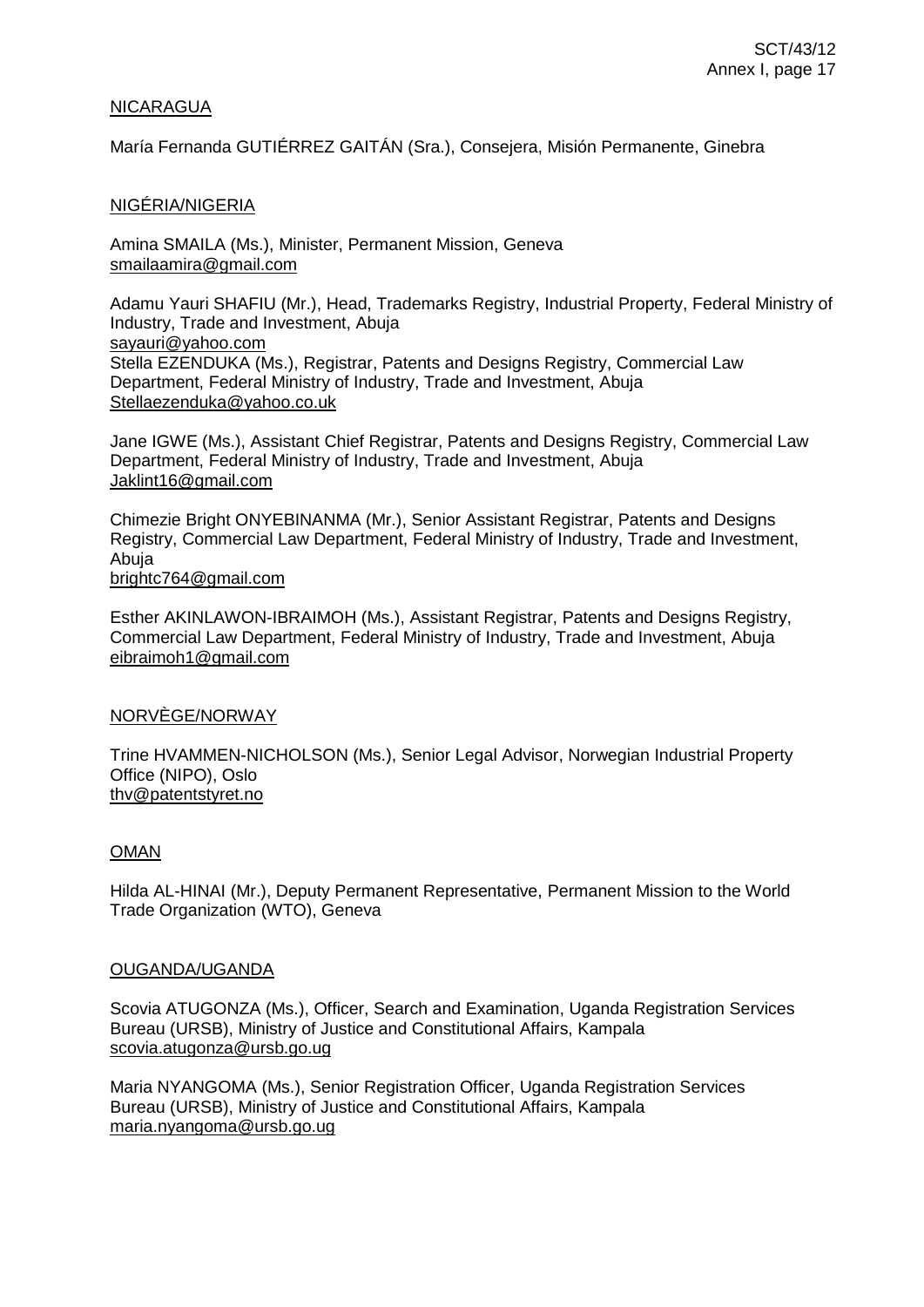Sarah RUKUNDO (Ms.), Senior Registration Officer, Uganda Registration Services Bureau (URSB), Ministry of Justice and Constitutional Affairs, Kampala [sarah.rukundo@ursb.go.ug](mailto:sarah.rukundo@ursb.go.ug)

Mugarura Allan NDAGIJE (Mr.), Third Secretary, Permanent Mission, Geneva alanndagije@gmail.com

### PAKISTAN

Saima KANWAL (Ms.), Expert, Intellectual Property Organization of Pakistan (IPO-Pakistan), Islamabad [saimakanwal.ipo@gmail.com](mailto:saimakanwal.ipo@gmail.com)

Muhammad Salman Khalid CHAUDHARY (Mr.), Third Secretary, Permanent Mission, Geneva [salman\\_khalid9@hotmail.com](mailto:salman_khalid9@hotmail.com)

### PANAMA

Krizia MATTHEWS (Sra.), Representante Permanente Adjunta, Misión Permanente ante la Organización Mundial del Comercio (OMC), Ginebra deputy@panama-omc.ch

### PAYS-BAS/NETHERLANDS

Saskia JURNA (Ms.), Senior Policy Advisor, Intellectual Property Department, Ministry of Economic Affairs and Climate Policy, The Hague [s.j.jurna@minezk.nl](mailto:s.j.jurna@minezk.nl)

Margreet GROENENBOOM (Ms.), Policy Officer, Ministry of Agriculture, Nature and Food Quality, The Hague [m.m.groenenboom@minlnv.nl](mailto:m.m.groenenboom@minlnv.nl)

## PÉROU/PERU

Cristóbal MELGAR PAZOS (Sr.), Ministro, Misión Permanente, Ginebra cmelgar@onuperu.org

#### PHILIPPINES

Lolibeth MEDRANO (Ms.), Director, Bureau of Patents, Intellectual Property Office of the Philippines (IPOPHL), Taguig City lolibeth.medrano@ipophil.gov.ph

Arnel TALISAYON (Mr.), Minister, Permanent Mission, Geneva arnel.talisayon@dfa.gov.ph

Ann EDILLON (Ms.), Assistant Director, Bureau of Patents, Intellectual Property Office of the Philippines (IPOPHL), Taguig City ann.edillon@ipophil.gov.ph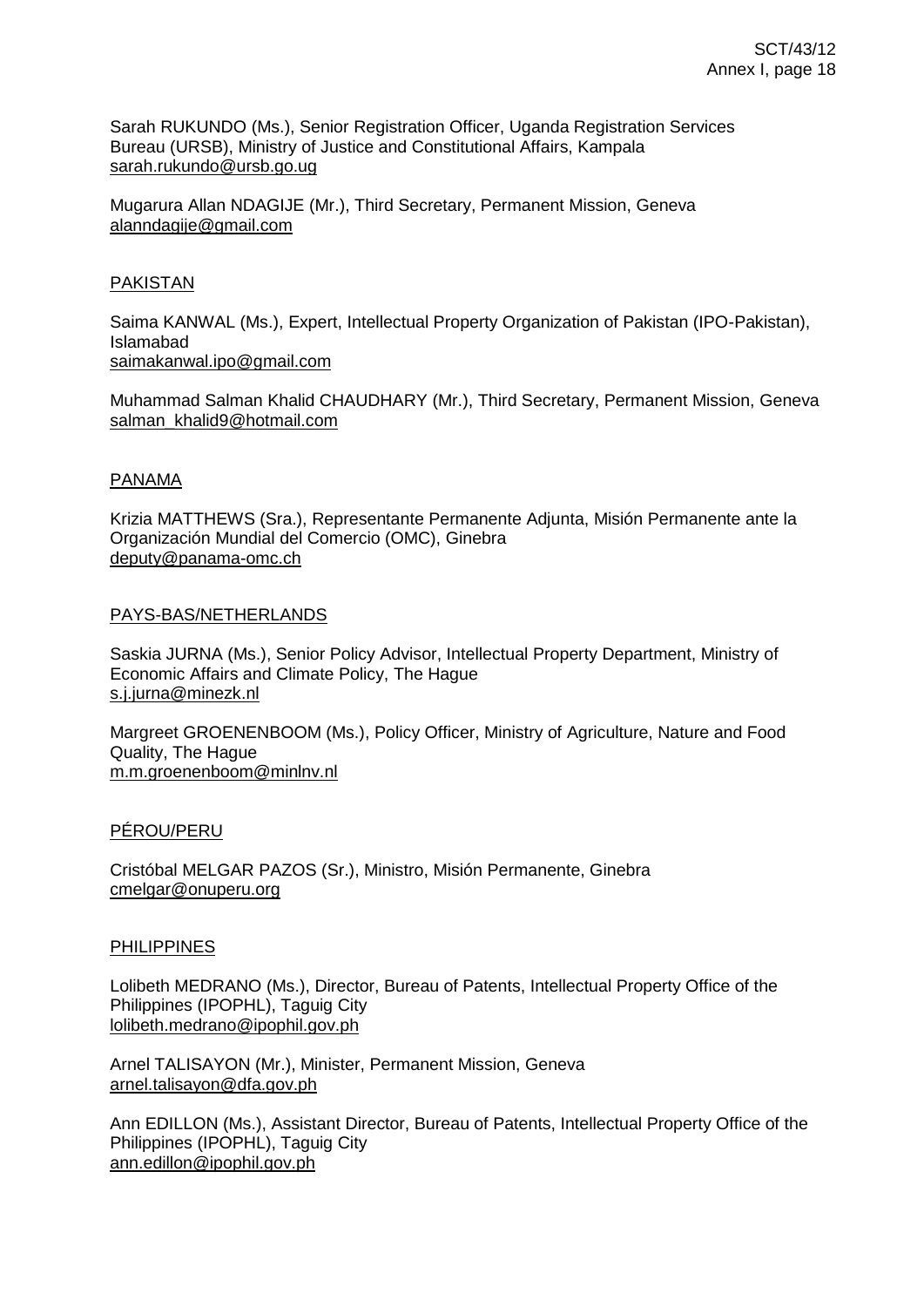Amelita AMON (Ms.), Division Chief (IPRS V), Industrial Design Examining Division, Bureau of Patents, Intellectual Property Office of the Philippines (IPOPHL), Taguig City amelita.amon@ipophil.gov.ph

Maria Katrina RIVERA (Ms.), Attorney, Intellectual Property Office of the Philippines (IPOPHL), Taguig City mkatrina.rivera@ipophil.gov.ph

Kristinne Dianne VILORIA (Ms.), Senior Consultant, Policy and International Affairs Office, Intellectual Property Office of the Philippines (IPOPHL), Makati kristinne.viloria@ipophil.gov.ph

Jayroma BAYOTAS (Ms.), Attaché, Permanent Mission, Geneva jayroma.bayotas@dfa.gov.ph

### POLOGNE/POLAND

Anna DACHOWSKA (Ms.), Director, Cabinet of President, Patent Office of the Republic of Poland, Warsaw [Anna.Dachowska@uprp.gov.pl](mailto:Anna.Dachowska@uprp.gov.pl)

Daria WAWRZYŃSKA (Ms.), Head, Opposition Division, Trademarks Department, Patent Office of the Republic of Poland, Warsaw daria.wawrzynska@uprp.gov.pl

Agnieszka HARDEJ-JANUSZEK (Ms.), First Counsellor, Permanent Mission, Geneva

#### **PORTUGAL**

Rui SOLNADO DA CRUZ (Mr.), Director, Extinction of Rights Directorate, National Institute of Industrial Property (INPI), Ministry of Justice, Lisbon

Sandra SILVA (Ms.), Executive Officer, External Relations Department, National Institute of Industrial Property (INPI), Ministry of Justice, Lisbon

Francisco SARAIVA (Mr.), Counsellor, Permanent Mission, Geneva

## RÉPUBLIQUE DE CORÉE/REPUBLIC OF KOREA

KIM Ji Hoon (Mr.), Deputy Director, Design Policy Division, Korean Intellectual Property Office (KIPO), Daejeon dr.kimjihoon@korea.kr

SEO Nari (Mr.), Deputy Director, Trademark Policy Division, Korean Intellectual Property Office (KIPO), Daejeon sehr@korea.kr

JEONG Hee Young (Ms.), Judge of Daejeon District Court, Daejeon [sunwill03@gmail.com](mailto:sunwill03@gmail.com)

PARK Si-young (Mr.), Counsellor, Permanent Mission, Geneva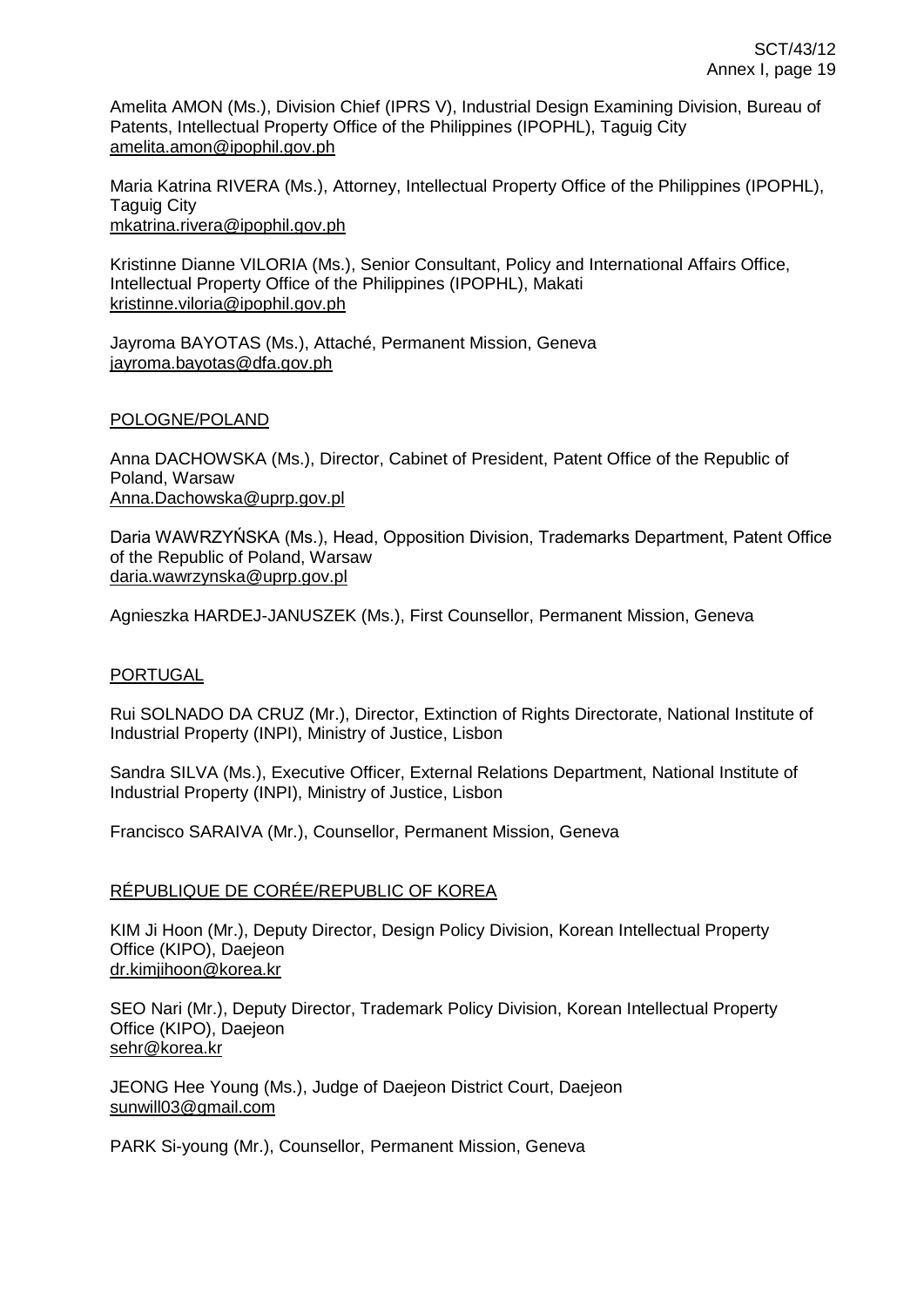#### RÉPUBLIQUE DE MOLDOVA/REPUBLIC OF MOLDOVA

Simion LEVITCHI (Mr.), Head, Trademarks and Industrial Design Department, State Agency on Intellectual Property (AGEPI), Chisinau

Alexandru SAITAN (Mr.), Head of Industrial Designs Division, State Agency on Intellectual Property (AGEPI), Chisinau [Alexandru.Saitan@agepi.gov.md](mailto:Alexandru.Saitan@agepi.gov.md)

### RÉPUBLIQUE DOMINICAINE/DOMINICAN REPUBLIC

Bernarda BERNARD (Sra.), Consejera, Misión Permanente, Ginebra [bbernard@mirex.gob.do](mailto:bbernard@mirex.gob.do)

## RÉPUBLIQUE POPULAIRE DÉMOCRATIQUE DE CORÉE/DEMOCRATIC PEOPLE'S REPUBLIC OF KOREA

Myong Hak JONG (Mr.), Counsellor, Permanent Mission, Geneva

## RÉPUBLIQUE TCHÈQUE/CZECH REPUBLIC

Katerina DLABOLOVA (Ms.), Legal, International Department, Industrial Property Office, Prague [kdlabolova@upv.cz](mailto:kdlabolova@upv.cz)

Petr FIALA (Mr.), Third Secretary, Permanent Mission, Geneva

#### ROUMANIE/ROMANIA

Alice Mihaela POSTĂVARU (Ms.), Head, Designs Division, State Office for Inventions and Trademarks (OSIM), Bucharest

Mihaela UHR (Ms.), Legal Advisor, Legal Department, State Office for Inventions and Trademarks (OSIM), Bucharest [mihaela.uhr@osim.ro](mailto:mihaela.uhr@osim.ro)

#### ROYAUME-UNI/UNITED KINGDOM

Jeff LLOYD (Mr.), Head, Trade Marks and Designs Policy, Intellectual Property Office, Newport jeff.lloyd@ipo.gov.uk

Fiona WARNER (Ms.), Head of Designs Policy, Trade Marks and Designs Policy, Intellectual Property Office, Newport [fiona.warner@ipo.gov.uk](mailto:fiona.warner@ipo.gov.uk)

Susan WILLIAMS (Ms.), Senior Policy Advisor, Trade Marks and Designs Policy, Intellectual Property Office, Newport [sue.williams@ipo.gov.uk](mailto:sue.williams@ipo.gov.uk)

Tom TWEEDY (Mr.), Advisor, Intellectual Property Office, Newport [tomos.tweedy@ipo.gov.uk](mailto:tomos.tweedy@ipo.gov.uk)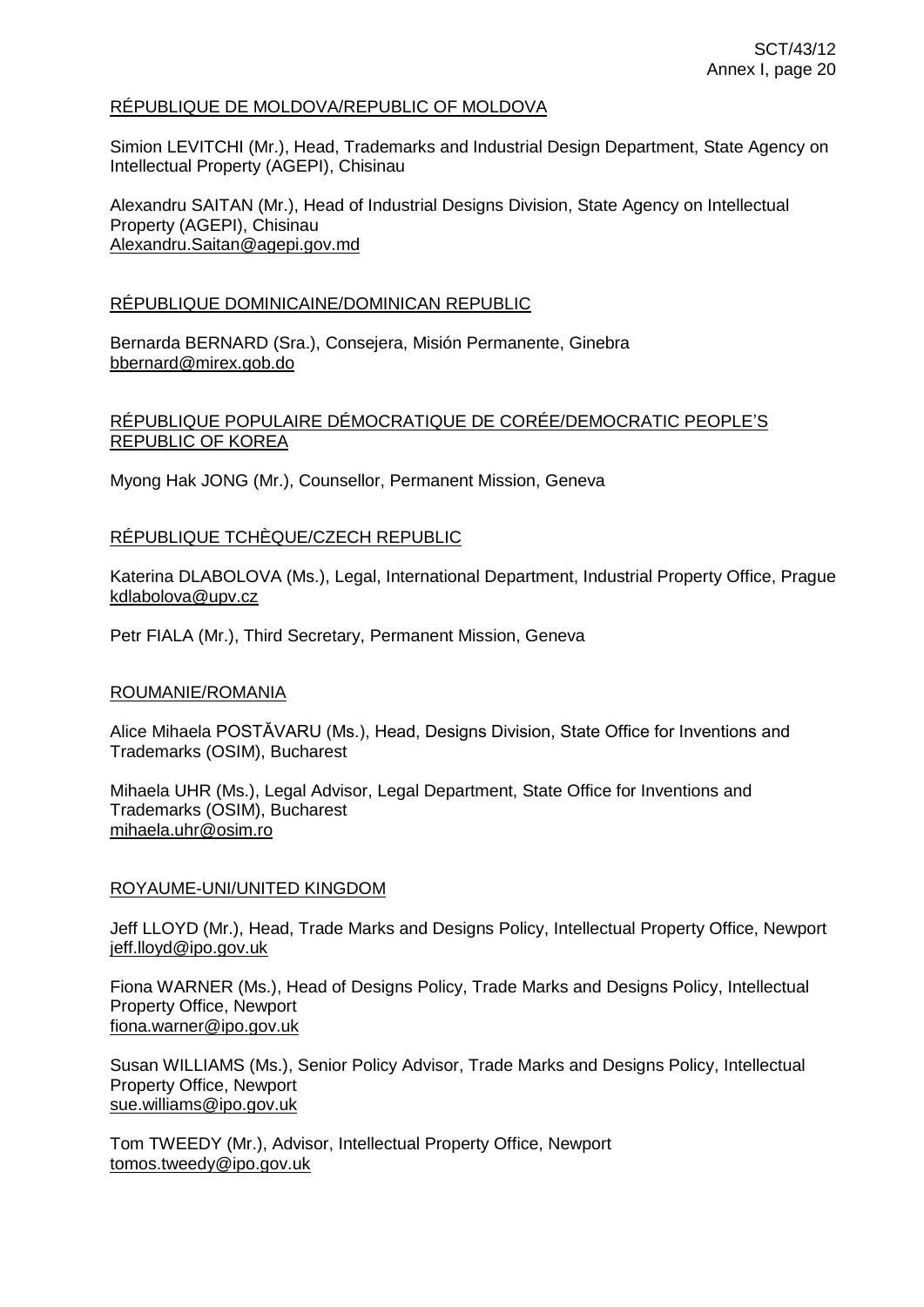Jan WALTER (Mr.), Senior Intellectual Property Advisor, Permanent Mission, Geneva jan.walter@fco.gov.uk

Nancy PIGNATARO (Ms.), Intellectual Property Attaché, Permanent Mission, Geneva nancy.pignataro@fco.gov.uk

#### RWANDA

Marie-Providence UMUTONI HIBON (Ms.), Counsellor, Multilateral Officer, Permanent Mission to the World Trade Organization (WTO), Geneva [pumutoni@embassy.gov.rw](mailto:pumutoni@embassy.gov.rw)

### SERBIE/SERBIA

Marija BOZIC (Ms.), Assistant Director, Distinctive Signs Sector, Intellectual Property Office of the Republic of Serbia, Belgrade [mbozic@zis.gov.rs](mailto:mbozic@zis.gov.rs)

### SINGAPOUR/SINGAPORE

Sharmaine WU (Ms.), Director, Intellectual Property Office of Singapore (IPOS), Singapore sharmaine\_wu@ipos.gov.sg

Isabelle TAN (Ms.), Director, Trademarks and Geographical Indications Department, Intellectual Property Office of Singapore (IPOS), Singapore [isabelle\\_tan@ipos.gov.sg](mailto:isabelle_tan@ipos.gov.sg)

Genevieve KOO (Ms.), Senior Executive, Registry of Patents, Designs and Plant Varieties, Intellectual Property Office of Singapore (IPOS), Singapore [genevieve\\_KOO@ipos.gov.sg](mailto:genevieve_KOO@ipos.gov.sg)

Lily LEE (Ms.), Principal Assistant Director, Registry of Patents, Designs and Plant Varieties, Intellectual Property Office of Singapore (IPOS), Singapore [Lily\\_Lee@ipos.gov.sg](mailto:Lily_Lee@ipos.gov.sg)

Wee Ying FOO (Ms.), Senior Trademark Examiner, Registry of Trade Marks, Intellectual Property Office of Singapore (IPOS), Singapore foo\_wee\_ying@ipos.gov.sg

Samantha Phui Ling YIO (Ms.), Senior Trademark Examiner, Registry of Trade Marks, Intellectual Property Office of Singapore (IPOS), Singapore samantha\_yio@ipos.gov.sg

Mei Hui CHAN (Ms.), Trademark Examiner, Registry of Trade Marks, Intellectual Property Office of Singapore (IPOS), Singapore

Benjamin TAN (Mr.), Counsellor (Intellectual Property), Permanent Mission, Geneva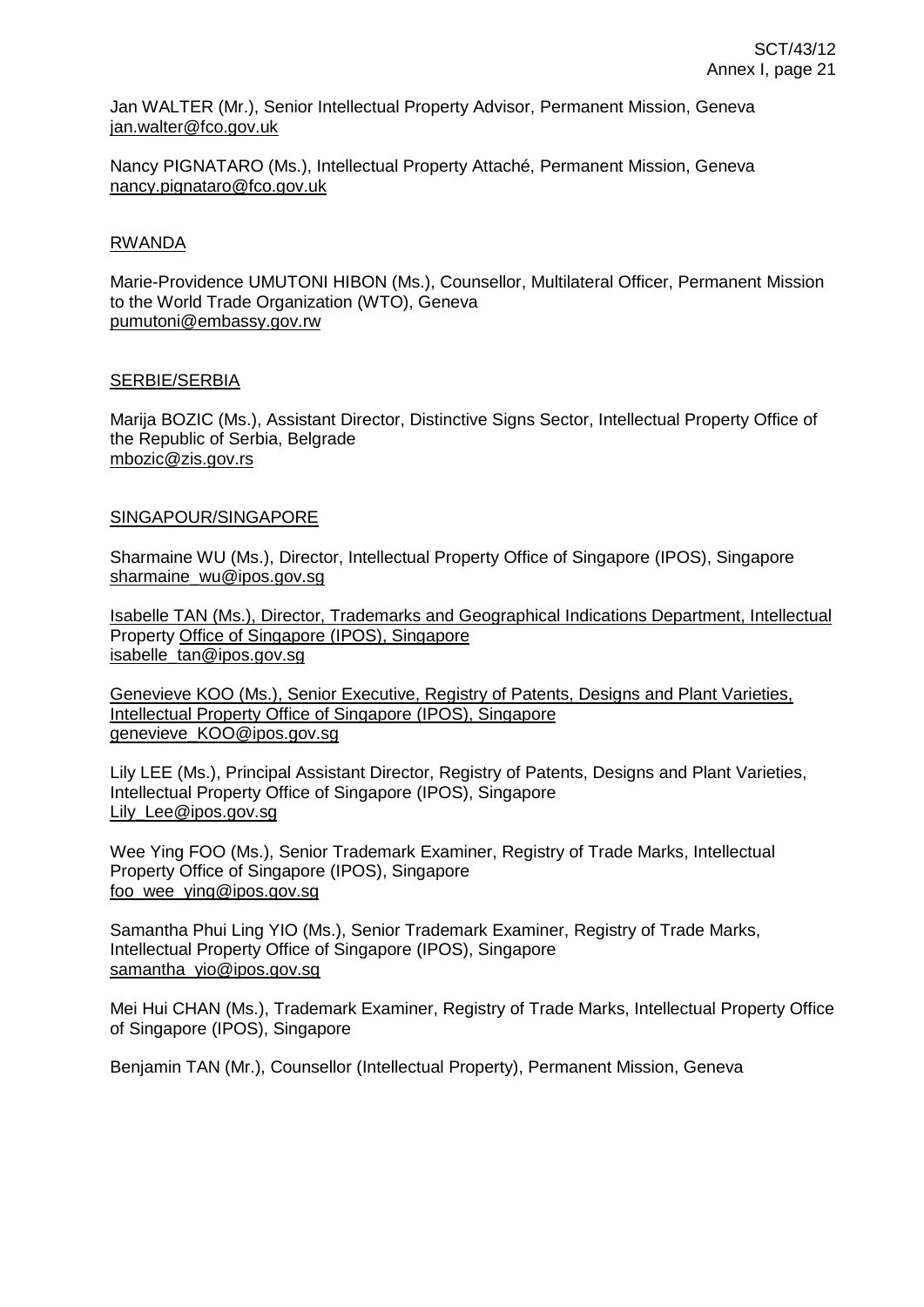#### SLOVÉNIE/SLOVENIA

Savina DERNOVŠEK (Ms.), Slovenian Intellectual Property Office (SIPO), Ministry of Economic Development and Technology, Ljubljana

Jan MERC (Mr.), Slovenian Intellectual Property Office (SIPO), Ministry of Economic Development and Technology, Ljubljana

#### SOUDAN/SUDAN

Iman ATABANI (Ms.), Head, Office of Registrar General of Intellectual Property (IPO-SUDAN), Ministry of Justice, Khartoum iman.atabani.58@gmail.com

Ammar ABUZAID (Mr.), Legal Counsel, Office of Registrar General of Intellectual Property (IPO-SUDAN), Ministry of Justice, Khartoum ammar12abuzaid@gmail.com

Nadia ABUBAKER MUDAWI (Ms.), Registrar of Trademarks, Office of Registrar General of Intellectual Property (IPO-SUDAN), Ministry of Justice, Khartoum nadiamudawi@hotmail.com

Sabino AKONYDIT (Mr.), Counsellor, Permanent Mission, Geneva ssud.mission.geneva@outlook.com

Sahar GASMELSEED (Ms.), Third Secretary, Permanent Mission, Geneva

#### SUÈDE/SWEDEN

Asa COLLETT (Ms.), Head, Legal Department, Designs and Trademarks Department, Swedish Intellectual Property Office (PRV), Stockholm

Martin BERGER (Mr.), Legal Advisor, Designs and Trademarks Department, Swedish Intellectual Property Office (PRV), Stockholm [bergermartin@hotmail.com](mailto:bergermartin@hotmail.com)

#### SUISSE/SWITZERLAND

Irene SCHATZMANN (Mme), directrice adjointe, Service juridique, Droit général, designs et mise en œuvre du droit, Institut fédéral de la propriété intellectuelle (IPI), Berne

Charlotte BOULAY (Mme), conseillère juridique, Relations commerciales internationales, Institut fédéral de la propriété intellectuelle (IPI), Berne

Nicolas GUYOT YOUN (M.), conseiller juridique, Droits de propriété industrielle, Institut fédéral de la propriété intellectuelle (IPI), Berne

Erik THÉVENOD-MOTTET (M.), conseiller juridique, Relations commerciales internationales, Institut fédéral de la propriété intellectuelle (IPI), Berne

Reynald VEILLARD (M.), conseiller, Mission permanente, Genève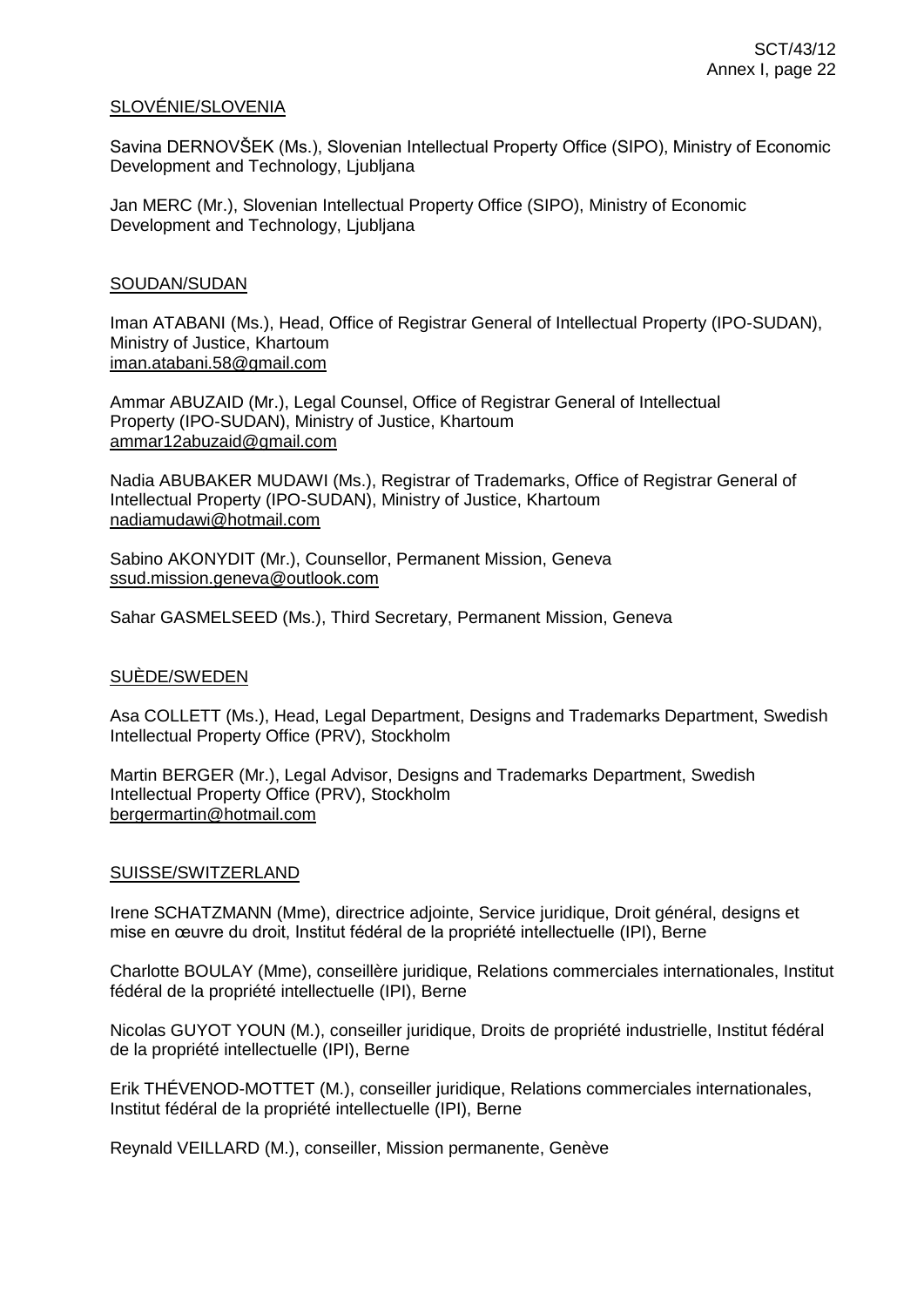#### THAÏLANDE/THAILAND

Pornpimol SUGANDHAVANIJA (Ms.), Deputy Permanent Representative, Permanent Mission to the World Trade Organization (WTO), Geneva [pornpimol@thaiwto.com](mailto:pornpimol@thaiwto.com)

Navarat TANKAMALAS (Ms.), Minister Counsellor, Permanent Mission to the World Trade Organization (WTO), Geneva [navarat@thaiwto.com](mailto:navarat@thaiwto.com)

Pavinee NAKORNPAT (Ms.), Legal Officer, Department of Intellectual Property (DIP), Ministry of Commerce, Nonthaburi [pavinee.nkp@gmail.com](mailto:pavinee.nkp@gmail.com)

## TRINITÉ-ET-TOBAGO/TRINIDAD AND TOBAGO

Kavish SEETAHAL (Mr.), Legal Officer, Intellectual Property Office, Ministry of the Attorney General and Legal Affairs, Port of Spain

Steffi MOHAMMED (Ms.), Trademark Systems Specialist, Intellectual Property Office, Ministry of the Attorney General and Legal Affairs, Port of Spain

Allison ST BRICE (Ms.), First Secretary, Permanent Mission, Geneva

#### TUNISIE/TUNISIA

Khalid SOUSSI (M.), directeur général, Institut national de la normalisation et de la propriété industrielle (INNORPI), Ministère de l'industrie et des petites et moyennes entreprises, Tunis

#### TURQUIE/TURKEY

Mustafa Kubilay GÜZEL (Mr.), Head, Trademarks Department, Turkish Patent and Trademarks Office (TURKPATENT), Ministry of Science and Technology, Ankara [mustafa.guzel@turkpatent.gov.tr](mailto:mustafa.guzel@turkpatent.gov.tr)

Dilan KARATEPE YILMAZ (Ms.), Intellectual Property Rights Expert, Department of Geographical Indications, Turkish Patent and Trademarks Office (TURKPATENT), Ministry of Science and Technology, Ankara [dilan.karatepe@turkpatent.gov.tr](mailto:dilan.karatepe@turkpatent.gov.tr)

Erman VATANSEVER (Mr.), Intellectual Property Expert, Trademarks Department, Turkish Patent and Trademarks Office (TURKPATENT), Ministry of Science and Technology, Ankara [erman.vatansever@turkpatent.gov.tr](mailto:erman.vatansever@turkpatent.gov.tr)

Tuğba CANATAN AKICI (Ms.), Legal Counsellor, Permanent Mission, Geneva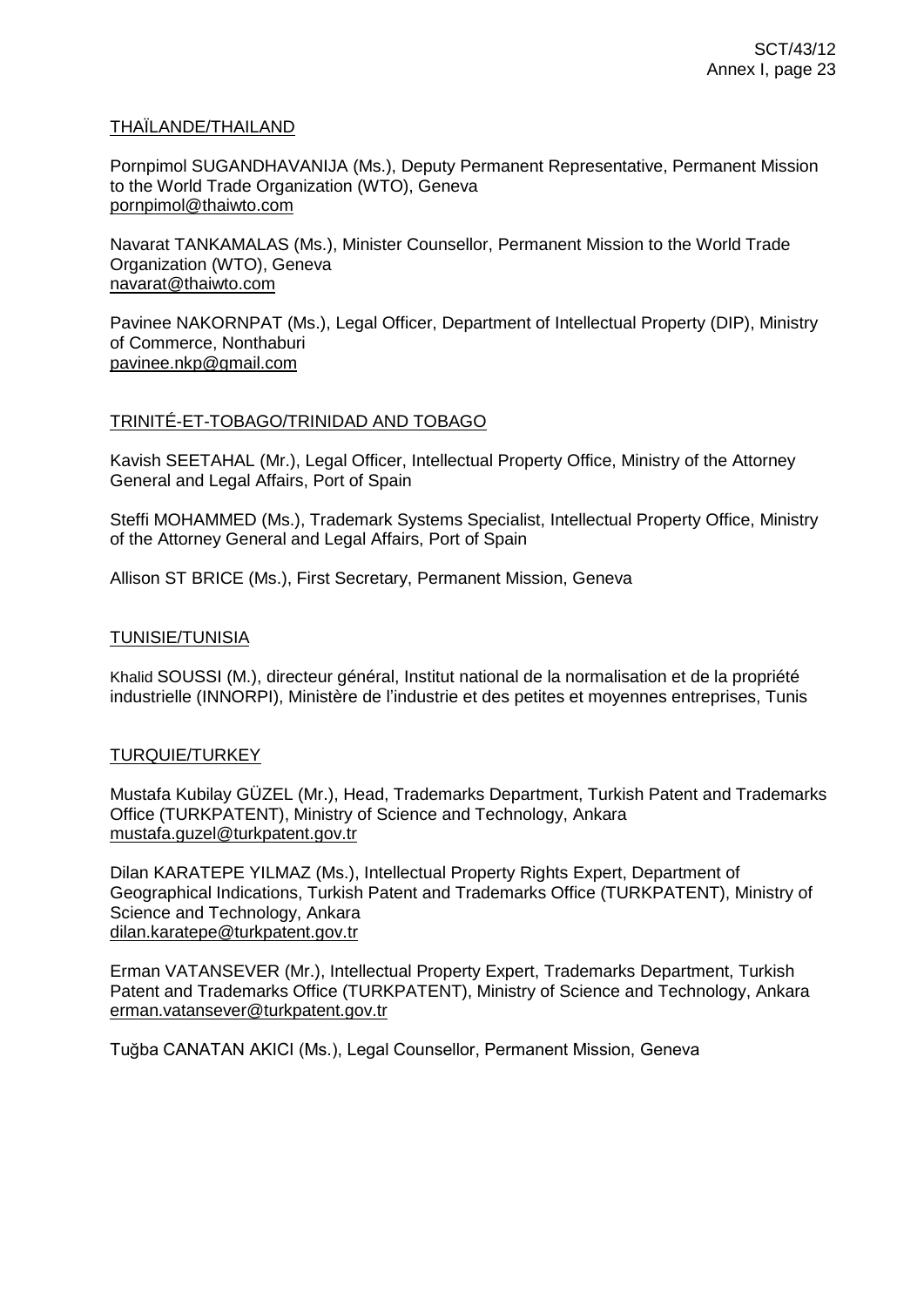## UKRAINE

Tetiana TEREKHOVA (Ms.), Deputy Head, Department of Rights for Indications, State Enterprise Ukrainian Intellectual Property Institute (Ukrpatent), Ministry of Economic Development and Trade of Ukraine, Kyiv [t.terehova@ukrpatent.org](mailto:t.terehova@ukrpatent.org)

Yuliia HROMOVA (Ms.), Department of Rights for Indications, State Enterprise Ukrainian Intellectual Property Institute (Ukrpatent), Ministry of Economic Development and Trade of Ukraine, Kyiv

[j.gromova@ukrpatent.org](mailto:j.gromova@ukrpatent.org)

Andriy NIKITOV (Mr.), First Secretary, Permanent Mission, Geneva andriy.nikitov@mfa.gov.ua

### URUGUAY

Lucía ESTRADA ECHEVARRÍA (Sra.), Directora Técnica, Dirección Nacional de la Propiedad Industrial (DNPI), Ministerio de Industria, Energía y Minería, Montevideo

Gabriela ESPÁRRAGO (Sra.), Jefa del Área Signos Distintivos, Dirección Nacional de la Propiedad Industrial (DNPI), Ministerio de Industria, Energía y Minería, Montevideo [gabriela.esparrago@miem.gub.uy](mailto:gabriela.esparrago@miem.gub.uy)

Fernanda Andrea GIANFAGNA GAUDIOSO (Sra.), Encargada, División Gestión Tecnológica, Dirección Nacional de la Propiedad Industrial, (DNPI), Ministerio de Industria, Energía y Minería, Montevideo

fernanda.gianfagna@miem.gub.uy

#### VIET NAM

DAO Nguyen (Mr.), Second Secretary, Permanent Mission, Geneva nguyennoip@gmail.com

#### **ZIMBABWE**

Willie MUSHAYI (Mr.), Deputy Registrar, Zimbabwe Intellectual Property Office (ZIPO), Ministry of Justice, Legal and Parliamentary Affairs, Harare wmushayi@gmail.com

Pearson CHIGIJI (Mr.), Minister Counsellor, Deputy Permanent Representative, Permanent Mission, Geneva [mikechigiji@yahoo.com](mailto:mikechigiji@yahoo.com)

Tanyaradzwa MANHOMBO (Mr.), Counsellor, Permanent Mission, Geneva tanyamilne2000@yahoo.co.uk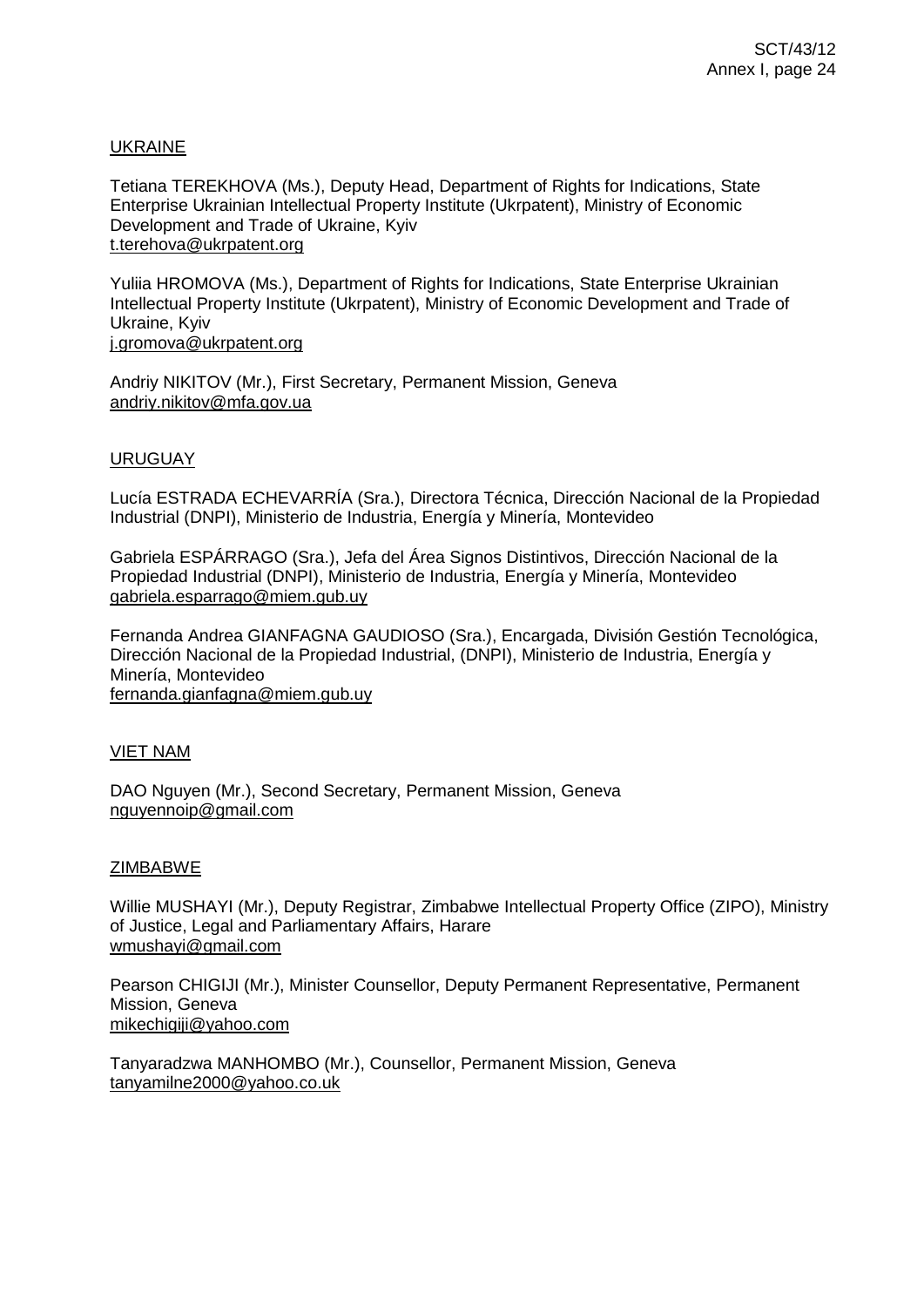## <u>UNION EUROPÉENNE<sup>1</sup>/EUROPEAN UNION</u>`

Asta LUKOSIUTE (Ms.), Head, Legal Practice Service, European Union Intellectual Property Office (EUIPO), Alicante asta.lukosiute@euipo.europa.eu

Susana PALMERO (Ms.), Team Leader, International Cooperation and Legal Affairs (ICLAD), European Union Intellectual Property Office (EUIPO), Alicante [susana.palmero@euipo.europa.eu](mailto:susana.palmero@euipo.europa.eu)

Oscar MONDEJAR ORTUNO (Mr.), First Counsellor, Permanent Delegation, Geneva

## II. OBSERVATEURS/OBSERVERS

## PALESTINE

Rajaa JAWAADA (Ms.), General Director, Intellectual Property Department, Ministry of National Economy, Ramallah rajakh@met.gov.ps

Nada TARBUSH (Ms.), Counsellor, Permanent Observer Mission, Geneva

### III. ORGANISATIONS INTERNATIONALES INTERGOUVERNEMENTALES/ INTERNATIONAL INTERGOVERNMENTAL ORGANIZATIONS

## ORGANISATION AFRICAINE DE LA PROPRIÉTÉ INTELLECTUELLE (OAPI)/ AFRICAN INTELLECTUAL PROPERTY ORGANIZATION (OAPI)

Issoufou KABORE (M.), directeur, Direction des marques et autres signes distinctifs, Yaoundé

Jacqueline Taylord HELIANG (Mme), cheffe, Service des marques, Yaoundé [jacqueline-taylord.heliang@oapi.int](mailto:jacqueline-taylord.heliang@oapi.int)

## ORGANISATION BENELUX DE LA PROPRIÉTÉ INTELLECTUELLE (OBPI)/BENELUX ORGANIZATION FOR INTELLECTUAL PROPERTY (BOIP)

Camille JANSSEN (M.), juriste, Département des affaires juridiques, La Haye cjanssen@boip.int

Sur une décision du Comité permanent, les Communautés européennes ont obtenu le statut de membre sans droit de vote.

Based on a decision of the Standing Committee, the European Communities were accorded member status without a right to vote.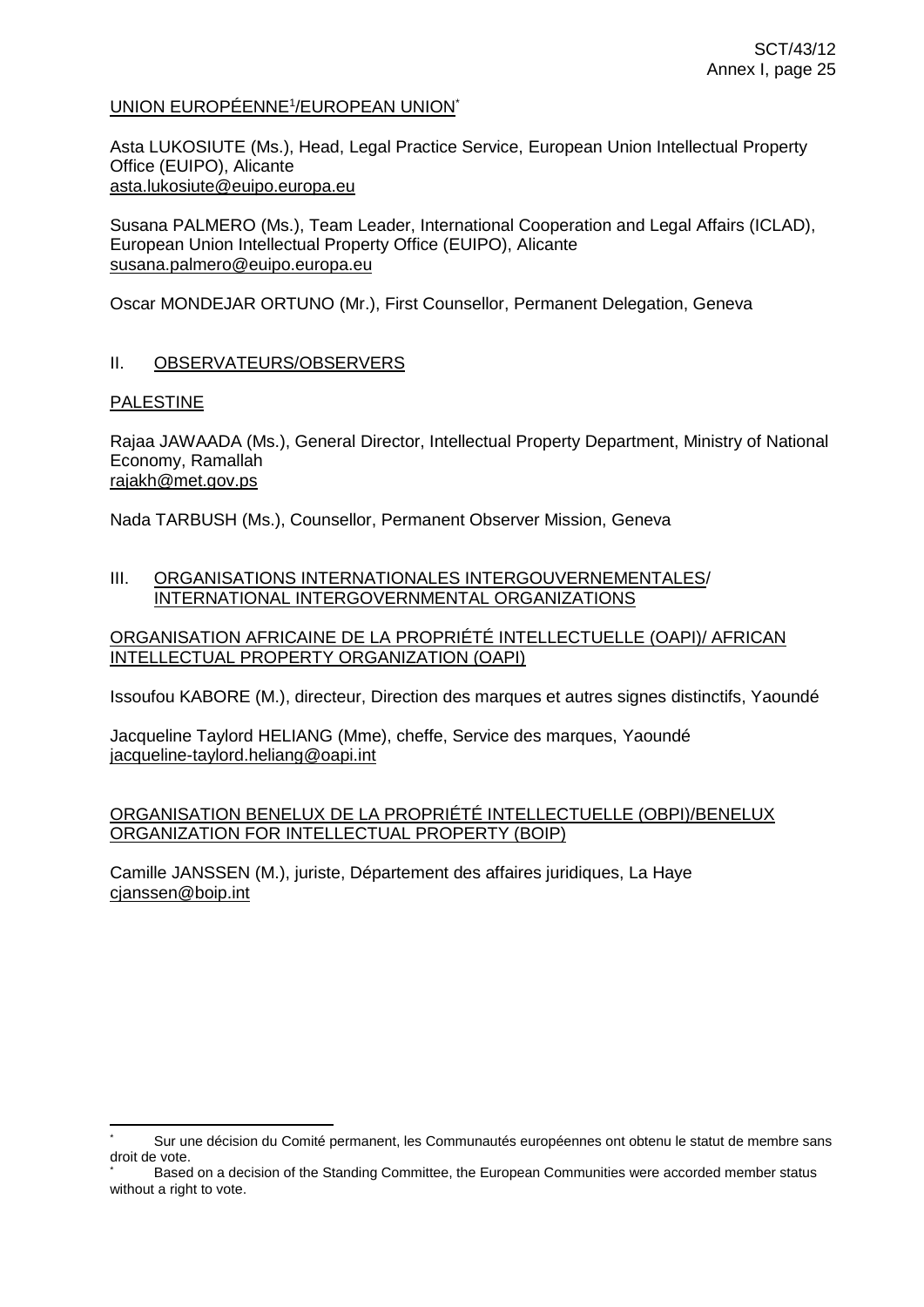#### IV. ORGANISATIONS INTERNATIONALES NON GOUVERNEMENTALES/ INTERNATIONAL NON-GOVERNMENTAL ORGANIZATIONS

Association communautaire du droit des marques (ECTA)/European Communities Trade Mark Association (ECTA) Barbara ABEGG (Ms.), Representative, Zurich

Association des avocats américains (ABA)/American Bar Association (ABA) Shane DELSMAN (Mr.), Chair, Trademark Division, Intellectual Property Law Section, Milwaukee sdelsman@gklaw.com Cheryl STEPLIGHT (Ms.), Attorney, Intellectual Property Law Section, Washington D.C. [csteplightlaw@gmail.com](mailto:csteplightlaw@gmail.com)

Association des industries de marque (AIM)/European Brands Association (AIM) Marie PATTULLO (Ms.), Senior Trade Marks and Brand Protection Manager, Brussels [marie.pattullo@aim.be](mailto:marie.pattullo@aim.be)

Association européenne des étudiants en droit (ELSA International)/European Law Student's Association (ELSA International) Jordi ADRIÀ VERDENY (Mr.), Head of the Delegation, Brussels [jordiadriav@gmail.com](mailto:jordiadriav@gmail.com) Yoana IVANOVA (Ms.), Delegate, Brussels [joana\\_a\\_ivanova@abv.bg](mailto:joana_a_ivanova@abv.bg) Jalmari MÄNNISTÖ (Mr.), Delegate, Brussels [jalmari.mannisto@gmail.com](mailto:jalmari.mannisto@gmail.com) Noemi MILANESIO (Ms.), Delegate, Brussels [noemi.milanesio95@gmail.com](mailto:noemi.milanesio95@gmail.com)

Association française des indications géographiques industrielles et artisanales (AFIGIA) Audrey AUBARD (Mme), secrétaire générale, Bordeaux audrey.aubard@gmail.com

Association interaméricaine de la propriété industrielle (ASIPI)/Inter-American Association of Industrial Property (ASIPI) Jorge CHÁVARRO (Mr.), Vice-President, Bogota jorgechavarro@cavelier.com

Association internationale des juristes pour le droit de la vigne et du vin (AIDV)/International Wine Law Association (AIDV) Matthijs GEUZE (Mr.), Representative, Divonne-les-Bains [matthijs.geuze77@gmail.com](mailto:matthijs.geuze77@gmail.com) Douglas REICHERT (Mr.), Representative, Geneva

Association internationale pour la protection de la propriété intellectuelle (AIPPI)/International Association for the Protection of Intellectual Property (AIPPI) Christopher CARANI (Mr.), Zurich Ari LAAKKONEN (Mr.), Zurich Maria SCUNGIO (Ms.), Zurich Irmak YALCINER (Ms.), Zurich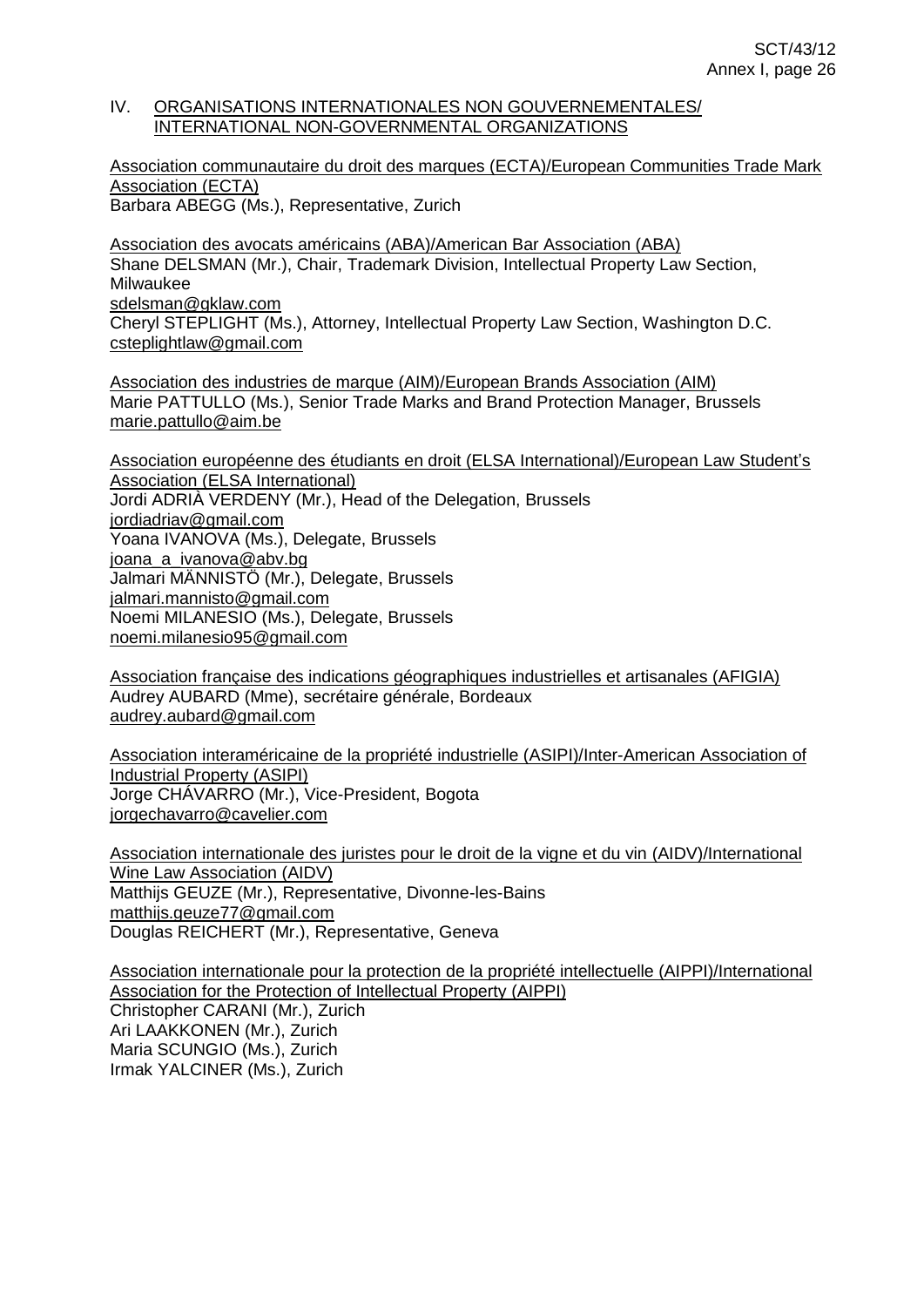Association japonaise des conseils en brevet (JPAA)/Japan Patent Attorneys Association (JPAA) Kotaro ITO (Mr.), Expert, Tokyo [ito@ipworld.jp](mailto:ito@ipworld.jp) Jiro MATSUDA (Mr.), Expert, Tokyo [jiro-matsuda@kioizaka-themis.com](mailto:jiro-matsuda@kioizaka-themis.com)

Centre d'études internationales de la propriété intellectuelle (CEIPI)/Centre for International Intellectual Property Studies (CEIPI) François CURCHOD (M.), chargé de mission, Genolier f.curchod@netplus.ch

Chambre de commerce internationale (CCI)/International Chamber of Commerce (ICC) Danny GRAJALES (Mr.), Knowledge Manager, Commission on Intellectual Property, Paris danny.grajales@iccwbo.org

Consortium for Common Food Names (CCFN) Allen JOHNSON (Mr.), Representative, Washington aljohnson@afjandassociates.com

Fédération internationale des conseils en propriété intellectuelle (FICPI)/International Federation of Intellectual Property Attorneys (FICPI) Toni ASHTON (Ms.), Reporter, Trademarks and Designs, Toronto toni.at.toronto@gmail.com

Health and Environment Program (HEP) Madeleine SCHERB (Ms.), President, Geneva [madeleine@health-environment-program.org](mailto:madeleine@health-environment-program.org) Pierre SCHERB (Ms.), Legal Advisor, Geneva [avocat@pierrescherb.ch](mailto:avocat@pierrescherb.ch)

Intellectual Property Latin American School (ELAPI) Juan Carlos SALAZAR CAMARGO (Mr.), Secretary-General, Bogotá [juan.salazarcamargo@gmail.com](mailto:juan.salazarcamargo@gmail.com) Juan Sebastián SÁNCHEZ POLANCO (Mr.), Chief Executive Officer (CEO), Buenos Aires [direccion@elapi.org](mailto:direccion@elapi.org) Oscar CABALLERO HINOSTROZA (Mr.), Chief Operating Officer (COO), Lima [elapiperu@hotmail.com](mailto:elapiperu@hotmail.com) Laura Stephanie Claret HERNÁNDEZ BETHERMYT (Ms.), Chief Operating Officer (COO), Santiago [lhbethermyt@gmail.com](mailto:lhbethermyt@gmail.com) Juan Luis ASTUDILLO MARTÍNEZ (Mr.), Member, Caracas [juanluisam1474@gmail.com](mailto:juanluisam1474@gmail.com) Johana CALDERÓN VALENCIA (Ms.), Member, Lima [johana29@gmail.com](mailto:johana29@gmail.com) Lina María RODRÍGUEZ FERNÁNDEZ (Ms.), Member, Quito [linamarodriguez@gmail.com](mailto:linamarodriguez@gmail.com)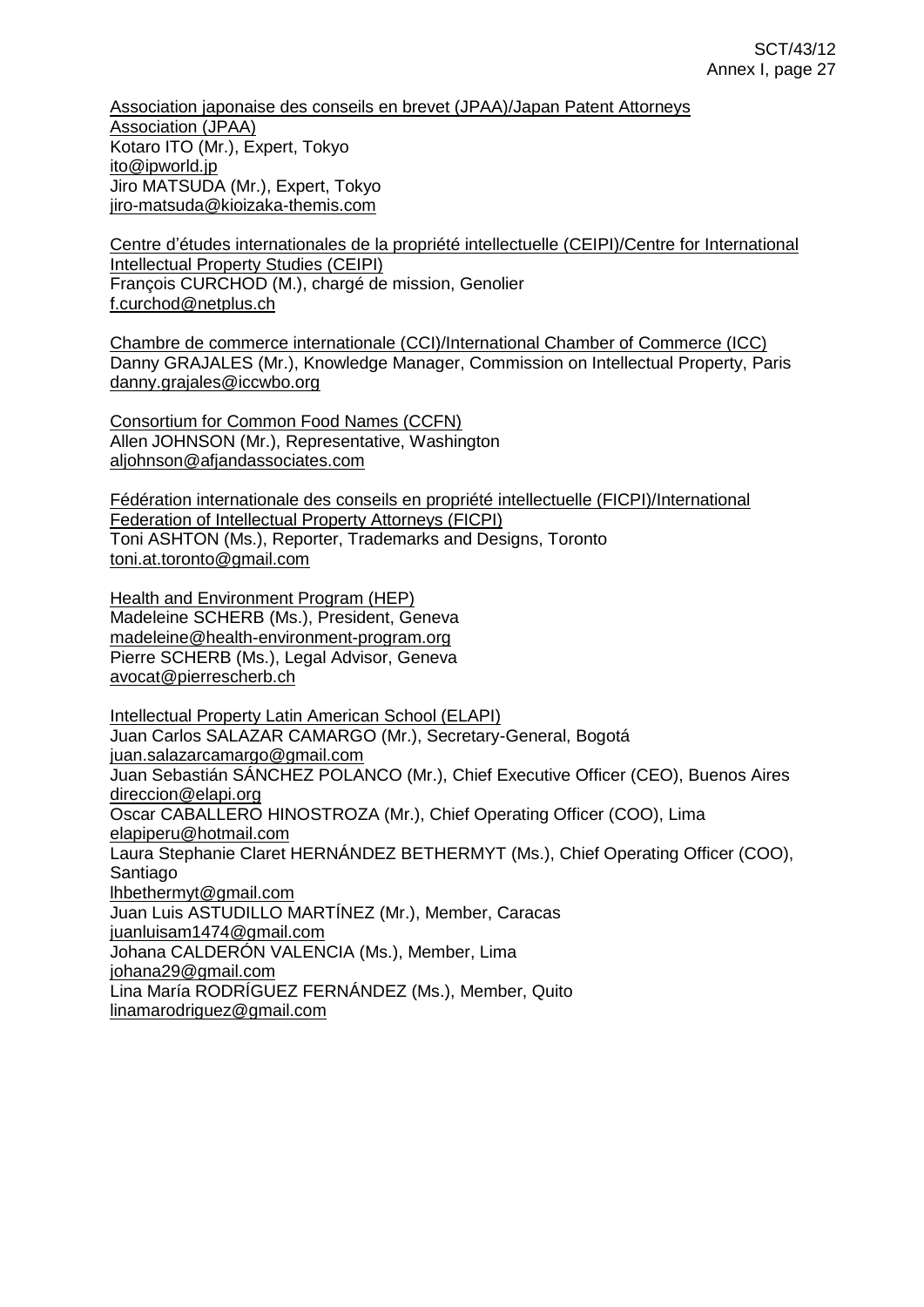MARQUES Association des propriétaires européens de marques de commerce/ MARQUES - The Association of European Trademark Owners Jessica LE GROS (Ms.), Member, Chair of International Trademark Law and Practice Team, London David BIRCHALL (Mr.), Member, Geographical Indications Team, London Alessandro SCIARRA (Mr.), Member, Geographical Indications Team, Milan Inga GEORGE (Ms.), Member, Designs Team, Hamburg Gavin STENTON (Mr.), Member, International Trademark Law and Practice Team, Oxford

Organisation pour un réseau international des indications géographiques (oriGIn)/Organization for an International Geographical Indications Network (oriGIn) Massimo VITTORI (Mr.), Managing Director, Geneva [massimo@origin-gi.com](mailto:massimo@origin-gi.com) Ida PUZONE (Ms.), Project Manager, Geneva ida@origin-gi.com Solène BLANC (Ms.), Consultant, Geneva

V. BUREAU/OFFICERS

| Président/Chair:             | Alfredo Carlos RENDÓN ALGARA (M./Mr.)<br>(Mexique/Mexico) |
|------------------------------|-----------------------------------------------------------|
| Vice-présidents/Vice-chairs: | Willie MUSHAYI (M./Mr.) (Zimbabwe)                        |
|                              | Jan TECHERT (M./Mr.) (Allemagne/Germany)                  |
| Secrétaire/Secretary:        | Marcus HÖPPERGER (M./Mr.) (OMPI/WIPO)                     |

VI. SECRÉTARIAT DE L'ORGANISATION MONDIALE DE LA PROPRIÉTÉ INTELLECTUELLE (OMPI)/SECRETARIAT OF THE WORLD INTELLECTUALPROPERTY ORGANIZATION (WIPO)

Daren TANG (M./Mr.), directeur général/Director General

WANG Binying (Mme/Ms.), vice-directrice générale/Deputy Director General

Marcus HÖPPERGER (M./Mr.), directeur principal, Département des marques, des dessins et modèles industriels et des indications géographiques, Secteur des marques et des dessins et modèles/Senior Director, Department for Trademarks, Industrial Designs and Geographical Indications, Brands and Designs Sector

Brian BECKHAM (M./Mr.), Chef, Section du règlement des litiges relatifs à l'Internet, Centre d'arbitrage et de médiation de l'OMPI, Secteur des brevets et de la technologie/ Head, Internet Dispute Resolution Section, WIPO Arbitration and Mediation Center, Patents and Technology **Sector** 

Marie-Paule RIZO (Mme/Ms.), chef, Section des politiques et des services consultatifs en matière de législation, Département des marques, des dessins et modèles industriels et des indications géographiques, Secteur des marques et des dessins et modèles/Head, Policy and [Legislative Advice Section,](http://intranet.wipo.int/people_finder/en/unit_pages/unit.jsp?unit_code=00000784) Department for Trademarks, Industrial Designs and Geographical Indications, Brands and Designs Sector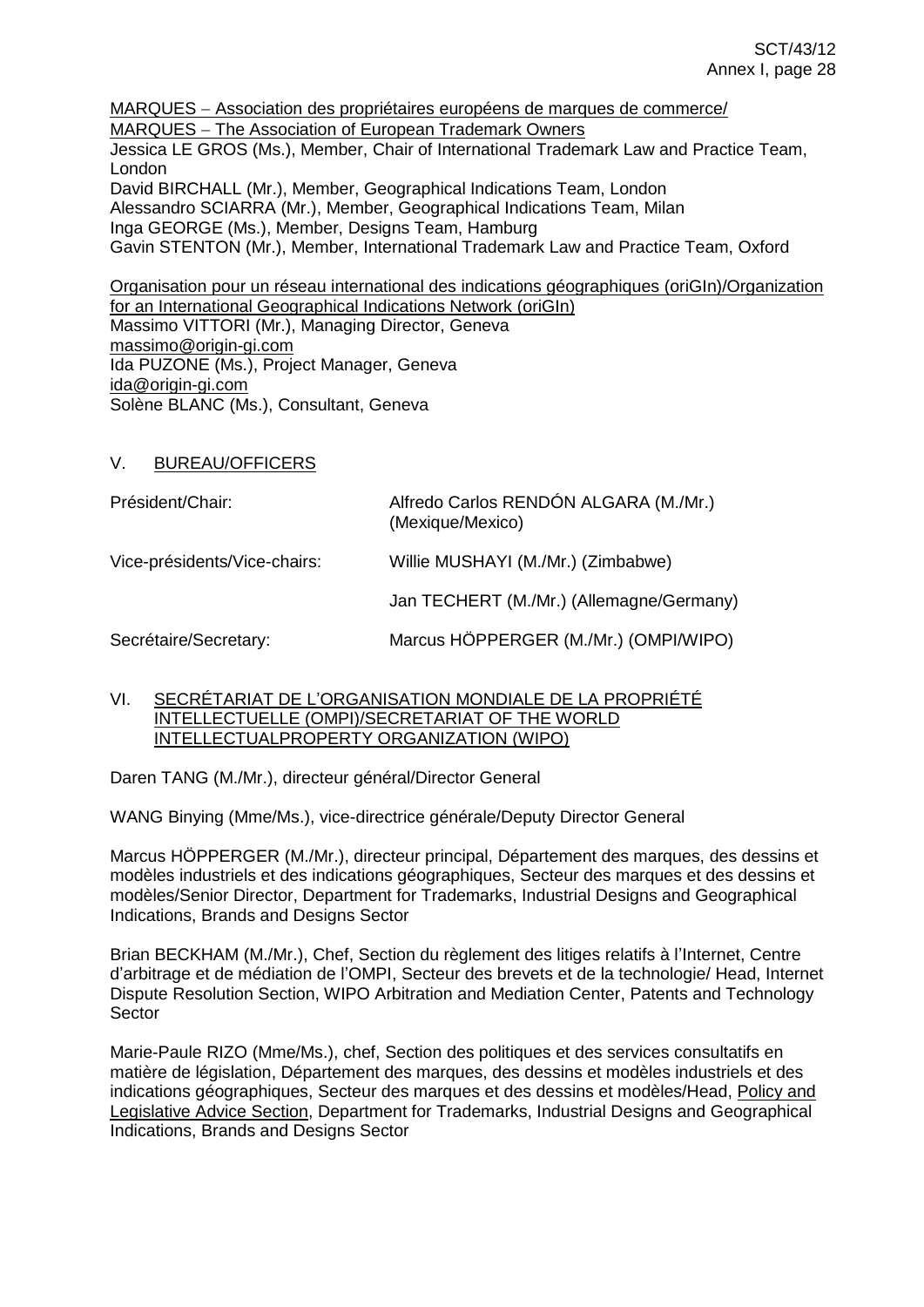Martha PARRA FRIEDLI (Mme/Ms.), conseillère juridique (Marques), Département des marques, des dessins et modèles industriels et des indications géographiques, Secteur des marques et des dessins et modèles/Legal Counsellor (Trademarks), Department for Trademarks, Industrial Designs and Geographical Indications, Brands and Designs Sector

Gonzalo Manuel BLEDA NAVARRO (M./Mr.), juriste, Section du règlement des litiges relatifs à l'Internet, Centre d'arbitrage et de médiation de l'OMPI, Secteur des brevets et de la technologie/Legal Officer, Internet Dispute Resolution Section, WIPO Arbitration and Mediation Center, [Patents and Technology Sector](http://intranet.wipo.int/intranet_apps/people_finder/unit.jsp?unit_code=0167&lang=en)

Marina FOSCHI (Mme/Ms.), juriste principale, Section des politiques et des services consultatifs en matière de législation, Département des marques, des dessins et modèles industriels et des indications géographiques, Secteur des marques et des dessins et modèles/Senior Legal Officer, Policy and Legislative Advice Section, Department for Trademarks, Industrial Designs and Geographical Indications, Brands and Designs Sector

Violeta GHETU (Mme/Ms.), juriste, Section des politiques et des services consultatifs en matière de législation, Département des marques, des dessins et modèles industriels et des indications géographiques, Secteur des marques et des dessins et modèles/Legal Officer, Policy and Legislative Advice Section, Department for Trademarks, Industrial Designs and Geographical Indications, Brands and Designs Sector

Nathalie FRIGANT (Mme/Ms.), juriste adjointe, Section des politiques et des services consultatifs en matière de législation, Département des marques, des dessins et modèles industriels et des indications géographiques, Secteur des marques et des dessins et modèles/Assistant Legal Officer, Policy and Legislative Advice Section, Department for Trademarks, Industrial Designs and Geographical Indications, Brands and Designs Sector

Noëlle MOUTOUT (Mme/Ms.), juriste adjointe, Section des politiques et des services consultatifs en matière de législation, Département des marques, des dessins et modèles industriels et des indications géographiques, Secteur des marques et des dessins et modèles/Assistant Legal Officer, Policy and Legislative Advice Section, Department for Trademarks, Industrial Designs and Geographical Indications, Brands and Designs Sector

[Annex II follows]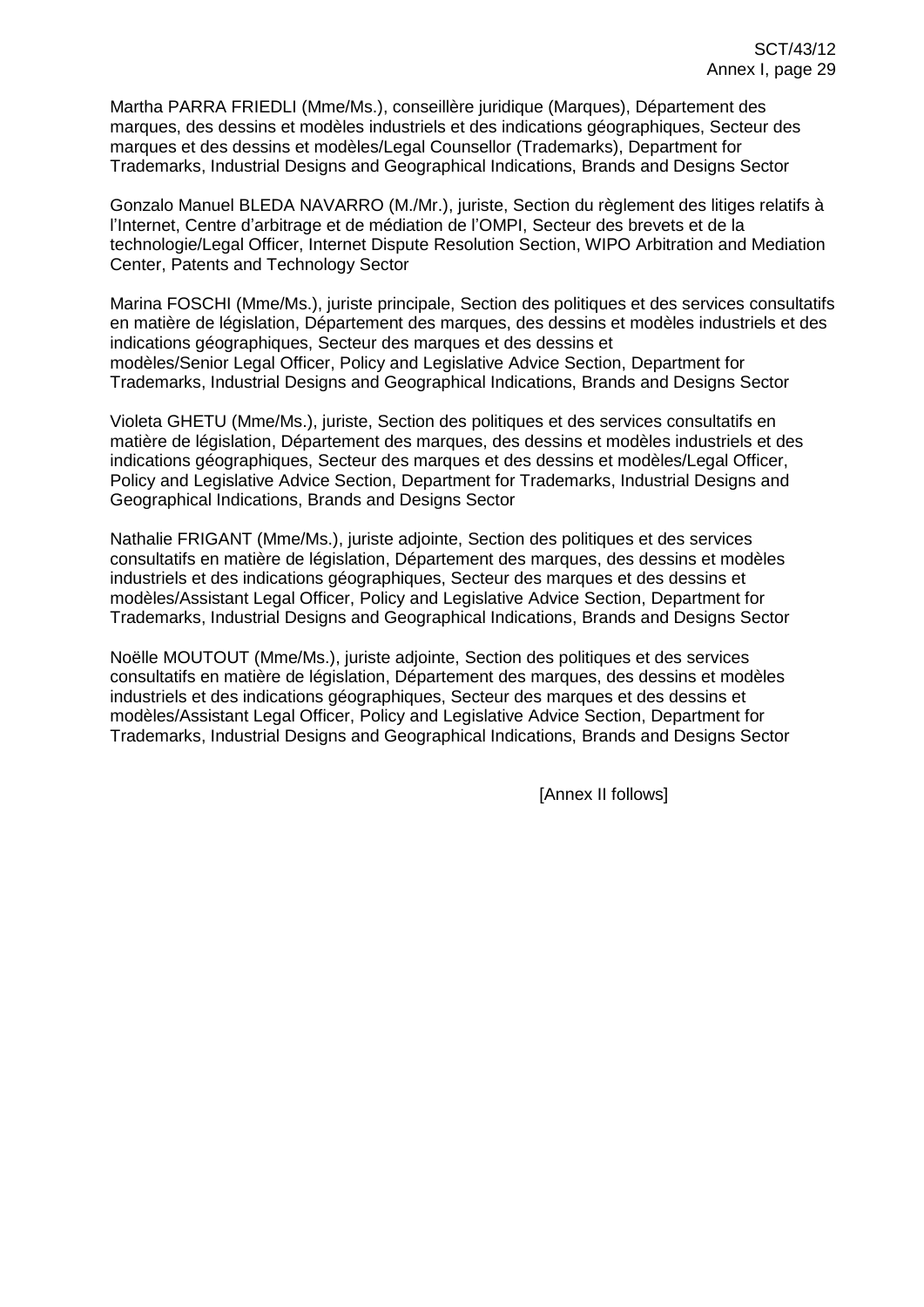**E**



SCT/43/11 ORIGINAL: ENGLISH DATE: NOVEMBER 26, 2020

# **Standing Committee on the Law of Trademarks, Industrial Designs and Geographical Indications**

**Forty-Third Session Geneva, November 23 to 26, 2020**

SUMMARY BY THE CHAIR

*adopted by the Committee*

## **AGENDA ITEM 1: OPENING OF THE SESSION**

1. Mr. Daren Tang, Director General of the World Intellectual Property Organization (WIPO), opened the forty-third session of the Standing Committee on the Law of Trademarks, Industrial Designs and Geographical Indications (SCT) and welcomed the participants.

2. Mr. Marcus Höpperger (WIPO) acted as Secretary to the SCT.

## **AGENDA ITEM 2: ELECTION OF A CHAIR AND TWO VICE-CHAIRS**

3. Mr. Alfredo Carlos Rendón Algara (Mexico) was elected Chair. Mr. Willie Mushayi (Zimbabwe) and Mr. Jan Techert (Germany) were elected Vice-Chairs.

## **AGENDA ITEM 3: ADOPTION OF THE AGENDA**

4. The SCT adopted the draft Agenda (document SCT/43/1 Prov. 4).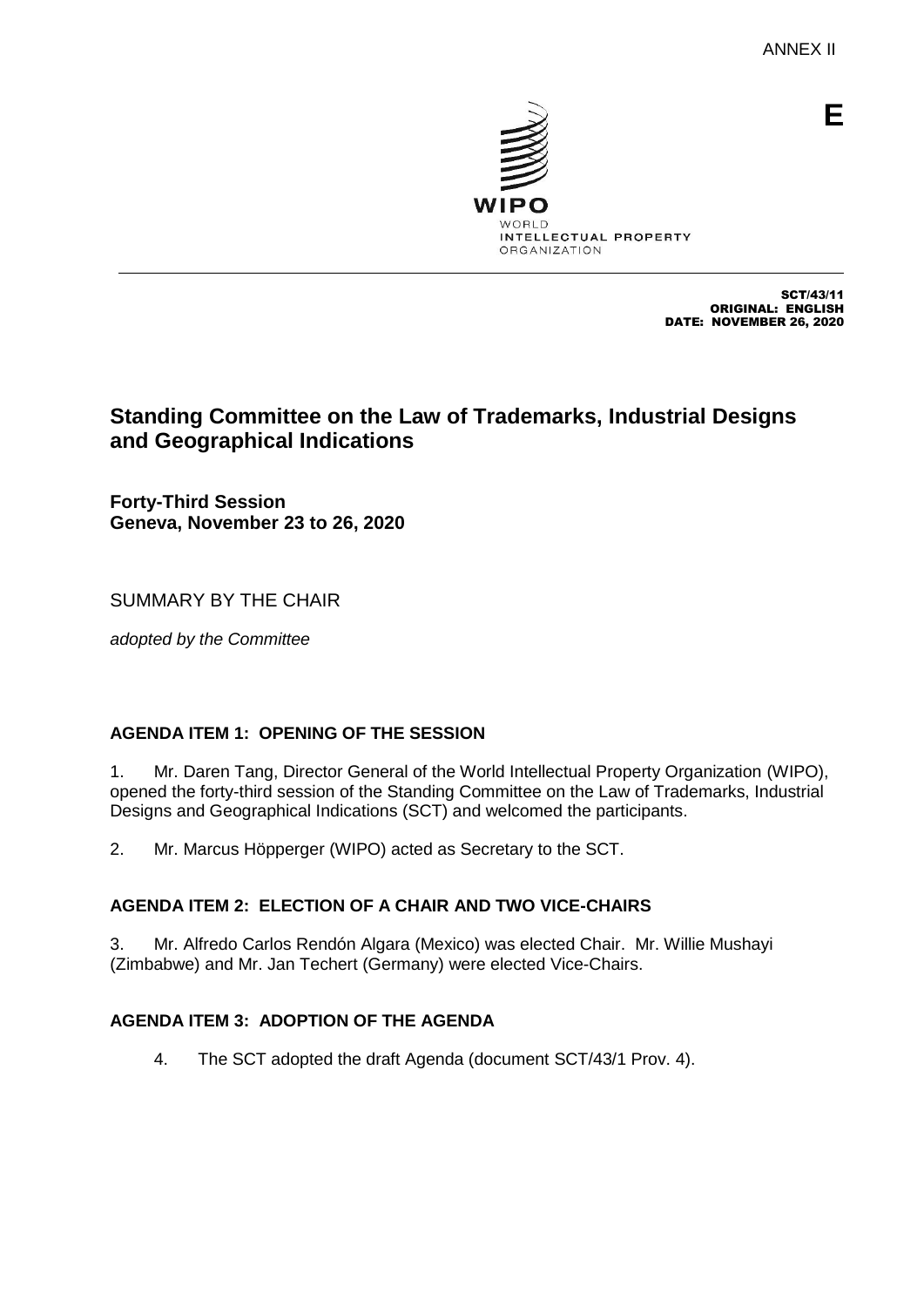### **AGENDA ITEM 4: ADOPTION OF THE DRAFT REPORT OF THE FORTY-SECOND SESSION**

5. The SCT adopted the draft Report of the forty-second session (document SCT/42/9 Prov.).

## **AGENDA ITEM 5: INDUSTRIAL DESIGNS**

*Analysis of the Returns to the Questionnaire on Graphical User Interface (GUI), Icon and Typeface/Type Font Designs (documents SCT/41/2 Rev. and SCT/43/2)*

6. The SCT considered documents SCT/41/2 Rev. and SCT/43/2.

7. The Chair concluded that the Secretariat was requested to re-open the Questionnaire on Graphical User Interface (GUI), Icon and Typeface/Type Font Designs until January 29, 2021, for further replies by delegations.

*Revised Proposal by the Delegations of Japan and the United States of America (document SCT/43/10)*

8. The SCT considered document SCT/43/10.

9. The Delegation of Israel stated that it wished to co-sponsor the proposal contained in document SCT/43/10.

10. The Chair concluded that the SCT would continue the discussion on document SCT/43/10 at its forty-fourth session.

*Compilation of the Returns to the Questionnaire on Temporary Protection Provided to Industrial Designs at Certain International Exhibitions Under Article 11 of the Paris Convention for the Protection of Industrial Property (document SCT/42/2)*

11. The SCT considered document SCT/42/2.

12. The Chair concluded that the SCT would revert to document SCT/42/2 at its forty-fourth session to discuss the way to advance work on this topic.

*Update by Member States on the Digital Access Service (DAS) for Priority Documents*

13. The SCT noted the progress in the implementation of the DAS for industrial designs by members and the Chair concluded that the SCT would revert for an update to this item at its next session.

## **AGENDA ITEM 6: TRADEMARKS**

*Proposal by the Delegations of Georgia, Iceland, Indonesia, Jamaica, Liechtenstein, Malaysia, Mexico, Monaco, Peru, Senegal, Switzerland and the United Arab Emirates Concerning the Protection of Country Names and Geographical Names of National Significance (document SCT/43/6)*

14. The SCT considered document SCT/43/6.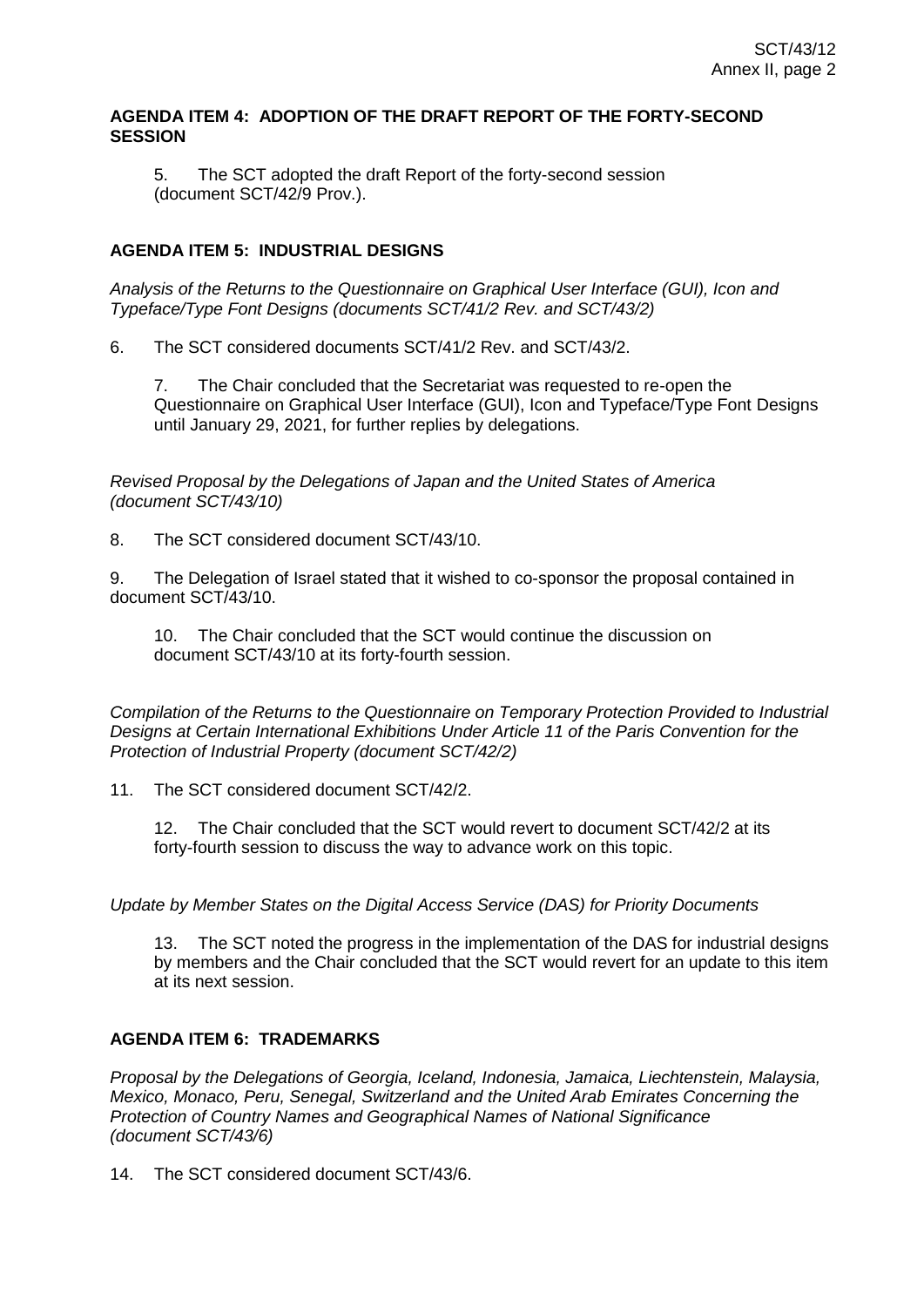15. The Chair concluded that the SCT would continue the discussion on document SCT/43/6 at its forty-fourth session.

*Revised Proposal by the Delegation of Jamaica (document SCT/43/9)*

16. The SCT considered document SCT/43/9.

17. The Chair concluded that the SCT would continue the discussion on document SCT/43/9 at its forty-fourth session.

*Proposal by the Delegations of Brazil, Georgia, Iceland, Indonesia, Jamaica, Liechtenstein, Malaysia, Mexico, Monaco, Peru, Senegal, Switzerland and the United Arab Emirates Concerning the Protection of Country Names and Geographical Names of National Significance in the DNS (document SCT/41/6 Rev.)*

18. The SCT considered document SCT/41/6 Rev.

19. The Chair concluded that the SCT would continue the discussion on document SCT/41/6 Rev. at its forty-fourth session*.*

*Update on Trademark-Related Aspects of the Domain Name System (documents SCT/43/4)*

20. The SCT considered document SCT/43/4.

21. The SCT considered document SCT/43/4 and requested the Secretariat to keep members informed of future developments in the DNS.

*Proposal by the Delegations of Ecuador and Peru to Conduct a Survey on Nation-Brand Protection in Member States (document SCT/42/4 Rev. and SCT/43/3 Rev. 2)*

*Questionnaire on Nation-Brand Protection in Member States (document SCT/43/7)*

*Returns to the Questionnaire on Nation-Brand Protection in Member States (document SCT/43/8)*

22. The SCT considered documents SCT/42/4 Rev., SCT/43/3 Rev. 2, SCT/43/7 and SCT/43/8.

23. The Chair concluded that the Secretariat was requested to:

– re-open the survey tool on the Questionnaire on Nation-Brand Protection in Member States until January 29, 2021, for further replies by delegations; and,

finalize document SCT/43/8 thereafter and present it for consideration at the forty-fourth session of the SCT.

## **AGENDA ITEM 7: GEOGRAPHICAL INDICATIONS**

24. The SCT took note of the proposals for topics for an Information Session on Geographical Indications, made by the Delegations of the Russian Federation, the United States of America and the European Union (EU).